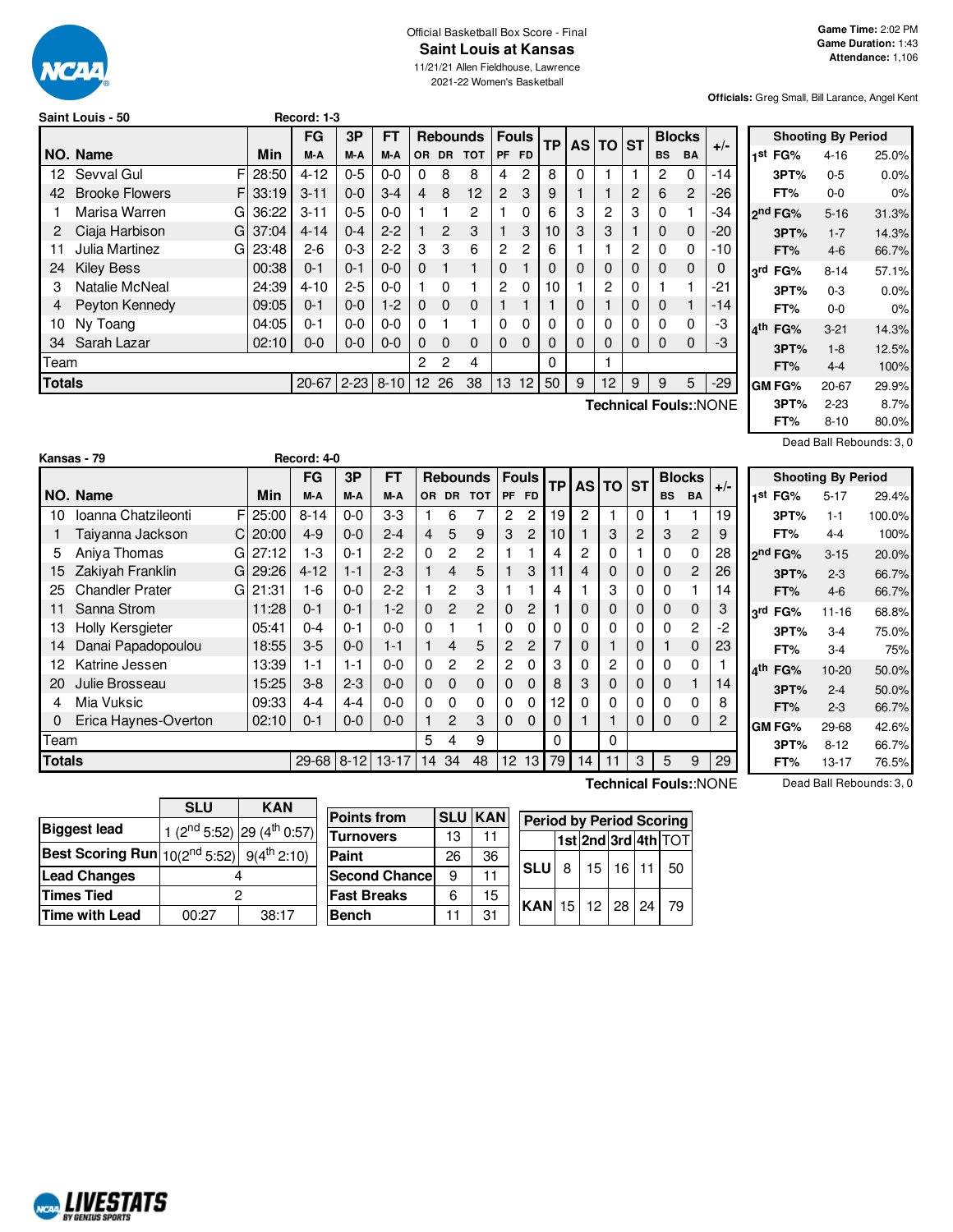

## **Saint Louis at Kansas**

11/21/21 Allen Fieldhouse, Lawrence 2021-22 Women's Basketball

**Officials:** Greg Small, Bill Larance, Angel Kent

# **Period 1**

| <b>Quarter Starters:</b> |                                                                        |              |               |                   |                                                                    |                                                             |
|--------------------------|------------------------------------------------------------------------|--------------|---------------|-------------------|--------------------------------------------------------------------|-------------------------------------------------------------|
| <b>KAN</b>               | 1 Jackson T                                                            | 5 Thomas A   |               | 10 Chatzileonti I | 15 Franklin Z                                                      | 25 Prater C                                                 |
| <b>SLU</b>               | 1 Warren M                                                             | 2 Harbison C | 11 Martinez J |                   | 12 Gul S                                                           | 42 Flowers B                                                |
| <b>Game Time</b>         | <b>KAN</b>                                                             |              | <b>Score</b>  | <b>Diff</b>       |                                                                    | <b>SLU</b>                                                  |
| 10:00                    | 1 JACKSON T jumpball won                                               |              |               |                   | 42 FLOWERS B jumpball lost                                         |                                                             |
| 09:46                    | 10 CHATZILEONTI I 2pt FG in the paint, turnaround jump shot<br>missed  |              |               |                   |                                                                    |                                                             |
| 09:42                    |                                                                        |              |               |                   | 42 FLOWERS B defensive rebound (1)                                 |                                                             |
| 09:25                    |                                                                        |              |               |                   | 12 GUL S 3pt FG, jump shot missed                                  |                                                             |
| 09:23                    | 1 JACKSON T defensive rebound (1)                                      |              |               |                   |                                                                    |                                                             |
| 09:13                    | 10 CHATZILEONTI I 2pt FG in the paint, turnaround jump shot<br>made(2) |              | 2-0           | $\mathbf 2$       |                                                                    |                                                             |
| 09:00                    | 25 PRATER C foul personal (1 - 1)                                      |              |               |                   | 11 MARTINEZ J foul drawn (1)                                       |                                                             |
| 08:50                    |                                                                        |              |               |                   | 2 HARBISON C 2pt FG outside the paint, pull up jump shot<br>missed |                                                             |
| 08:48                    | defensive rebound (2)                                                  |              |               |                   |                                                                    |                                                             |
| 08:28                    | 1 JACKSON T 2pt FG in the paint, layup blocked                         |              |               |                   |                                                                    |                                                             |
| 08:28                    |                                                                        |              |               |                   | 42 FLOWERS B block (1)                                             |                                                             |
| 08:24                    |                                                                        |              |               |                   | 42 FLOWERS B defensive rebound (2)                                 |                                                             |
| 08:21                    | 5 THOMAS A foul personal (1 - 2)                                       |              |               |                   | 2 HARBISON C foul drawn (1)                                        |                                                             |
| 08:21                    |                                                                        |              |               |                   | 1 WARREN M 2pt FG in the paint, layup blocked                      |                                                             |
| 08:21                    | 1 JACKSON T block (1)                                                  |              |               |                   |                                                                    |                                                             |
| 08:21                    | 15 FRANKLIN Z defensive rebound (1)                                    |              |               |                   |                                                                    |                                                             |
| 08:20                    | 15 FRANKLIN Z 2pt FG in the paint, layup blocked                       |              |               |                   |                                                                    |                                                             |
| 08:20                    |                                                                        |              |               |                   | 12 GUL S block (1)                                                 |                                                             |
| 08:17                    | offensive rebound (4)                                                  |              |               |                   |                                                                    |                                                             |
| 08:06                    | 10 CHATZILEONTI I 2pt FG second chance in the paint, layup<br>missed   |              |               |                   |                                                                    |                                                             |
| 08:02                    | 1 JACKSON T offensive rebound (2)                                      |              |               |                   |                                                                    |                                                             |
| 08:02                    | 1 JACKSON T 2pt FG second chance in the paint, layup made<br>(2)       |              | $4 - 0$       | 4                 |                                                                    |                                                             |
| 07:53                    | 1 JACKSON T foul personal (1 - 3)                                      |              |               |                   | 42 FLOWERS B foul drawn (1)                                        |                                                             |
| 07:42                    | 1 JACKSON T steal (1)                                                  |              |               |                   | 11 MARTINEZ J turnover bad pass (1)                                |                                                             |
| 07:35                    | 10 CHATZILEONTI I turnover bad pass (1)                                |              |               |                   | 42 FLOWERS B steal (1)                                             |                                                             |
| 07:18                    |                                                                        |              | $4 - 2$       | $\mathbf{2}$      | (2)                                                                | 42 FLOWERS B 2pt FG from turnover in the paint, layup made  |
| 07:18                    |                                                                        |              |               |                   | 1 WARREN M assist (1)                                              |                                                             |
| 07:04                    | 25 PRATER C 2pt FG in the paint, floating jump shot made (2)           |              | $6 - 2$       | 4                 |                                                                    |                                                             |
| 06:47                    |                                                                        |              |               |                   |                                                                    | 42 FLOWERS B 2pt FG in the paint, floating jump shot missed |
| 06:44                    |                                                                        |              |               |                   | 42 FLOWERS B offensive rebound (3)                                 |                                                             |
| 06:42                    |                                                                        |              | $6 - 4$       | $\mathbf{2}$      | (4)                                                                | 42 FLOWERS B 2pt FG second chance in the paint, layup made  |
| 06:28                    | 25 PRATER C 2pt FG outside the paint, jump shot missed                 |              |               |                   |                                                                    |                                                             |
| 06:24                    |                                                                        |              |               |                   | 12 GUL S defensive rebound (1)                                     |                                                             |
| 06:17                    |                                                                        |              |               |                   | 12 GUL S turnover travel (1)                                       |                                                             |
| 06:17                    | 1 JACKSON T substitution out                                           |              |               |                   |                                                                    |                                                             |
| 06:17                    | 5 THOMAS A substitution out                                            |              |               |                   |                                                                    |                                                             |
| 06:17                    | 25 PRATER C substitution out                                           |              |               |                   |                                                                    |                                                             |
| 06:17                    | 11 STROM S substitution in                                             |              |               |                   |                                                                    |                                                             |

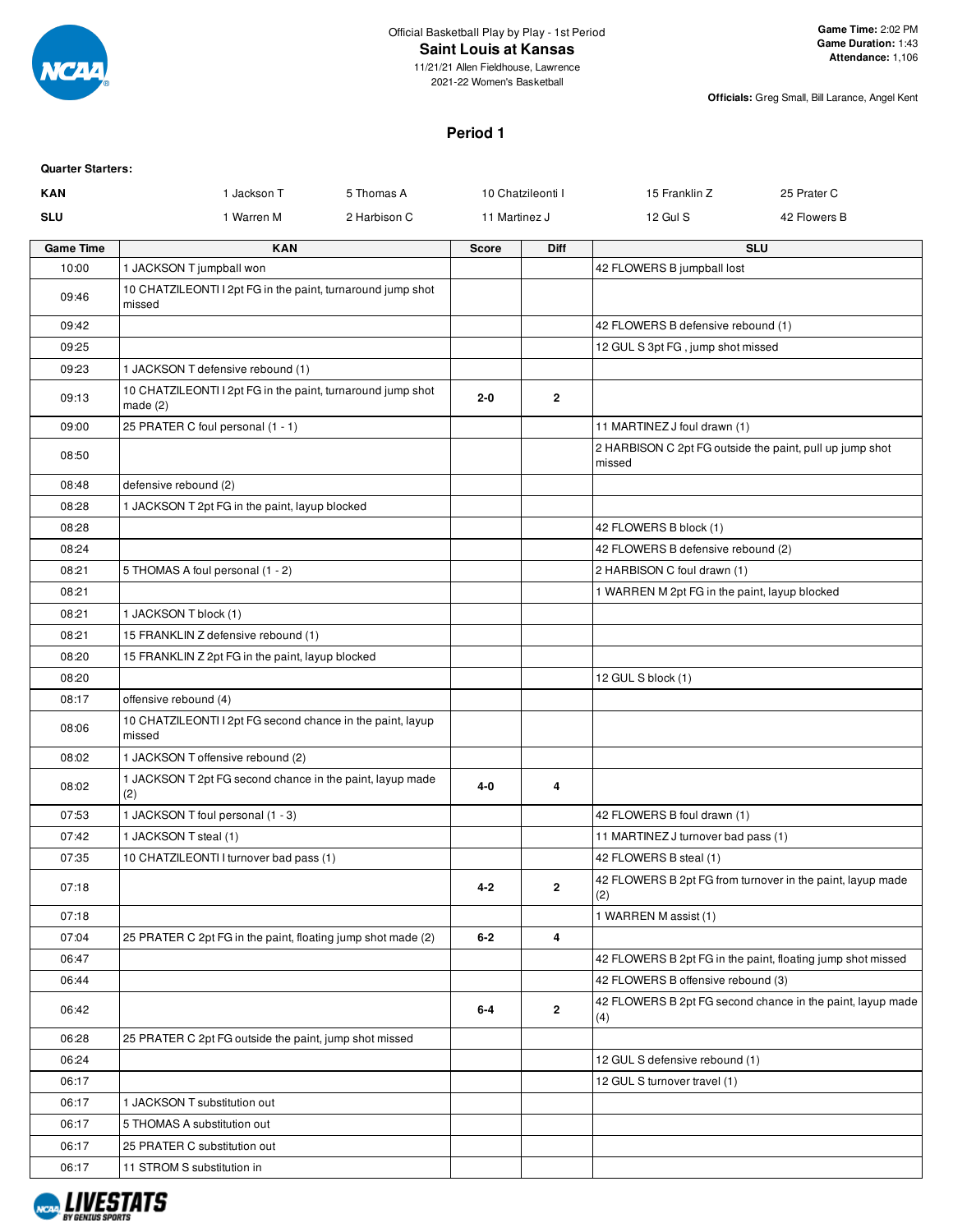

## Official Basketball Play by Play - 1st Period **Saint Louis at Kansas**

11/21/21 Allen Fieldhouse, Lawrence 2021-22 Women's Basketball

| <b>Game Time</b> | <b>KAN</b>                                                               | <b>Score</b> | Diff          | <b>SLU</b>                                                         |
|------------------|--------------------------------------------------------------------------|--------------|---------------|--------------------------------------------------------------------|
| 06:17            | 13 KERSGIETER H substitution in                                          |              |               |                                                                    |
| 06:17            | 14 PAPADOPOULOU D substitution in                                        |              |               |                                                                    |
| 06:17            |                                                                          |              |               | 11 MARTINEZ J substitution out                                     |
| 06:17            |                                                                          |              |               | 24 BESS K substitution in                                          |
| 06:01            | 10 CHATZILEONTI I 2pt FG from turnover in the paint, hook shot<br>missed |              |               |                                                                    |
| 05:57            |                                                                          |              |               | 42 FLOWERS B defensive rebound (4)                                 |
| 05:50            |                                                                          |              |               | 24 BESS K 3pt FG, jump shot missed                                 |
| 05:47            | 13 KERSGIETER H defensive rebound (1)                                    |              |               |                                                                    |
| 05:40            | 13 KERSGIETER H 2pt FG outside the paint, pull up jump shot<br>missed    |              |               |                                                                    |
| 05:39            |                                                                          |              |               | 24 BESS K defensive rebound (1)                                    |
| 05:39            | 10 CHATZILEONTI I foul personal (1 - 4)                                  |              |               | 24 BESS K foul drawn (1)                                           |
| 05:39            | 10 CHATZILEONTI I substitution out                                       |              |               |                                                                    |
| 05:39            | 12 JESSEN K substitution in                                              |              |               |                                                                    |
| 05:39            |                                                                          |              |               | 12 GUL S substitution out                                          |
| 05:39            |                                                                          |              |               | 24 BESS K substitution out                                         |
| 05:39            |                                                                          |              |               | 3 MCNEAL N substitution in                                         |
| 05:39            |                                                                          |              |               | 4 KENNEDY P substitution in                                        |
| 05:19            | 14 PAPADOPOULOU D foul drawn (1)                                         |              |               | 3 MCNEAL N foul offensive (1 - 1)                                  |
| 05:19            |                                                                          |              |               | 3 MCNEAL N turnover offensive (1)                                  |
| 05:09            | 15 FRANKLIN Z 2pt FG from turnover in the paint, jump shot<br>missed     |              |               |                                                                    |
| 05:06            |                                                                          |              |               | 42 FLOWERS B defensive rebound (5)                                 |
| 04:55            | 11 STROM S foul drawn (1)                                                |              |               | 4 KENNEDY P foul personal (1 - 2)                                  |
| 04:55            |                                                                          |              | Timeout media |                                                                    |
| 04:55            |                                                                          |              |               | 3 MCNEAL N substitution out                                        |
| 04:55            |                                                                          |              |               | 11 MARTINEZ J substitution in                                      |
| 04:38            | 14 PAPADOPOULOU D 2pt FG in the paint, turnaround jump<br>shot missed    |              |               |                                                                    |
| 04:34            |                                                                          |              |               | 11 MARTINEZ J defensive rebound (1)                                |
| 04:13            |                                                                          |              |               | 2 HARBISON C 2pt FG outside the paint, pull up jump shot<br>missed |
| 04:09            | 15 FRANKLIN Z defensive rebound (2)                                      |              |               |                                                                    |
| 04:05            | 15 FRANKLIN Z 2pt FG fast break in the paint, layup made (2)             | $8 - 4$      | 4             |                                                                    |
| 03:48            |                                                                          |              |               | 1 WARREN M turnover bad pass (1)                                   |
| 03:28            | 12 JESSEN K turnover lost ball (1)                                       |              |               | 1 WARREN M steal (1)                                               |
| 03:02            |                                                                          |              |               | 11 MARTINEZ J 2pt FG from turnover in the paint, layup missed      |
| 02:59            | 11 STROM S defensive rebound (1)                                         |              |               |                                                                    |
| 02:53            | 13 KERSGIETER H 2pt FG in the paint, layup blocked                       |              |               |                                                                    |
| 02:53            |                                                                          |              |               | 42 FLOWERS B block (2)                                             |
| 02:53            | offensive rebound (9)                                                    |              |               |                                                                    |
| 02:53            | 11 STROM S substitution out                                              |              |               |                                                                    |
| 02:53            | 12 JESSEN K substitution out                                             |              |               |                                                                    |
| 02:53            | 13 KERSGIETER H substitution out                                         |              |               |                                                                    |
| 02:53            | 15 FRANKLIN Z substitution out                                           |              |               |                                                                    |
| 02:53            | 5 THOMAS A substitution in                                               |              |               |                                                                    |
| 02:53            | 10 CHATZILEONTI I substitution in                                        |              |               |                                                                    |
| 02:53            | 20 BROSSEAU J substitution in                                            |              |               |                                                                    |
| 02:53            | 25 PRATER C substitution in                                              |              |               |                                                                    |
| 02:53            |                                                                          |              |               | 4 KENNEDY P substitution out                                       |
|                  |                                                                          |              |               |                                                                    |
|                  |                                                                          |              |               |                                                                    |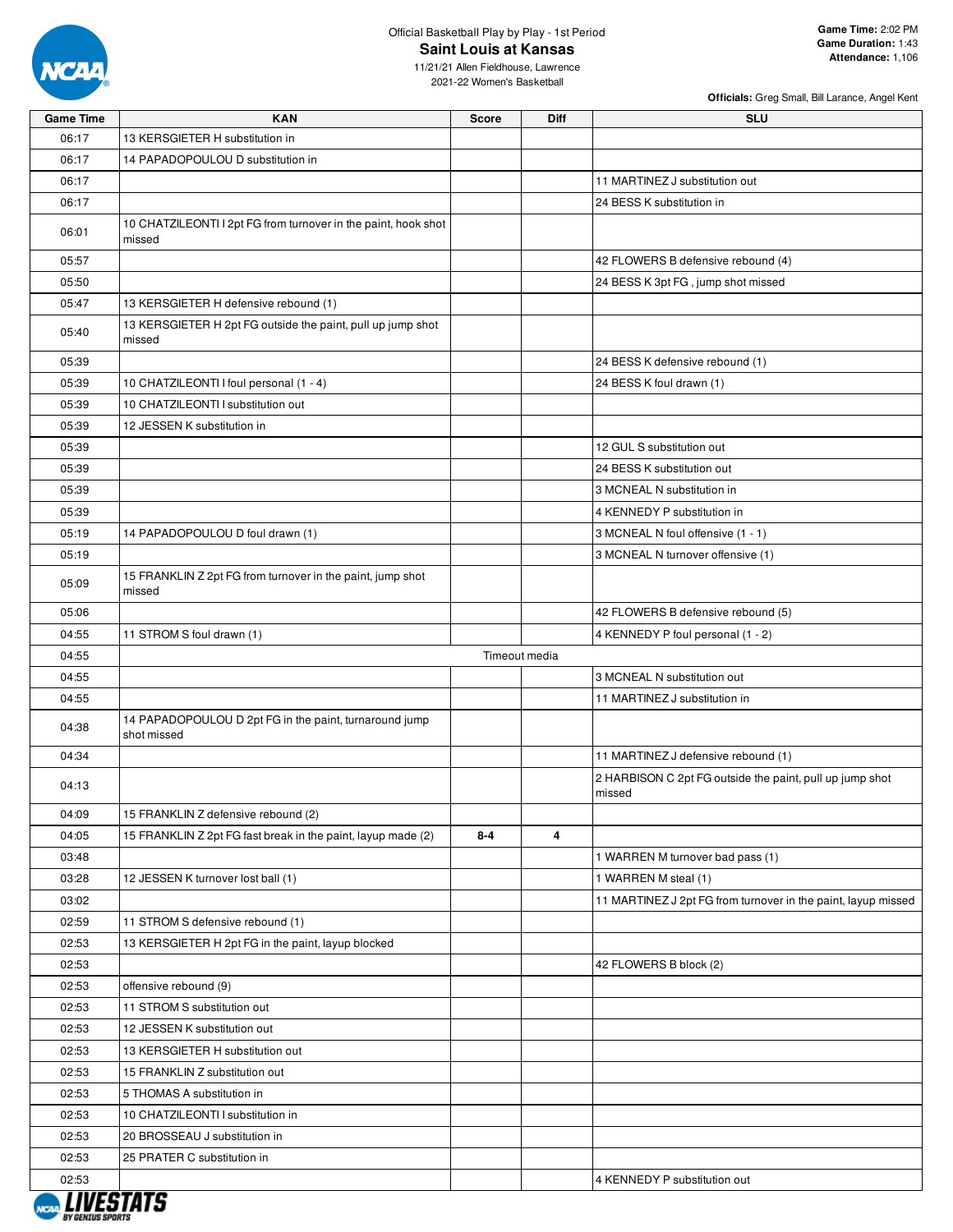

# Official Basketball Play by Play - 1st Period **Saint Louis at Kansas**

11/21/21 Allen Fieldhouse, Lawrence 2021-22 Women's Basketball

| <b>Game Time</b> | <b>KAN</b>                                                                          | <b>Score</b>         | <b>Diff</b>    | <b>SLU</b>                                                          |
|------------------|-------------------------------------------------------------------------------------|----------------------|----------------|---------------------------------------------------------------------|
| 02:53            |                                                                                     |                      |                | 12 GUL S substitution in                                            |
| 02:47            | 14 PAPADOPOULOU D 2pt FG second chance in the paint,<br>turnaround jump shot missed |                      |                |                                                                     |
| 02:42            |                                                                                     |                      |                | 12 GUL S defensive rebound (2)                                      |
| 02:32            |                                                                                     |                      |                | 2 HARBISON C 3pt FG, jump shot missed                               |
| 02:28            | defensive rebound (10)                                                              |                      |                |                                                                     |
| 02:28            | 14 PAPADOPOULOU D substitution out                                                  |                      |                |                                                                     |
| 02:28            | 1 JACKSON T substitution in                                                         |                      |                |                                                                     |
| 02:11            | 1 JACKSON T 2pt FG in the paint, layup missed                                       |                      |                |                                                                     |
| 02:08            |                                                                                     |                      |                | 42 FLOWERS B defensive rebound (6)                                  |
| 01:54            |                                                                                     |                      |                | 1 WARREN M 3pt FG, jump shot missed                                 |
| 01:51            | 10 CHATZILEONTI I defensive rebound (1)                                             |                      |                |                                                                     |
| 01:46            | 20 BROSSEAU J 3pt FG fast break, jump shot made (3)                                 | $11 - 4$             | $\overline{7}$ |                                                                     |
| 01:46            | 5 THOMAS A assist (1)                                                               |                      |                |                                                                     |
| 01:23            |                                                                                     | $11-6$               | 5              | 11 MARTINEZ J 2pt FG in the paint, layup made (2)                   |
| 01:12            | 25 PRATER C foul drawn (1)                                                          |                      |                | 11 MARTINEZ J foul shooting (1 - 3)                                 |
| 01:12            |                                                                                     |                      |                | 11 MARTINEZ J substitution out                                      |
| 01:12            |                                                                                     |                      |                | 3 MCNEAL N substitution in                                          |
| 01:12            | 25 PRATER C free throw 1 - 2 made (3)                                               | $12 - 6$             | 6              |                                                                     |
| 01:12            | 25 PRATER C free throw 2 - 2 made (4)                                               | $13-6$               | $\overline{7}$ |                                                                     |
| 00:47            |                                                                                     |                      |                | 3 MCNEAL N 2pt FG in the paint, layup blocked                       |
| 00:47            | 1 JACKSON T block (2)                                                               |                      |                |                                                                     |
| 00:47            |                                                                                     |                      |                | offensive rebound (11)                                              |
| 00:45            |                                                                                     |                      |                | 42 FLOWERS B 2pt FG second chance in the paint, jump shot<br>missed |
| 00:42            | 5 THOMAS A defensive rebound (1)                                                    |                      |                |                                                                     |
| 00:27            | 10 CHATZILEONTI I foul drawn (1)                                                    |                      |                | 12 GUL S foul shooting (1 - 4)                                      |
| 00:27            | 1 JACKSON T substitution out                                                        |                      |                |                                                                     |
| 00:27            | 5 THOMAS A substitution out                                                         |                      |                |                                                                     |
| 00:27            | 11 STROM S substitution in                                                          |                      |                |                                                                     |
| 00:27            | 14 PAPADOPOULOU D substitution in                                                   |                      |                |                                                                     |
| 00:27            | 10 CHATZILEONTI I free throw 1 - 2 made (3)                                         | $14-6$               | 8              |                                                                     |
| 00:27            | 10 CHATZILEONTI I free throw 2 - 2 made (4)                                         | 15-6                 | 9              |                                                                     |
| 00:09            |                                                                                     |                      |                | 2 HARBISON C 3pt FG, jump shot missed                               |
| 00:05            |                                                                                     |                      |                | 1 WARREN M offensive rebound (1)                                    |
| 00:04            |                                                                                     | $15-8$               | $\overline{7}$ | 1 WARREN M 2pt FG second chance in the paint, layup made<br>(2)     |
|                  |                                                                                     | <b>END OF PERIOD</b> |                |                                                                     |
|                  |                                                                                     | <b>KAN 15-8 SLU</b>  |                |                                                                     |

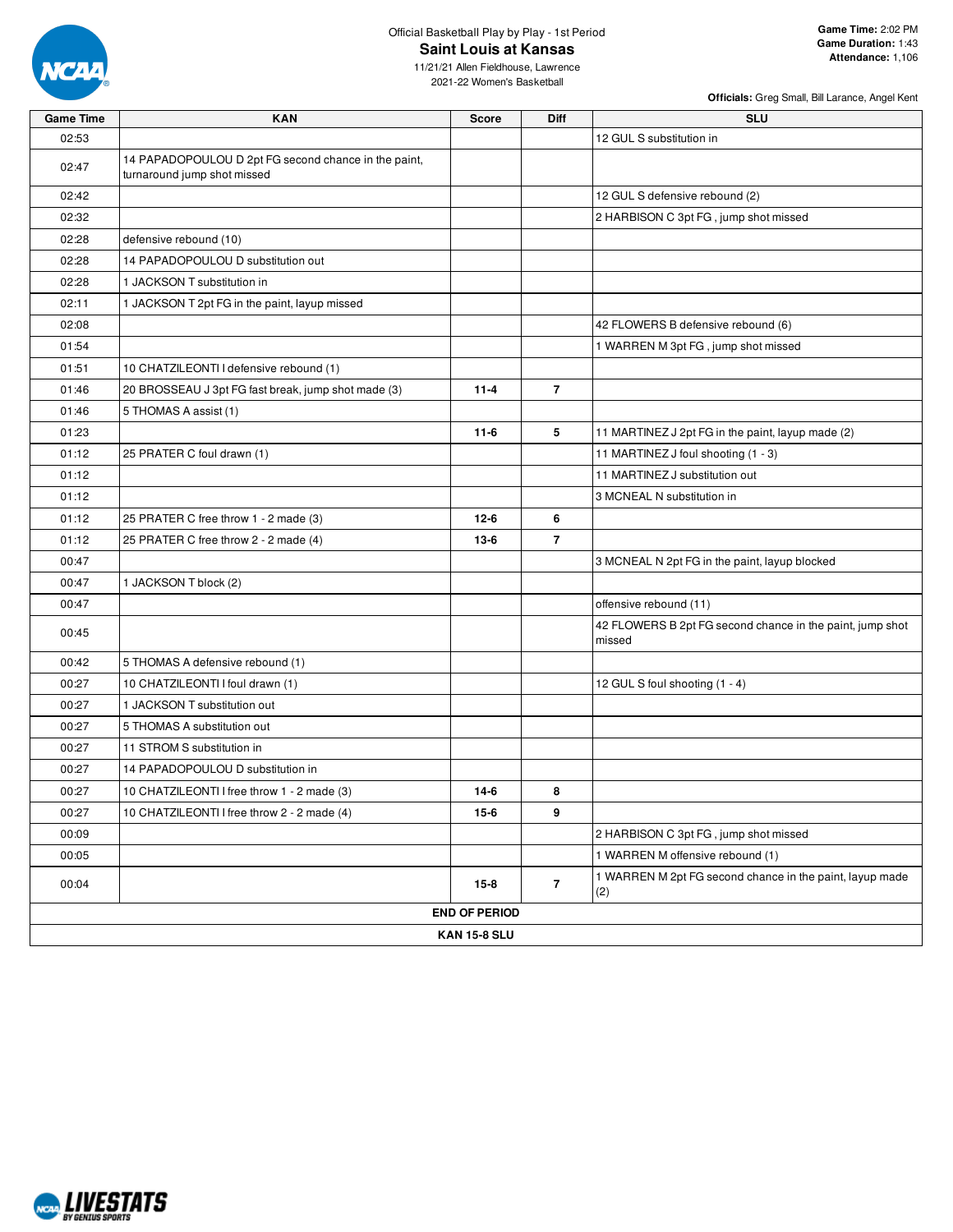

## Official Basketball Box Score - 1st Period **Saint Louis at Kansas**

11/21/21 Allen Fieldhouse, Lawrence 2021-22 Women's Basketball

**Officials:** Greg Small, Bill Larance, Angel Kent

| Saint Louis - 8 |
|-----------------|
|-----------------|

|               |                            |       | FG                 | 3P          | FТ            |           |           | <b>Rebounds</b> |           | <b>Fouls</b> | TP | <b>AS</b> | <b>TO</b> | <b>ST</b>    |           | <b>Blocks</b> | $+/-$ |
|---------------|----------------------------|-------|--------------------|-------------|---------------|-----------|-----------|-----------------|-----------|--------------|----|-----------|-----------|--------------|-----------|---------------|-------|
|               | NO. Name                   | Min   | M-A                | M-A         | M-A           | <b>OR</b> | <b>DR</b> | <b>TOT</b>      | <b>PF</b> | <b>FD</b>    |    |           |           |              | <b>BS</b> | <b>BA</b>     |       |
| 12.           | Sevval Gul<br>F            | 07:14 | $0 - 1$            | $0 - 1$     | $0 - 0$       | 0         | 2         | 2               |           | 0            | 0  | 0         |           | $\Omega$     |           |               | -5    |
| 42            | <b>Brooke Flowers</b><br>F | 10:00 | $2 - 4$            |             | $0 - 0 0 - 0$ |           | 5         | 6               | $\Omega$  |              | 4  | 0         | $\Omega$  |              | 2         | $\Omega$      | $-7$  |
|               | Marisa Warren<br>G         | 10:00 | 1-3                | $0 - 1$     | $0-0$         |           | 0         |                 | 0         | 0            | 2  |           |           |              | 0         |               | $-7$  |
| 2             | Ciaja Harbison<br>G        | 10:00 | $0 - 4$            | $0-2$   0-0 |               | $\Omega$  | 0         | $\Omega$        | $\Omega$  |              | 0  | 0         | $\Omega$  | $\mathbf{0}$ | $\Omega$  | 0             | $-7$  |
| 11            | Julia Martinez<br>G        | 07:26 | 1-2                |             | $0 - 0 0 - 0$ | 0         |           |                 |           |              | 2  | 0         |           | 0            | $\Omega$  | 0             | -5    |
| 24            | <b>Kiley Bess</b>          | 00:38 | $0 - 1$            | $0 - 1$     | $ 0-0 $       | $\Omega$  |           |                 | 0         |              | 0  | 0         | $\Omega$  | $\mathbf{0}$ | $\Omega$  | 0             | 0     |
| 3             | Natalie McNeal             | 01:56 | 0-1                |             | $0 - 0 0 - 0$ | $\Omega$  | 0         | $\Omega$        |           | 0            | 0  | 0         |           | 0            | 0         |               | -2    |
| 4             | Peyton Kennedy             | 02:46 | $0 - 0$            | $0-0$   0-0 |               | $\Omega$  | $\Omega$  | $\Omega$        |           | $\Omega$     | 0  | 0         | $\Omega$  | 0            | 0         | 0             | $-2$  |
| Team          |                            |       |                    |             |               |           | 0         |                 |           |              | 0  |           | 0         |              |           |               |       |
| <b>Totals</b> |                            |       | $4-16$   0-5   0-0 |             |               | 3         | 9         | 12              | 4         | 4            | 8  |           | 4         | 2            | 3         | 2             | $-7$  |

|     | <b>Shooting By Period</b> |          |       |  |  |  |  |  |  |  |  |
|-----|---------------------------|----------|-------|--|--|--|--|--|--|--|--|
| 1st | FG%                       | $4 - 16$ | 25.0% |  |  |  |  |  |  |  |  |
|     | 3PT%                      | $0 - 5$  | 0.0%  |  |  |  |  |  |  |  |  |
|     | FT%                       | 0-0      | 0%    |  |  |  |  |  |  |  |  |
|     | GM FG%                    | $4 - 16$ | 25.0% |  |  |  |  |  |  |  |  |
|     | 3PT%                      | $0 - 5$  | 0.0%  |  |  |  |  |  |  |  |  |
|     | FT%                       | 0-0      | 0.0%  |  |  |  |  |  |  |  |  |

Dead Ball Rebounds: 0, 0

#### **Kansas - 15**

F  $C$  05:43 G 06:08 G 07:07 G 06:36 **NO.** Name Min  $FG$  **3P**  $FT$  **Rebounds**  $F$  **Fouls**  $TF$  **AS**  $TG$  **ST**  $\begin{bmatrix} \mathsf{FG} \end{bmatrix}$   $\begin{bmatrix} \mathsf{3P} \end{bmatrix}$   $\begin{bmatrix} \mathsf{FT} \end{bmatrix}$   $\begin{bmatrix} \mathsf{Re} \end{bmatrix}$  **R**  $\begin{bmatrix} \mathsf{PPT} \end{bmatrix}$   $\begin{bmatrix} \mathsf{AB} \end{bmatrix}$   $\begin{bmatrix} \mathsf{FT} \end{bmatrix}$   $\begin{bmatrix} \mathsf{AB} \end{bmatrix}$   $\begin{bmatrix} \mathsf{BIC} \end{bmatrix}$   $\begin{bmatrix} \mathsf{BIC} \end{bmatrix}$   $\begin$ 10 Ioanna Chatzileonti Fl 07:14 1 1 4 0 0 2-2 0 1 1 1 1 1 1 4 0 0 1 0 0 0 5 1 Taiyanna Jackson 05:43 1-3 0-0 0-0 1 1 2 1 0 2 0 0 1 2 1 5 5 Aniya Thomas 06:08 0-0 0-0 0-0 0 1 1 1 0 0 1 0 0 0 0 5 15 Zakiyah Franklin 07:07 1-3 0-0 0-0 0 2 2 0 0 2 0 0 0 0 1 4 25 Chandler Prater  $\left[\begin{array}{ccc} \text{G} & \text{O} & \text{G} & \text{O} & \text{I} & \text{I} & \text{I} & \text{I} & \text{I} & \text{I} & \text{I} & \text{I} & \text{I} & \text{I} & \text{I} & \text{I} & \text{I} & \text{I} & \text{I} & \text{I} & \text{I} & \text{I} & \text{I} & \text{I} & \text{I} & \text{I} & \text{I} & \text{I} & \text{I} & \text{I} & \text{I} & \text{I} &$ 11 Sanna Strom 03:52 0-0 0-0 0-0 0 1 1 0 1 0 0 0 0 0 0 2 13 Holly Kersgieter 03:24 0-2 0-0 0-0 0 1 1 0 0 0 0 0 0 0 1 2 14 Danai Papadopoulou | 04:17 | 0-2 | 0-0 | 0-0 | 0 0 0 0 0 1 | 0 | 0 | 0 | 0 0 0 | 2 12 Katrine Jessen | 02:46 | 0-0 | 0-0 | 0-0 | 0 0 0 0 0 0 0 0 0 1 0 0 0 0 0 2 20 Julie Brosseau 02:53 1-1 1-1 0-0 0 0 0 0 0 3 0 0 0 0 0 3 Team 2 2 4 0 0 **Totals** 5-17 | 1-1 | 4-4 | 3 9 12 | 4 4 | 15 | 1 | 2 | 1 | 2 3 | 7 **Technical Fouls:**:NONE

**Technical Fouls:**:NONE

|                     | <b>Shooting By Period</b> |        |
|---------------------|---------------------------|--------|
| 1 <sup>st</sup> FG% | $5 - 17$                  | 29.4%  |
| 3PT%                | $1 - 1$                   | 100.0% |
| FT%                 | 4-4                       | 100%   |
| GM FG%              | $5 - 17$                  | 29.4%  |
| 3PT%                | $1 - 1$                   | 100.0% |
| FT%                 | 4-4                       | 100.0% |

Dead Ball Rebounds: 0, 0

|                         | <b>SLU</b>                              | <b>KAN</b> |  |  |  |  |
|-------------------------|-----------------------------------------|------------|--|--|--|--|
| <b>Biggest lead</b>     | 0 $(1st 10:00)$ 9 $(1st 0:27)$          |            |  |  |  |  |
| <b>Best Scoring Run</b> | $2(1^{st}7:18)$ 5(1 <sup>st</sup> 1:46) |            |  |  |  |  |
| <b>Lead Changes</b>     |                                         |            |  |  |  |  |
| <b>Times Tied</b>       |                                         |            |  |  |  |  |
| <b>Time with Lead</b>   | 00:00                                   | 09:13      |  |  |  |  |

| <b>Points from</b>   |   | <b>SLU KAN</b> | <b>Period by Period Scoring</b> |                    |  |                     |  |  |      |  |  |  |
|----------------------|---|----------------|---------------------------------|--------------------|--|---------------------|--|--|------|--|--|--|
| <b>Turnovers</b>     | 2 |                |                                 |                    |  | 1st 2nd 3rd 4th TOT |  |  |      |  |  |  |
| Paint                | 8 | 8              |                                 |                    |  |                     |  |  |      |  |  |  |
| <b>Second Chance</b> | 4 | 2              |                                 | <b>SLU</b>         |  | 8 15 16 11          |  |  | -50  |  |  |  |
| <b>Fast Breaks</b>   | 0 | 5              |                                 |                    |  |                     |  |  |      |  |  |  |
| <b>Bench</b>         |   | 3              |                                 | $ KAN$ 15 12 28 24 |  |                     |  |  | - 79 |  |  |  |

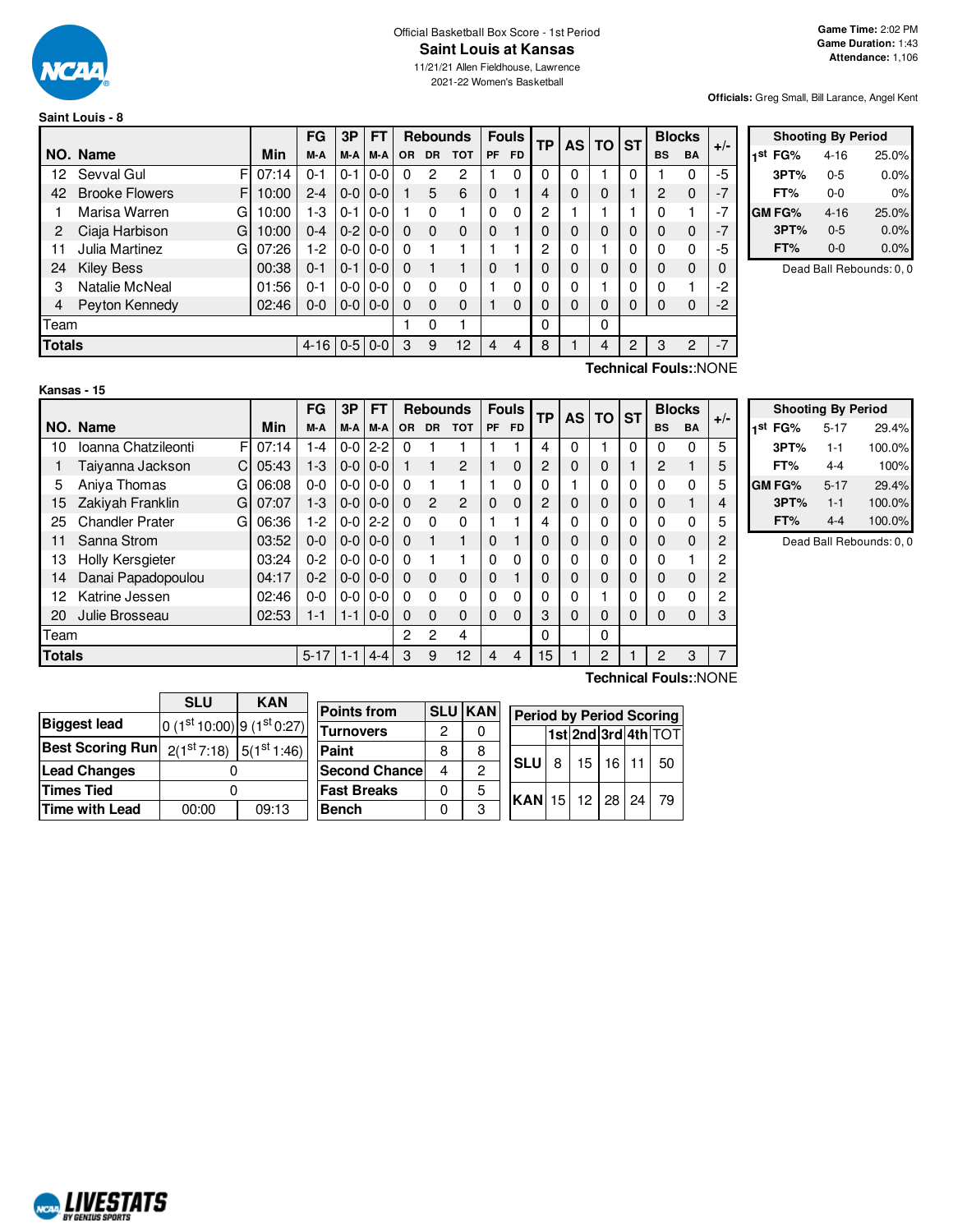

#### Official Basketball Play by Play - 2nd Period **Saint Louis at Kansas**

**Officials:** Greg Small, Bill Larance, Angel Kent

# **Period 2**

| <b>Quarter Starters:</b> |
|--------------------------|
|                          |

| <b>KAN</b>       | 10 Chatzileonti I                                                   | 11 Strom S   |              | 14 Papadopoulou D | 20 Brosseau J                                              | 25 Prater C  |
|------------------|---------------------------------------------------------------------|--------------|--------------|-------------------|------------------------------------------------------------|--------------|
| <b>SLU</b>       | 1 Warren M                                                          | 2 Harbison C | 3 McNeal N   |                   | 12 Gul S                                                   | 42 Flowers B |
| <b>Game Time</b> | <b>KAN</b>                                                          |              | <b>Score</b> | Diff              | <b>SLU</b>                                                 |              |
| 09:45            |                                                                     |              |              |                   | 12 GUL S 2pt FG in the paint, turnaround jump shot missed  |              |
| 09:41            | 10 CHATZILEONTI I defensive rebound (2)                             |              |              |                   |                                                            |              |
| 09:35            | 20 BROSSEAU J 2pt FG outside the paint, pull up jump shot<br>missed |              |              |                   |                                                            |              |
| 09:33            |                                                                     |              |              |                   | defensive rebound (13)                                     |              |
| 09:33            |                                                                     |              |              |                   | 3 MCNEAL N substitution out                                |              |
| 09:33            |                                                                     |              |              |                   | 11 MARTINEZ J substitution in                              |              |
| 09:21            |                                                                     |              |              |                   | 12 GUL S 3pt FG, jump shot missed                          |              |
| 09:18            | 25 PRATER C defensive rebound (1)                                   |              |              |                   |                                                            |              |
| 09:07            | 25 PRATER C 2pt FG in the paint, jump shot missed                   |              |              |                   |                                                            |              |
| 09:04            |                                                                     |              |              |                   | 12 GUL S defensive rebound (3)                             |              |
| 08:59            |                                                                     |              |              |                   | 1 WARREN M 3pt FG, jump shot missed                        |              |
| 08:56            | 14 PAPADOPOULOU D defensive rebound (1)                             |              |              |                   |                                                            |              |
| 08:41            | 20 BROSSEAU J 2pt FG outside the paint, jump shot missed            |              |              |                   |                                                            |              |
| 08:38            |                                                                     |              |              |                   | 42 FLOWERS B defensive rebound (7)                         |              |
| 08:13            |                                                                     |              | $15 - 10$    | 5                 | 42 FLOWERS B 2pt FG outside the paint, jump shot made (6)  |              |
| 08:13            |                                                                     |              |              |                   | 2 HARBISON C assist (1)                                    |              |
| 08:04            | 25 PRATER C turnover bad pass (1)                                   |              |              |                   | 11 MARTINEZ J steal (1)                                    |              |
| 07:47            |                                                                     |              | $15 - 12$    | 3                 | 12 GUL S 2pt FG from turnover in the paint, layup made (2) |              |
| 07:26            | 14 PAPADOPOULOU D foul offensive (1 - 1)                            |              |              |                   | 2 HARBISON C foul drawn (2)                                |              |
| 07:26            | 14 PAPADOPOULOU D turnover offensive (1)                            |              |              |                   |                                                            |              |
| 07:26            | 11 STROM S substitution out                                         |              |              |                   |                                                            |              |
| 07:26            | 14 PAPADOPOULOU D substitution out                                  |              |              |                   |                                                            |              |
| 07:26            | 20 BROSSEAU J substitution out                                      |              |              |                   |                                                            |              |
| 07:26            | 25 PRATER C substitution out                                        |              |              |                   |                                                            |              |
| 07:26            | 4 VUKSIC M substitution in                                          |              |              |                   |                                                            |              |
| 07:26            | 5 THOMAS A substitution in                                          |              |              |                   |                                                            |              |
| 07:26            | 12 JESSEN K substitution in                                         |              |              |                   |                                                            |              |
| 07:26            | 15 FRANKLIN Z substitution in                                       |              |              |                   |                                                            |              |
| 07:26            |                                                                     |              |              |                   | 1 WARREN M substitution out                                |              |
| 07:26            |                                                                     |              |              |                   | 3 MCNEAL N substitution in                                 |              |
| 07:13            | 12 JESSEN K foul shooting (1 - 2)                                   |              |              |                   | 42 FLOWERS B foul drawn (2)                                |              |
| 07:13            |                                                                     |              |              |                   | 42 FLOWERS B free throw 1 - 2 missed                       |              |
| 07:13            |                                                                     |              |              |                   | offensive dead ball rebound (1)                            |              |
| 07:12            |                                                                     |              | $15 - 13$    | $\mathbf{2}$      | 42 FLOWERS B free throw 2 - 2 made (7)                     |              |
| 06:55            | 10 CHATZILEONTI I 2pt FG outside the paint, jump shot missed        |              |              |                   |                                                            |              |
| 06:52            |                                                                     |              |              |                   | 11 MARTINEZ J defensive rebound (2)                        |              |
| 06:39            |                                                                     |              |              |                   | 12 GUL S 2pt FG in the paint, layup missed                 |              |
| 06:36            |                                                                     |              |              |                   | 3 MCNEAL N offensive rebound (1)                           |              |
| 06:21            | 12 JESSEN K foul shooting (2 - 3)                                   |              |              |                   | 11 MARTINEZ J foul drawn (2)                               |              |
| 06:21            |                                                                     |              |              |                   | 42 FLOWERS B substitution out                              |              |
| 06:21            |                                                                     |              |              |                   | 4 KENNEDY P substitution in                                |              |
| 06:21            |                                                                     |              | 15-14        | 1                 | 11 MARTINEZ J free throw 1 - 2 made (3)                    |              |

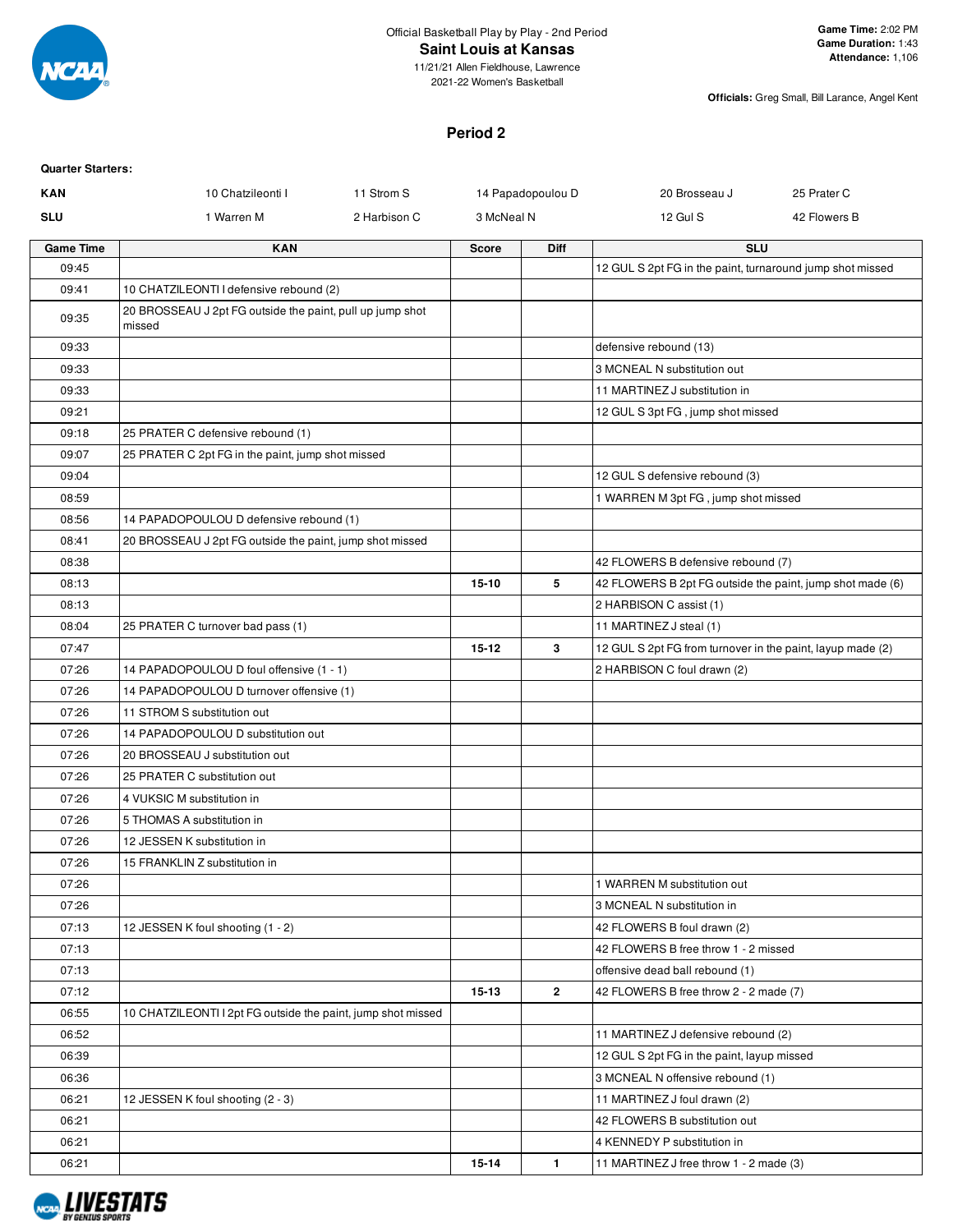

## Official Basketball Play by Play - 2nd Period **Saint Louis at Kansas**

11/21/21 Allen Fieldhouse, Lawrence 2021-22 Women's Basketball

| <b>Game Time</b> | <b>KAN</b>                                          | <b>Score</b>  | <b>Diff</b>  | <b>SLU</b>                                                               |
|------------------|-----------------------------------------------------|---------------|--------------|--------------------------------------------------------------------------|
| 06:21            |                                                     | $15 - 15$     | 0            | 11 MARTINEZ J free throw 2 - 2 made (4)                                  |
| 06:21            | 12 JESSEN K substitution out                        |               |              |                                                                          |
| 06:21            | 14 PAPADOPOULOU D substitution in                   |               |              |                                                                          |
| 06:01            | 10 CHATZILEONTI I 2pt FG in the paint, layup missed |               |              |                                                                          |
| 05:58            |                                                     |               |              | 12 GUL S defensive rebound (4)                                           |
| 05:52            | 10 CHATZILEONTI I foul shooting (2 - 4)             |               |              | 4 KENNEDY P foul drawn (1)                                               |
| 05:52            |                                                     |               |              | 2 HARBISON C substitution out                                            |
| 05:52            |                                                     |               |              | 1 WARREN M substitution in                                               |
| 05:52            |                                                     |               |              | 4 KENNEDY P free throw 1 - 2 missed                                      |
| 05:52            |                                                     |               |              | offensive dead ball rebound (2)                                          |
| 05:52            |                                                     | $15 - 16$     | -1           | 4 KENNEDY P free throw 2 - 2 made (1)                                    |
| 05:52            | 10 CHATZILEONTI I substitution out                  |               |              |                                                                          |
| 05:52            | 25 PRATER C substitution in                         |               |              |                                                                          |
| 05:42            | 5 THOMAS A foul drawn (1)                           |               |              | 3 MCNEAL N foul shooting (2 - 1)                                         |
| 05:42            | 5 THOMAS A free throw 1 - 2 made (1)                | 16-16         | 0            |                                                                          |
| 05:42            | 5 THOMAS A free throw 2 - 2 made (2)                | $17 - 16$     | 1            |                                                                          |
| 05:24            |                                                     | $17 - 18$     | $-1$         | 1 WARREN M 2pt FG in the paint, floating jump shot made (4)              |
| 05:07            | 4 VUKSIC M 3pt FG, jump shot made (3)               | $20 - 18$     | $\mathbf{2}$ |                                                                          |
| 05:07            | 15 FRANKLIN Z assist (1)                            |               |              |                                                                          |
| 04:51            |                                                     |               |              | 12 GUL S 3pt FG, jump shot missed                                        |
| 04:49            |                                                     |               |              | offensive rebound (19)                                                   |
| 04:49            |                                                     | Timeout media |              |                                                                          |
| 04:49            |                                                     |               |              | 3 MCNEAL N substitution out                                              |
| 04:49            |                                                     |               |              | 4 KENNEDY P substitution out                                             |
| 04:49            |                                                     |               |              | 2 HARBISON C substitution in                                             |
| 04:49            |                                                     |               |              | 42 FLOWERS B substitution in                                             |
| 04:38            |                                                     |               |              | 11 MARTINEZ J 3pt FG second chance, jump shot missed                     |
| 04:35            | 14 PAPADOPOULOU D defensive rebound (2)             |               |              |                                                                          |
| 04:28            | 4 VUKSIC M 3pt FG, jump shot made (6)               | $23 - 18$     | 5            |                                                                          |
| 04:28            | 25 PRATER C assist (1)                              |               |              |                                                                          |
| 04:01            |                                                     |               |              | 2 HARBISON C 3pt FG, jump shot missed                                    |
| 03:57            | 25 PRATER C defensive rebound (2)                   |               |              |                                                                          |
| 03:55            | 25 PRATER C turnover lost ball (2)                  |               |              | 11 MARTINEZ J steal (2)                                                  |
| 03:33            | 4 VUKSIC M substitution out                         |               |              |                                                                          |
| 03:33            | 14 PAPADOPOULOU D substitution out                  |               |              |                                                                          |
| 03:33            | 25 PRATER C substitution out                        |               |              |                                                                          |
| 03:33            | 1 JACKSON T substitution in                         |               |              |                                                                          |
| 03:33            | 12 JESSEN K substitution in                         |               |              |                                                                          |
| 03:33            | 13 KERSGIETER H substitution in                     |               |              |                                                                          |
| 03:31            |                                                     |               |              | 2 HARBISON C 2pt FG from turnover outside the paint, jump<br>shot missed |
| 03:28            | 15 FRANKLIN Z defensive rebound (3)                 |               |              |                                                                          |
| 03:25            | 15 FRANKLIN Z foul drawn (1)                        |               |              | 42 FLOWERS B foul shooting (1 - 2)                                       |
| 03:25            |                                                     |               |              | 11 MARTINEZ J substitution out                                           |
| 03:25            |                                                     |               |              | 3 MCNEAL N substitution in                                               |
| 03:25            | 15 FRANKLIN Z free throw fast break 1 - 2 missed    |               |              |                                                                          |
| 03:25            | offensive dead ball rebound (1)                     |               |              |                                                                          |
| 03:25            | 15 FRANKLIN Z free throw fast break 2 - 2 made (3)  | 24-18         | 6            |                                                                          |
| 03:11            |                                                     |               |              | 3 MCNEAL N turnover travel (2)                                           |

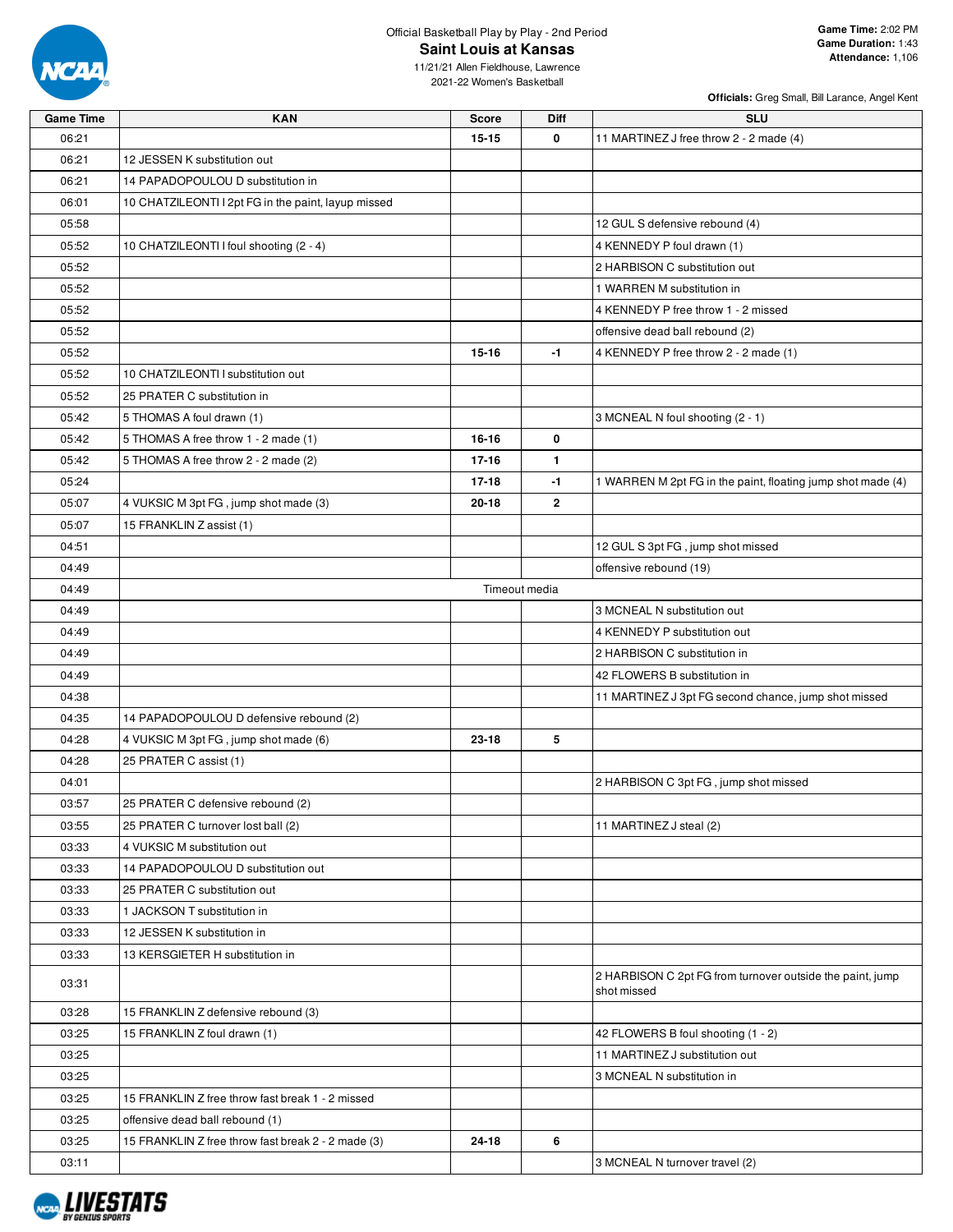

## Official Basketball Play by Play - 2nd Period **Saint Louis at Kansas**

11/21/21 Allen Fieldhouse, Lawrence 2021-22 Women's Basketball

| 03:01<br>13 KERSGIETER H 3pt FG from turnover, jump shot missed<br>02:57<br>12 GUL S defensive rebound (5)<br>02:49<br>42 FLOWERS B 2pt FG in the paint, layup missed<br>02:46<br>1 JACKSON T defensive rebound (3)<br>1 WARREN M steal (2)<br>02:39<br>12 JESSEN K turnover lost ball (2)<br>02:34<br>24-20<br>4<br>pull up jump shot made (6)<br>02:17<br>13 KERSGIETER H 2pt FG in the paint, jump shot blocked<br>02:17<br>12 GUL S block (2)<br>2 HARBISON C defensive rebound (1)<br>02:13<br>12 GUL S 3pt FG, jump shot missed<br>02:07<br>02:05<br>1 JACKSON T defensive rebound (4)<br>01:55<br>15 FRANKLIN Z 2pt FG in the paint, layup blocked<br>01:55<br>42 FLOWERS B block (3)<br>01:50<br>15 FRANKLIN Z offensive rebound (4)<br>15 FRANKLIN Z 2pt FG second chance in the paint, layup<br>01:49<br>missed<br>01:46<br>12 GUL S defensive rebound (6)<br>24-23<br>$\mathbf{1}$<br>3 MCNEAL N 3pt FG, jump shot made (3)<br>01:39<br>01:39<br>42 FLOWERS B assist (1)<br>01:16<br>1 JACKSON T foul drawn (1)<br>12 GUL S foul shooting (2 - 3)<br>13 KERSGIETER H substitution out<br>01:16<br>01:16<br>25 PRATER C substitution in<br>01:16<br>12 GUL S substitution out<br>01:16<br>4 KENNEDY P substitution in<br>$\mathbf{2}$<br>01:16<br>1 JACKSON T free throw 1 - 2 made (3)<br>25-23<br>01:16<br>1 JACKSON T free throw 2 - 2 missed<br>01:16<br>25 PRATER C offensive rebound (3)<br>15 FRANKLIN Z 2pt FG second chance outside the paint, jump<br>01:05<br>shot missed<br>1 JACKSON T offensive rebound (5)<br>01:02<br>1 JACKSON T 2pt FG second chance in the paint, jump shot<br>00:59<br>missed<br>00:57<br>1 WARREN M defensive rebound (2)<br>00:43<br>5 THOMAS A steal (1)<br>1 WARREN M turnover lost ball (2)<br>5 THOMAS A 2pt FG fast break from turnover in the paint, layup<br>00:40<br>27-23<br>4<br>made $(4)$<br>00:06<br>4 KENNEDY P 2pt FG in the paint, jump shot blocked<br>1 JACKSON T block (3)<br>00:06<br>00:06<br>offensive dead ball rebound (3)<br>00:06<br>turnover shot clock (7)<br>00:06<br>12 JESSEN K substitution out<br>00:06<br>4 VUKSIC M substitution in<br>00:00<br>15 FRANKLIN Z 2pt FG from turnover in the paint, layup missed<br>00:00<br>42 FLOWERS B defensive rebound (8)<br><b>END OF PERIOD</b> | <b>Game Time</b> | <b>KAN</b> | <b>Score</b>         | <b>Diff</b> | <b>SLU</b>                                                    |
|-------------------------------------------------------------------------------------------------------------------------------------------------------------------------------------------------------------------------------------------------------------------------------------------------------------------------------------------------------------------------------------------------------------------------------------------------------------------------------------------------------------------------------------------------------------------------------------------------------------------------------------------------------------------------------------------------------------------------------------------------------------------------------------------------------------------------------------------------------------------------------------------------------------------------------------------------------------------------------------------------------------------------------------------------------------------------------------------------------------------------------------------------------------------------------------------------------------------------------------------------------------------------------------------------------------------------------------------------------------------------------------------------------------------------------------------------------------------------------------------------------------------------------------------------------------------------------------------------------------------------------------------------------------------------------------------------------------------------------------------------------------------------------------------------------------------------------------------------------------------------------------------------------------------------------------------------------------------------------------------------------------------------------------------------------------------------------------------------------------------------------------------------------------------------------------------------------------------------------------------------------------------------|------------------|------------|----------------------|-------------|---------------------------------------------------------------|
|                                                                                                                                                                                                                                                                                                                                                                                                                                                                                                                                                                                                                                                                                                                                                                                                                                                                                                                                                                                                                                                                                                                                                                                                                                                                                                                                                                                                                                                                                                                                                                                                                                                                                                                                                                                                                                                                                                                                                                                                                                                                                                                                                                                                                                                                         |                  |            |                      |             |                                                               |
|                                                                                                                                                                                                                                                                                                                                                                                                                                                                                                                                                                                                                                                                                                                                                                                                                                                                                                                                                                                                                                                                                                                                                                                                                                                                                                                                                                                                                                                                                                                                                                                                                                                                                                                                                                                                                                                                                                                                                                                                                                                                                                                                                                                                                                                                         |                  |            |                      |             |                                                               |
|                                                                                                                                                                                                                                                                                                                                                                                                                                                                                                                                                                                                                                                                                                                                                                                                                                                                                                                                                                                                                                                                                                                                                                                                                                                                                                                                                                                                                                                                                                                                                                                                                                                                                                                                                                                                                                                                                                                                                                                                                                                                                                                                                                                                                                                                         |                  |            |                      |             |                                                               |
|                                                                                                                                                                                                                                                                                                                                                                                                                                                                                                                                                                                                                                                                                                                                                                                                                                                                                                                                                                                                                                                                                                                                                                                                                                                                                                                                                                                                                                                                                                                                                                                                                                                                                                                                                                                                                                                                                                                                                                                                                                                                                                                                                                                                                                                                         |                  |            |                      |             |                                                               |
|                                                                                                                                                                                                                                                                                                                                                                                                                                                                                                                                                                                                                                                                                                                                                                                                                                                                                                                                                                                                                                                                                                                                                                                                                                                                                                                                                                                                                                                                                                                                                                                                                                                                                                                                                                                                                                                                                                                                                                                                                                                                                                                                                                                                                                                                         |                  |            |                      |             |                                                               |
|                                                                                                                                                                                                                                                                                                                                                                                                                                                                                                                                                                                                                                                                                                                                                                                                                                                                                                                                                                                                                                                                                                                                                                                                                                                                                                                                                                                                                                                                                                                                                                                                                                                                                                                                                                                                                                                                                                                                                                                                                                                                                                                                                                                                                                                                         |                  |            |                      |             | 1 WARREN M 2pt FG fast break from turnover outside the paint, |
|                                                                                                                                                                                                                                                                                                                                                                                                                                                                                                                                                                                                                                                                                                                                                                                                                                                                                                                                                                                                                                                                                                                                                                                                                                                                                                                                                                                                                                                                                                                                                                                                                                                                                                                                                                                                                                                                                                                                                                                                                                                                                                                                                                                                                                                                         |                  |            |                      |             |                                                               |
|                                                                                                                                                                                                                                                                                                                                                                                                                                                                                                                                                                                                                                                                                                                                                                                                                                                                                                                                                                                                                                                                                                                                                                                                                                                                                                                                                                                                                                                                                                                                                                                                                                                                                                                                                                                                                                                                                                                                                                                                                                                                                                                                                                                                                                                                         |                  |            |                      |             |                                                               |
|                                                                                                                                                                                                                                                                                                                                                                                                                                                                                                                                                                                                                                                                                                                                                                                                                                                                                                                                                                                                                                                                                                                                                                                                                                                                                                                                                                                                                                                                                                                                                                                                                                                                                                                                                                                                                                                                                                                                                                                                                                                                                                                                                                                                                                                                         |                  |            |                      |             |                                                               |
|                                                                                                                                                                                                                                                                                                                                                                                                                                                                                                                                                                                                                                                                                                                                                                                                                                                                                                                                                                                                                                                                                                                                                                                                                                                                                                                                                                                                                                                                                                                                                                                                                                                                                                                                                                                                                                                                                                                                                                                                                                                                                                                                                                                                                                                                         |                  |            |                      |             |                                                               |
|                                                                                                                                                                                                                                                                                                                                                                                                                                                                                                                                                                                                                                                                                                                                                                                                                                                                                                                                                                                                                                                                                                                                                                                                                                                                                                                                                                                                                                                                                                                                                                                                                                                                                                                                                                                                                                                                                                                                                                                                                                                                                                                                                                                                                                                                         |                  |            |                      |             |                                                               |
|                                                                                                                                                                                                                                                                                                                                                                                                                                                                                                                                                                                                                                                                                                                                                                                                                                                                                                                                                                                                                                                                                                                                                                                                                                                                                                                                                                                                                                                                                                                                                                                                                                                                                                                                                                                                                                                                                                                                                                                                                                                                                                                                                                                                                                                                         |                  |            |                      |             |                                                               |
|                                                                                                                                                                                                                                                                                                                                                                                                                                                                                                                                                                                                                                                                                                                                                                                                                                                                                                                                                                                                                                                                                                                                                                                                                                                                                                                                                                                                                                                                                                                                                                                                                                                                                                                                                                                                                                                                                                                                                                                                                                                                                                                                                                                                                                                                         |                  |            |                      |             |                                                               |
|                                                                                                                                                                                                                                                                                                                                                                                                                                                                                                                                                                                                                                                                                                                                                                                                                                                                                                                                                                                                                                                                                                                                                                                                                                                                                                                                                                                                                                                                                                                                                                                                                                                                                                                                                                                                                                                                                                                                                                                                                                                                                                                                                                                                                                                                         |                  |            |                      |             |                                                               |
|                                                                                                                                                                                                                                                                                                                                                                                                                                                                                                                                                                                                                                                                                                                                                                                                                                                                                                                                                                                                                                                                                                                                                                                                                                                                                                                                                                                                                                                                                                                                                                                                                                                                                                                                                                                                                                                                                                                                                                                                                                                                                                                                                                                                                                                                         |                  |            |                      |             |                                                               |
|                                                                                                                                                                                                                                                                                                                                                                                                                                                                                                                                                                                                                                                                                                                                                                                                                                                                                                                                                                                                                                                                                                                                                                                                                                                                                                                                                                                                                                                                                                                                                                                                                                                                                                                                                                                                                                                                                                                                                                                                                                                                                                                                                                                                                                                                         |                  |            |                      |             |                                                               |
|                                                                                                                                                                                                                                                                                                                                                                                                                                                                                                                                                                                                                                                                                                                                                                                                                                                                                                                                                                                                                                                                                                                                                                                                                                                                                                                                                                                                                                                                                                                                                                                                                                                                                                                                                                                                                                                                                                                                                                                                                                                                                                                                                                                                                                                                         |                  |            |                      |             |                                                               |
|                                                                                                                                                                                                                                                                                                                                                                                                                                                                                                                                                                                                                                                                                                                                                                                                                                                                                                                                                                                                                                                                                                                                                                                                                                                                                                                                                                                                                                                                                                                                                                                                                                                                                                                                                                                                                                                                                                                                                                                                                                                                                                                                                                                                                                                                         |                  |            |                      |             |                                                               |
|                                                                                                                                                                                                                                                                                                                                                                                                                                                                                                                                                                                                                                                                                                                                                                                                                                                                                                                                                                                                                                                                                                                                                                                                                                                                                                                                                                                                                                                                                                                                                                                                                                                                                                                                                                                                                                                                                                                                                                                                                                                                                                                                                                                                                                                                         |                  |            |                      |             |                                                               |
|                                                                                                                                                                                                                                                                                                                                                                                                                                                                                                                                                                                                                                                                                                                                                                                                                                                                                                                                                                                                                                                                                                                                                                                                                                                                                                                                                                                                                                                                                                                                                                                                                                                                                                                                                                                                                                                                                                                                                                                                                                                                                                                                                                                                                                                                         |                  |            |                      |             |                                                               |
|                                                                                                                                                                                                                                                                                                                                                                                                                                                                                                                                                                                                                                                                                                                                                                                                                                                                                                                                                                                                                                                                                                                                                                                                                                                                                                                                                                                                                                                                                                                                                                                                                                                                                                                                                                                                                                                                                                                                                                                                                                                                                                                                                                                                                                                                         |                  |            |                      |             |                                                               |
|                                                                                                                                                                                                                                                                                                                                                                                                                                                                                                                                                                                                                                                                                                                                                                                                                                                                                                                                                                                                                                                                                                                                                                                                                                                                                                                                                                                                                                                                                                                                                                                                                                                                                                                                                                                                                                                                                                                                                                                                                                                                                                                                                                                                                                                                         |                  |            |                      |             |                                                               |
|                                                                                                                                                                                                                                                                                                                                                                                                                                                                                                                                                                                                                                                                                                                                                                                                                                                                                                                                                                                                                                                                                                                                                                                                                                                                                                                                                                                                                                                                                                                                                                                                                                                                                                                                                                                                                                                                                                                                                                                                                                                                                                                                                                                                                                                                         |                  |            |                      |             |                                                               |
|                                                                                                                                                                                                                                                                                                                                                                                                                                                                                                                                                                                                                                                                                                                                                                                                                                                                                                                                                                                                                                                                                                                                                                                                                                                                                                                                                                                                                                                                                                                                                                                                                                                                                                                                                                                                                                                                                                                                                                                                                                                                                                                                                                                                                                                                         |                  |            |                      |             |                                                               |
|                                                                                                                                                                                                                                                                                                                                                                                                                                                                                                                                                                                                                                                                                                                                                                                                                                                                                                                                                                                                                                                                                                                                                                                                                                                                                                                                                                                                                                                                                                                                                                                                                                                                                                                                                                                                                                                                                                                                                                                                                                                                                                                                                                                                                                                                         |                  |            |                      |             |                                                               |
|                                                                                                                                                                                                                                                                                                                                                                                                                                                                                                                                                                                                                                                                                                                                                                                                                                                                                                                                                                                                                                                                                                                                                                                                                                                                                                                                                                                                                                                                                                                                                                                                                                                                                                                                                                                                                                                                                                                                                                                                                                                                                                                                                                                                                                                                         |                  |            |                      |             |                                                               |
|                                                                                                                                                                                                                                                                                                                                                                                                                                                                                                                                                                                                                                                                                                                                                                                                                                                                                                                                                                                                                                                                                                                                                                                                                                                                                                                                                                                                                                                                                                                                                                                                                                                                                                                                                                                                                                                                                                                                                                                                                                                                                                                                                                                                                                                                         |                  |            |                      |             |                                                               |
|                                                                                                                                                                                                                                                                                                                                                                                                                                                                                                                                                                                                                                                                                                                                                                                                                                                                                                                                                                                                                                                                                                                                                                                                                                                                                                                                                                                                                                                                                                                                                                                                                                                                                                                                                                                                                                                                                                                                                                                                                                                                                                                                                                                                                                                                         |                  |            |                      |             |                                                               |
|                                                                                                                                                                                                                                                                                                                                                                                                                                                                                                                                                                                                                                                                                                                                                                                                                                                                                                                                                                                                                                                                                                                                                                                                                                                                                                                                                                                                                                                                                                                                                                                                                                                                                                                                                                                                                                                                                                                                                                                                                                                                                                                                                                                                                                                                         |                  |            |                      |             |                                                               |
|                                                                                                                                                                                                                                                                                                                                                                                                                                                                                                                                                                                                                                                                                                                                                                                                                                                                                                                                                                                                                                                                                                                                                                                                                                                                                                                                                                                                                                                                                                                                                                                                                                                                                                                                                                                                                                                                                                                                                                                                                                                                                                                                                                                                                                                                         |                  |            |                      |             |                                                               |
|                                                                                                                                                                                                                                                                                                                                                                                                                                                                                                                                                                                                                                                                                                                                                                                                                                                                                                                                                                                                                                                                                                                                                                                                                                                                                                                                                                                                                                                                                                                                                                                                                                                                                                                                                                                                                                                                                                                                                                                                                                                                                                                                                                                                                                                                         |                  |            |                      |             |                                                               |
|                                                                                                                                                                                                                                                                                                                                                                                                                                                                                                                                                                                                                                                                                                                                                                                                                                                                                                                                                                                                                                                                                                                                                                                                                                                                                                                                                                                                                                                                                                                                                                                                                                                                                                                                                                                                                                                                                                                                                                                                                                                                                                                                                                                                                                                                         |                  |            |                      |             |                                                               |
|                                                                                                                                                                                                                                                                                                                                                                                                                                                                                                                                                                                                                                                                                                                                                                                                                                                                                                                                                                                                                                                                                                                                                                                                                                                                                                                                                                                                                                                                                                                                                                                                                                                                                                                                                                                                                                                                                                                                                                                                                                                                                                                                                                                                                                                                         |                  |            |                      |             |                                                               |
|                                                                                                                                                                                                                                                                                                                                                                                                                                                                                                                                                                                                                                                                                                                                                                                                                                                                                                                                                                                                                                                                                                                                                                                                                                                                                                                                                                                                                                                                                                                                                                                                                                                                                                                                                                                                                                                                                                                                                                                                                                                                                                                                                                                                                                                                         |                  |            |                      |             |                                                               |
|                                                                                                                                                                                                                                                                                                                                                                                                                                                                                                                                                                                                                                                                                                                                                                                                                                                                                                                                                                                                                                                                                                                                                                                                                                                                                                                                                                                                                                                                                                                                                                                                                                                                                                                                                                                                                                                                                                                                                                                                                                                                                                                                                                                                                                                                         |                  |            |                      |             |                                                               |
|                                                                                                                                                                                                                                                                                                                                                                                                                                                                                                                                                                                                                                                                                                                                                                                                                                                                                                                                                                                                                                                                                                                                                                                                                                                                                                                                                                                                                                                                                                                                                                                                                                                                                                                                                                                                                                                                                                                                                                                                                                                                                                                                                                                                                                                                         |                  |            |                      |             |                                                               |
|                                                                                                                                                                                                                                                                                                                                                                                                                                                                                                                                                                                                                                                                                                                                                                                                                                                                                                                                                                                                                                                                                                                                                                                                                                                                                                                                                                                                                                                                                                                                                                                                                                                                                                                                                                                                                                                                                                                                                                                                                                                                                                                                                                                                                                                                         |                  |            |                      |             |                                                               |
|                                                                                                                                                                                                                                                                                                                                                                                                                                                                                                                                                                                                                                                                                                                                                                                                                                                                                                                                                                                                                                                                                                                                                                                                                                                                                                                                                                                                                                                                                                                                                                                                                                                                                                                                                                                                                                                                                                                                                                                                                                                                                                                                                                                                                                                                         |                  |            |                      |             |                                                               |
|                                                                                                                                                                                                                                                                                                                                                                                                                                                                                                                                                                                                                                                                                                                                                                                                                                                                                                                                                                                                                                                                                                                                                                                                                                                                                                                                                                                                                                                                                                                                                                                                                                                                                                                                                                                                                                                                                                                                                                                                                                                                                                                                                                                                                                                                         |                  |            |                      |             |                                                               |
|                                                                                                                                                                                                                                                                                                                                                                                                                                                                                                                                                                                                                                                                                                                                                                                                                                                                                                                                                                                                                                                                                                                                                                                                                                                                                                                                                                                                                                                                                                                                                                                                                                                                                                                                                                                                                                                                                                                                                                                                                                                                                                                                                                                                                                                                         |                  |            |                      |             |                                                               |
|                                                                                                                                                                                                                                                                                                                                                                                                                                                                                                                                                                                                                                                                                                                                                                                                                                                                                                                                                                                                                                                                                                                                                                                                                                                                                                                                                                                                                                                                                                                                                                                                                                                                                                                                                                                                                                                                                                                                                                                                                                                                                                                                                                                                                                                                         |                  |            |                      |             |                                                               |
|                                                                                                                                                                                                                                                                                                                                                                                                                                                                                                                                                                                                                                                                                                                                                                                                                                                                                                                                                                                                                                                                                                                                                                                                                                                                                                                                                                                                                                                                                                                                                                                                                                                                                                                                                                                                                                                                                                                                                                                                                                                                                                                                                                                                                                                                         |                  |            | <b>KAN 27-23 SLU</b> |             |                                                               |

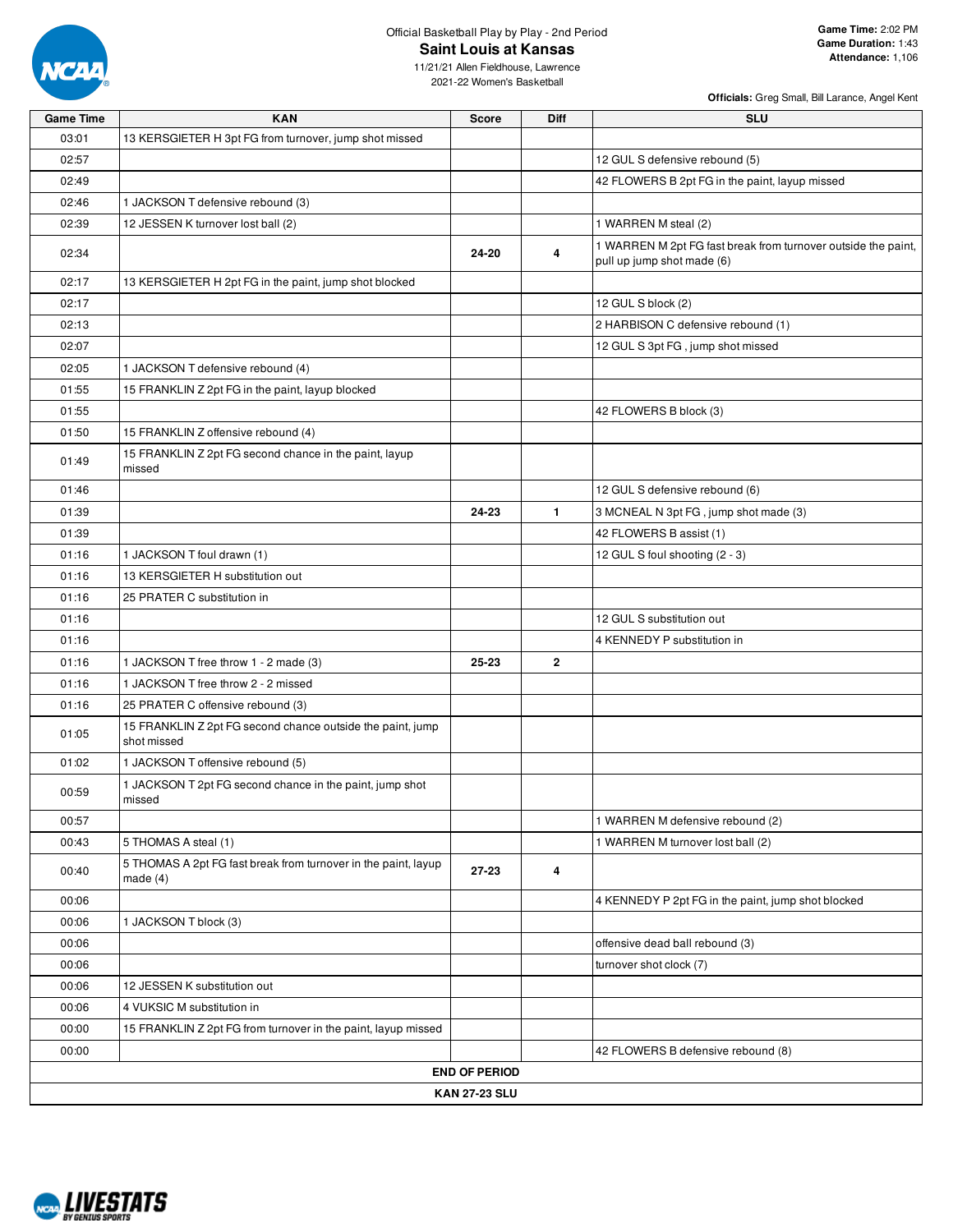

## Official Basketball Box Score - 2nd Period **Saint Louis at Kansas**

11/21/21 Allen Fieldhouse, Lawrence 2021-22 Women's Basketball

**Officials:** Greg Small, Bill Larance, Angel Kent

| Saint Louis - 15 |  |
|------------------|--|
|                  |  |

|               |                       |       | FG       | 3P      | FТ      |           | <b>Rebounds</b> |                |    | <b>Fouls</b> | <b>TP</b> |   | <b>AS TO</b> | <b>ST</b> | <b>Blocks</b> |           | $+/-$ |
|---------------|-----------------------|-------|----------|---------|---------|-----------|-----------------|----------------|----|--------------|-----------|---|--------------|-----------|---------------|-----------|-------|
|               | NO. Name              | Min   | M-A      | M-A     | M-A     | <b>OR</b> | DR.             | <b>TOT</b>     | PF | <b>FD</b>    |           |   |              |           | <b>BS</b>     | <b>BA</b> |       |
| 12            | Sevval Gul            | 08:44 | $1-6$    | $0 - 3$ | $0 - 0$ | 0         | 4               | 4              |    |              | 0         |   | 0            | 0         |               |           | 6     |
| 42            | <b>Brooke Flowers</b> | 08:28 | $1-2$    | $0 - 0$ | l 1-2   | 0         | $\overline{2}$  | 2              |    |              | 3         |   | 0            | 0         |               | 0         | 3     |
|               | Marisa Warren<br>G    | 08:26 | $2 - 3$  | $0 - 1$ | $0-0$   | 0         |                 |                | 0  | 0            | 4         | 0 |              |           | 0             | 0         | 0     |
| 2             | Ciaja Harbison<br>G   | 08:57 | $0 - 2$  | $0 - 1$ | $0 - 0$ | 0         |                 |                | 0  |              |           |   | 0            | 0         | 0             | $\Omega$  | 5     |
| 11            | Julia Martinez<br>G   | 06:08 | 0-1      | $0 - 1$ | $2 - 2$ | 0         |                 |                | 0  |              | 2         |   | 0            | 2         | 0             | 0         | 2     |
| 3             | Natalie McNeal        | 06:29 | 1-1      | $1 - 1$ | $0 - 0$ |           | $\Omega$        |                |    | 0            | 3         | 0 |              | 0         | 0             | $\Omega$  | 2     |
| 4             | Peyton Kennedy        | 02:48 | 0-1      | $0-0$   | $1 - 2$ | 0         | $\Omega$        | 0              | 0  |              |           |   | 0            | 0         | 0             |           | -3    |
| Team          |                       |       |          |         |         |           |                 | $\mathfrak{p}$ |    |              | $\Omega$  |   |              |           |               |           |       |
| <b>Totals</b> |                       |       | $5 - 16$ | $1 - 7$ | $4-6$   | 2         | 10              | 12             | 3  | 4            | 15        | 2 | 3            | 3         | 2             |           | 3     |

|         | <b>Shooting By Period</b> |       |
|---------|---------------------------|-------|
| ond FG% | $5 - 16$                  | 31.3% |
| 3PT%    | $1 - 7$                   | 14.3% |
| FT%     | 4-6                       | 66.7% |
| GM FG%  | $5 - 16$                  | 31.3% |
| 3PT%    | $1 - 7$                   | 14.3% |
| FT%     | $4-6$                     | 66.7% |

Dead Ball Rebounds: 3, 0

**Kansas - 12**

**Technical Fouls:**:NONE

|               |                                      |            | FG       | 3P            | <b>FT</b> |          |                | <b>Rebounds</b> |                | <b>Fouls</b> | <b>TP</b> | AS I     | <b>TO</b>      | <b>ST</b> | <b>Blocks</b> |             | $+/-$ |
|---------------|--------------------------------------|------------|----------|---------------|-----------|----------|----------------|-----------------|----------------|--------------|-----------|----------|----------------|-----------|---------------|-------------|-------|
|               | NO. Name                             | <b>Min</b> | M-A      | M-A           | M-A       | 0R       | <b>DR</b>      | <b>TOT</b>      | PF             | <b>FD</b>    |           |          |                |           | <b>BS</b>     | <b>BA</b>   |       |
| 10            | Ioanna Chatzileonti<br>F             | 04:08      | $0 - 2$  | $0-0$         | $0-0$     | 0        |                |                 |                | 0            | 0         | $\Omega$ | 0              | 0         | 0             | 0           | -8    |
| 1             | Taiyanna Jackson<br>C.               | 03:33      | $0 - 1$  | $0-0$         | $1 - 2$   |          | 2              | 3               | 0              |              |           | 0        | 0              | 0         |               | $\mathbf 0$ | -1    |
| 5             | Aniya Thomas<br>G                    | 07:26      | 1-1      | $0-0$         | $2 - 2$   | $\Omega$ | 0              | $\Omega$        | 0              |              | 4         | 0        | 0              |           | 0             | 0           |       |
| 15            | Zakiyah Franklin<br>G                | 07:26      | $0 - 4$  | $0 - 0$ 1-2   |           |          | 1              | $\overline{2}$  | $\mathbf 0$    |              |           |          | 0              | 0         | 0             |             |       |
| 25            | <b>Chandler Prater</b><br>G          | 06:09      | $0 - 1$  | $0 - 0$       | $0 - 0$   |          | $\overline{2}$ | 3               | 0              | 0            | 0         |          | $\overline{c}$ | $\Omega$  | 0             | $\mathbf 0$ | 5     |
| 11            | Sanna Strom                          | 02:34      | $0 - 0$  | $0-0$         | $0-0$     | $\Omega$ | $\Omega$       | $\Omega$        | $\mathbf 0$    | 0            | 0         | 0        | 0              | $\Omega$  | $\Omega$      | $\mathbf 0$ | -4    |
| 20            | Julie Brosseau                       | 02:34      | $0 - 2$  | $0-0$         | $0-0$     | $\Omega$ | 0              | $\Omega$        | 0              | 0            | 0         | 0        | 0              | 0         | 0             | 0           | -4    |
| 4             | Mia Vuksic                           | 04:00      | $2 - 2$  | $2 - 210 - 0$ |           | $\Omega$ | $\Omega$       | $\Omega$        | $\mathbf 0$    | 0            | 6         | 0        | 0              | 0         | $\Omega$      | $\mathbf 0$ | 2     |
| 12            | Katrine Jessen                       | 04:31      | $0 - 0$  | $0-0$         | $0-0$     | $\Omega$ | 0              | $\Omega$        | $\overline{2}$ | 0            | 0         | 0        |                | 0         | 0             | 0           | -4    |
| 14            | Danai Papadopoulou                   | 05:22      | $0 - 0$  | $0-0$         | $0-0$     | $\Omega$ | $\overline{2}$ | $\mathfrak{p}$  |                | 0            | 0         | 0        |                | 0         | 0             | 0           |       |
| 13            | Holly Kersgieter                     | 02:17      | $0 - 2$  | 0-1           | $0 - 0$   | $\Omega$ | $\Omega$       | $\Omega$        | 0              | 0            | 0         | 0        | 0              | $\Omega$  | 0             |             | -4    |
|               | Team<br>0<br>$\Omega$<br>0<br>0<br>0 |            |          |               |           |          |                |                 |                |              |           |          |                |           |               |             |       |
| <b>Totals</b> |                                      |            | $3 - 15$ | $2-3$ 4-6     |           | 3        | 8              | 11              | 4              | 3            | 12        | 2        | 4              |           |               | 2           | -3    |
|               | Technical Fouls::NONE                |            |          |               |           |          |                |                 |                |              |           |          |                |           |               |             |       |

|                                                                   | 20.0%                                                                      |
|-------------------------------------------------------------------|----------------------------------------------------------------------------|
|                                                                   | 66.7%                                                                      |
|                                                                   | 66.7%                                                                      |
|                                                                   | 20.0%                                                                      |
|                                                                   | 66.7%                                                                      |
| 4-6                                                               | 66.7%                                                                      |
| 2 <sup>nd</sup> FG%<br>3PT%<br>FT%<br><b>GMFG%</b><br>3PT%<br>FT% | <b>Shooting By Period</b><br>$3 - 15$<br>2-3<br>4-6<br>$3 - 15$<br>$2 - 3$ |

Dead Ball Rebounds: 1, 0

|                                                                  | <b>SLU</b> | <b>KAN</b>                                        |                 |
|------------------------------------------------------------------|------------|---------------------------------------------------|-----------------|
|                                                                  |            |                                                   | <b>Points f</b> |
| <b>Biggest lead</b>                                              |            | 1 (2 <sup>nd</sup> 5:52) 7 (2 <sup>nd</sup> 9:45) | <b>Turnove</b>  |
| <b>Best Scoring Run</b> $8(2^{nd} 5:52)$ 7(2 <sup>nd</sup> 3:25) |            |                                                   | Paint           |
| <b>Lead Changes</b>                                              |            |                                                   | Second          |
| <b>Times Tied</b>                                                |            |                                                   | <b>Fast Bro</b> |
| <b>Time with Lead</b>                                            | 00:27      | 08:49                                             | <b>Bench</b>    |

| <b>Points from</b>    | <b>SLU</b> | <b>KAN</b> | <b>Period by Period Scoring</b> |   |              |  |                     |
|-----------------------|------------|------------|---------------------------------|---|--------------|--|---------------------|
| lTurnovers            |            | 2          |                                 |   |              |  | 1st 2nd 3rd 4th TOT |
| Paint                 |            | 2          |                                 |   |              |  |                     |
| <b>Second Chancel</b> | 2          |            | <b>SLU</b>                      | 8 | 15   16   11 |  | -50                 |
| <b>Fast Breaks</b>    | 2          | 3          | $ KAN$ 15 12 28 24              |   |              |  | -79                 |
| <b>Bench</b>          |            |            |                                 |   |              |  |                     |

**NCALL IVESTATS**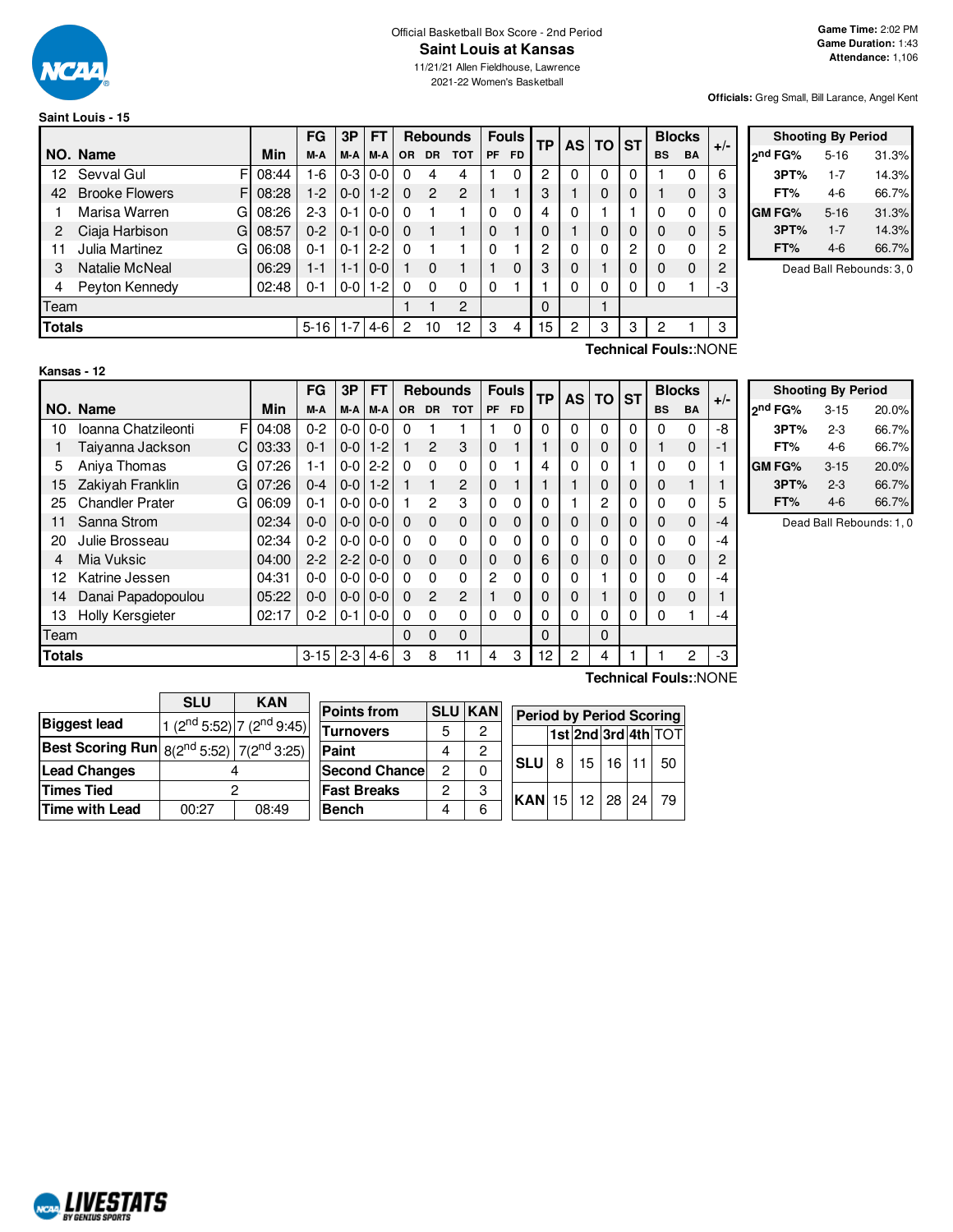

# Official Basketball Box Score - First Half **Saint Louis at Kansas**

11/21/21 Allen Fieldhouse, Lawrence 2021-22 Women's Basketball

**Officials:** Greg Small, Bill Larance, Angel Kent

# **Saint Louis - 23**

|               |                             |       | FG       | 3P       | FT      |           |                | <b>Rebounds</b> |    | <b>Fouls</b>   | ТP       | <b>AS</b> | ΤO             | <b>ST</b>      |           | <b>Blocks</b> | $+/-$    |
|---------------|-----------------------------|-------|----------|----------|---------|-----------|----------------|-----------------|----|----------------|----------|-----------|----------------|----------------|-----------|---------------|----------|
|               | NO. Name                    | Min   | M-A      | M-A      | M-A     | <b>OR</b> | <b>DR</b>      | <b>TOT</b>      | PF | <b>FD</b>      |          |           |                |                | <b>BS</b> | <b>BA</b>     |          |
| 12            | Sevval Gul<br>F             | 15:58 | $1 - 7$  | $0 - 4$  | 0-0     | 0         | 6              | 6               | 2  | $\Omega$       | 2        | 0         |                | 0              | 2         | $\Omega$      |          |
| 42            | <b>Brooke Flowers</b><br>F. | 18:28 | $3-6$    | $0 - 0$  | $1 - 2$ |           |                | 8               |    | 2              |          |           | 0              |                | 3         | $\mathbf 0$   | $-4$     |
|               | Marisa Warren<br>GI         | 18:26 | $3-6$    | $0 - 2$  | $0 - 0$ |           |                | 2               | 0  | 0              | 6        |           | 2              | $\overline{2}$ | 0         |               | $-7$     |
| 2             | Ciaja Harbison<br>G         | 18:57 | $0 - 6$  | $0 - 3$  | $0 - 0$ | 0         |                |                 | 0  | $\overline{2}$ | 0        |           | 0              | 0              | 0         | $\mathbf 0$   | $-2$     |
| 11            | Julia Martinez<br>Gl        | 13:34 | $1-3$    | $0 - 1$  | $2 - 2$ | 0         | $\overline{c}$ | $\overline{2}$  |    | 2              |          | 0         |                | 2              | 0         | 0             | -3       |
| 24            | <b>Kiley Bess</b>           | 00:38 | $0 - 1$  | $0 - 1$  | $0 - 0$ | $\Omega$  |                |                 | 0  |                | 0        | 0         | 0              | 0              | 0         | $\Omega$      | $\Omega$ |
| 3             | Natalie McNeal              | 08:25 | $1-2$    | 1-1      | 0-0     |           | 0              |                 | 2  | $\Omega$       | 3        | 0         | $\overline{2}$ | 0              | 0         |               | 0        |
| 4             | Peyton Kennedy              | 05:34 | $0 - 1$  | $0-0$    | $1-2$   | $\Omega$  | 0              | 0               |    |                |          | 0         | 0              | 0              | 0         |               | -5       |
| Team          |                             |       |          |          |         | 2         |                | 3               |    |                | $\Omega$ |           |                |                |           |               |          |
| <b>Totals</b> |                             |       | $9 - 32$ | $1 - 12$ | $4-6$   | 5         | 19             | 24              | 7  | 8              | 23       | 3         | 7              | 5              | 5         | 3             | $-4$     |

| <b>Shooting By Period</b> |                     |          |       |  |  |  |  |  |  |  |
|---------------------------|---------------------|----------|-------|--|--|--|--|--|--|--|
| 1st                       | FG%                 | $4 - 16$ | 25.0% |  |  |  |  |  |  |  |
|                           | 3PT%                | $0 - 5$  | 0.0%  |  |  |  |  |  |  |  |
|                           | FT%                 | $0 - 0$  | 0%    |  |  |  |  |  |  |  |
|                           | 2 <sup>nd</sup> FG% | $5 - 16$ | 31.3% |  |  |  |  |  |  |  |
|                           | 3PT%                | $1 - 7$  | 14.3% |  |  |  |  |  |  |  |
|                           | FT%                 | $4-6$    | 66.7% |  |  |  |  |  |  |  |
|                           | GM FG%              | $9 - 32$ | 28.1% |  |  |  |  |  |  |  |
|                           | 3PT%                | $1 - 12$ | 8.3%  |  |  |  |  |  |  |  |
|                           | FT%                 | 4-6      | 66.7% |  |  |  |  |  |  |  |

Dead Ball Rebounds: 3, 0

#### **Kansas - 27**

**Technical Fouls:**:NONE

|               |                             |       | FG       | 3P      | <b>FT</b> |                |                | <b>Rebounds</b> |                | <b>Fouls</b> | <b>TP</b> | AS I | <b>TO</b> | <b>ST</b> | <b>Blocks</b>         |                | $+/-$ |
|---------------|-----------------------------|-------|----------|---------|-----------|----------------|----------------|-----------------|----------------|--------------|-----------|------|-----------|-----------|-----------------------|----------------|-------|
|               | NO. Name                    | Min   | M-A      | M-A     | M-A       | <b>OR</b>      | <b>DR</b>      | <b>TOT</b>      | <b>PF</b>      | <b>FD</b>    |           |      |           |           | <b>BS</b>             | <b>BA</b>      |       |
| 10            | Ioanna Chatzileonti<br>F    | 11:22 | $1 - 6$  | $0-0$   | $2 - 2$   | 0              | 2              | 2               | 2              |              | 4         | 0    |           | 0         | 0                     | 0              | -3    |
|               | Taiyanna Jackson<br>C.      | 09:16 | 1-4      | $0 - 0$ | $1 - 2$   | 2              | 3              | 5               |                |              | 3         | 0    | 0         |           | 3                     |                | 4     |
| 5             | Aniya Thomas<br>G           | 13:34 | 1-1      | $0 - 0$ | $2-2$     | $\Omega$       | 1              |                 |                |              | 4         |      | 0         |           | 0                     | 0              | 6     |
| 15            | Zakiyah Franklin<br>G       | 14:33 | $1 - 7$  | $0 - 0$ | $1-2$     |                | 3              | 4               | 0              |              | 3         |      | 0         | 0         | $\Omega$              | $\overline{2}$ | 5     |
| 25            | <b>Chandler Prater</b><br>G | 12:45 | $1 - 3$  | $0-0$   | $2 - 2$   |                | $\overline{2}$ | 3               |                |              | 4         |      | 2         | $\Omega$  | $\Omega$              | 0              | 10    |
| 11            | Sanna Strom                 | 06:26 | $0 - 0$  | $0-0$   | $0-0$     | $\Omega$       | 1              | 1               | $\Omega$       |              | 0         | 0    | 0         | 0         | $\mathbf 0$           | $\mathbf{0}$   | -2    |
| 13            | <b>Holly Kersgieter</b>     | 05:41 | $0 - 4$  | $0 - 1$ | $0 - 0$   | $\Omega$       |                |                 | $\Omega$       | $\Omega$     | 0         | 0    | 0         | 0         | $\Omega$              | $\overline{c}$ | -2    |
| 14            | Danai Papadopoulou          | 09:39 | $0 - 2$  | $0-0$   | $0 - 0$   | $\mathbf 0$    | $\overline{2}$ | 2               |                |              | 0         | 0    |           | 0         | $\mathbf 0$           | 0              | 3     |
| 12            | Katrine Jessen              | 07:17 | $0-0$    | $0 - 0$ | $0 - 0$   | 0              | $\Omega$       | $\Omega$        | $\overline{c}$ | $\Omega$     | 0         | 0    | 2         | 0         | 0                     | $\mathbf 0$    | $-2$  |
| 20            | Julie Brosseau              | 05:27 | $1 - 3$  | $1 - 1$ | $0 - 0$   | $\Omega$       | $\Omega$       | $\Omega$        | 0              | $\Omega$     | 3         | 0    | 0         | 0         | $\Omega$              | $\mathbf 0$    | -1    |
| 4             | Mia Vuksic                  | 04:00 | $2 - 2$  | $2 - 2$ | $0 - 0$   | 0              | $\Omega$       | 0               | $\Omega$       | $\Omega$     | 6         | 0    | $\Omega$  | 0         | 0                     | 0              | 2     |
| Team          |                             |       |          |         |           | $\overline{2}$ | $\overline{2}$ | 4               |                |              | $\Omega$  |      | $\Omega$  |           |                       |                |       |
| <b>Totals</b> |                             |       | $8 - 32$ | $3 - 4$ | $8 - 10$  | 6              | 17             | 23              | 8              | 7            | 27        | 3    | 6         | 2         | 3                     | 5              | 4     |
|               |                             |       |          |         |           |                |                |                 |                |              |           |      |           |           | Technical Fouls::NONE |                |       |

| <b>Shooting By Period</b> |          |        |  |  |  |  |  |  |  |  |
|---------------------------|----------|--------|--|--|--|--|--|--|--|--|
| 1 <sup>st</sup> FG%       | $5 - 17$ | 29.4%  |  |  |  |  |  |  |  |  |
| 3PT%                      | $1 - 1$  | 100.0% |  |  |  |  |  |  |  |  |
| FT%                       | 4-4      | 100%   |  |  |  |  |  |  |  |  |
| ond FG%                   | $3 - 15$ | 20.0%  |  |  |  |  |  |  |  |  |
| 3PT%                      | $2 - 3$  | 66.7%  |  |  |  |  |  |  |  |  |
| FT%                       | $4-6$    | 66.7%  |  |  |  |  |  |  |  |  |
| GM FG%                    | $8-32$   | 25.0%  |  |  |  |  |  |  |  |  |
| 3PT%                      | $3-4$    | 75.0%  |  |  |  |  |  |  |  |  |
| FT%                       | 8-10     | 80.0%  |  |  |  |  |  |  |  |  |

Dead Ball Rebounds: 1, 0

|                                                                   | <b>SLU</b>                        | <b>KAN</b> | <b>Points from</b>   |    | <b>SLU KAN</b> |                                 |   |    |    |    |                     |
|-------------------------------------------------------------------|-----------------------------------|------------|----------------------|----|----------------|---------------------------------|---|----|----|----|---------------------|
| <b>Biggest lead</b>                                               | 1 ( $2nd 5:52$ ) 9 ( $1st 0:27$ ) |            |                      |    |                | <b>Period by Period Scoring</b> |   |    |    |    |                     |
|                                                                   |                                   |            | <b>Turnovers</b>     |    | 2              |                                 |   |    |    |    | 1st 2nd 3rd 4th TOT |
| <b>Best Scoring Run</b> $10(2^{nd} 5:52)$ 7(2 <sup>nd</sup> 3:25) |                                   |            | <b>Paint</b>         | 12 | 10             |                                 |   |    |    |    |                     |
| <b>Lead Changes</b>                                               |                                   |            | <b>Second Chance</b> | 6  |                | <b>SLU</b>                      | 8 | 15 | 16 |    | 50                  |
| <b>Times Tied</b>                                                 |                                   |            | <b>Fast Breaks</b>   | 2  | 8              | $KAN$ 15                        |   | 12 | 28 | 24 | -79                 |
| <b>Time with Lead</b>                                             | 00:27                             | 18:17      | <b>Bench</b>         | 4  | 9              |                                 |   |    |    |    |                     |

NCAL LIVESTATS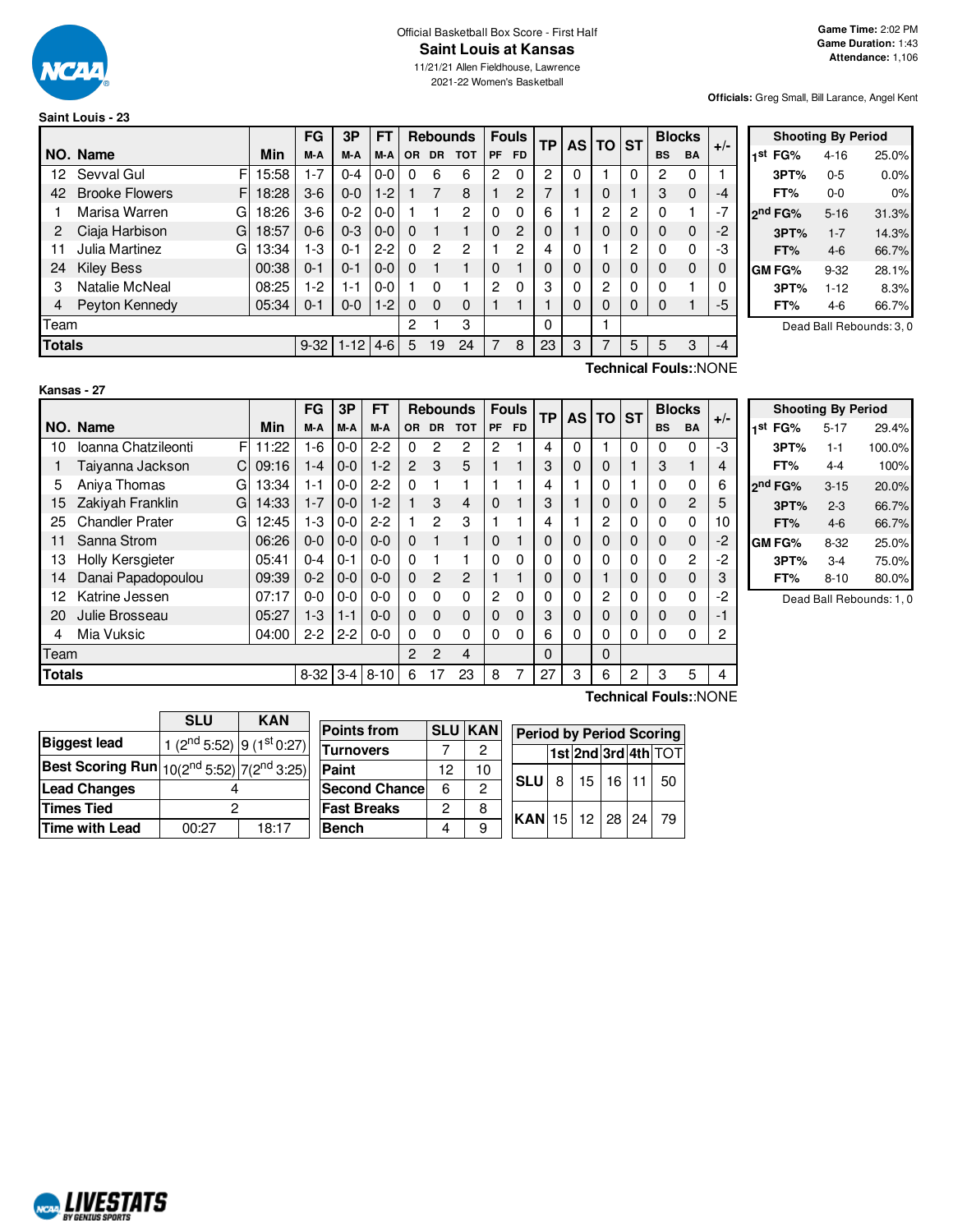

2021-22 Women's Basketball

**Officials:** Greg Small, Bill Larance, Angel Kent

# **Period 3**

| <b>Quarter Starters:</b> |                                                                                          |              |               |                   |                                                                        |                                                             |
|--------------------------|------------------------------------------------------------------------------------------|--------------|---------------|-------------------|------------------------------------------------------------------------|-------------------------------------------------------------|
| <b>KAN</b>               | 1 Jackson T                                                                              | 5 Thomas A   |               | 10 Chatzileonti I | 15 Franklin Z                                                          | 25 Prater C                                                 |
| <b>SLU</b>               | 1 Warren M                                                                               | 2 Harbison C | 11 Martinez J |                   | 12 Gul S                                                               | 42 Flowers B                                                |
| <b>Game Time</b>         | <b>KAN</b>                                                                               |              | <b>Score</b>  | Diff              |                                                                        | <b>SLU</b>                                                  |
| 10:00                    | 4 VUKSIC M substitution out                                                              |              |               |                   |                                                                        |                                                             |
| 10:00                    | 10 CHATZILEONTI I substitution in                                                        |              |               |                   |                                                                        |                                                             |
| 10:00                    |                                                                                          |              |               |                   | 3 MCNEAL N substitution out                                            |                                                             |
| 10:00                    |                                                                                          |              |               |                   | 4 KENNEDY P substitution out                                           |                                                             |
| 10:00                    |                                                                                          |              |               |                   | 11 MARTINEZ J substitution in                                          |                                                             |
| 10:00                    |                                                                                          |              |               |                   | 12 GUL S substitution in                                               |                                                             |
| 09:40                    | 1 JACKSON T 2pt FG in the paint, layup missed                                            |              |               |                   |                                                                        |                                                             |
| 09:37                    |                                                                                          |              |               |                   | 12 GUL S defensive rebound (7)                                         |                                                             |
| 09:19                    |                                                                                          |              |               |                   | 42 FLOWERS B 2pt FG in the paint, jump shot missed                     |                                                             |
| 09:12                    | 1 JACKSON T defensive rebound (6)                                                        |              |               |                   |                                                                        |                                                             |
| 09:02                    | 10 CHATZILEONTI I 2pt FG in the paint, layup made (6)                                    |              | 29-23         | 6                 |                                                                        |                                                             |
| 09:02                    | 5 THOMAS A assist (2)                                                                    |              |               |                   |                                                                        |                                                             |
| 09:02                    | 10 CHATZILEONTI I foul drawn (2)                                                         |              |               |                   | 42 FLOWERS B foul shooting (2 - 1)                                     |                                                             |
| 09:02                    | 10 CHATZILEONTI I free throw 1 - 1 made (7)                                              |              | 30-23         | $\overline{7}$    |                                                                        |                                                             |
| 08:36                    |                                                                                          |              | 30-25         | 5                 | 2 HARBISON C 2pt FG outside the paint, pull up jump shot<br>made $(2)$ |                                                             |
| 08:04                    | 10 CHATZILEONTI I 2pt FG in the paint, layup made (9)                                    |              | 32-25         | $\overline{7}$    |                                                                        |                                                             |
| 07:44                    |                                                                                          |              | 32-27         | 5                 |                                                                        | 12 GUL S 2pt FG in the paint, turnaround jump shot made (4) |
| 07:30                    | 25 PRATER C 2pt FG outside the paint, jump shot missed                                   |              |               |                   |                                                                        |                                                             |
| 07:27                    |                                                                                          |              |               |                   | 11 MARTINEZ J defensive rebound (3)                                    |                                                             |
| 07:22                    |                                                                                          |              | 32-29         | 3                 | 11 MARTINEZ J 2pt FG in the paint, driving layup made (6)              |                                                             |
| 07:03                    | 15 FRANKLIN Z 3pt FG, jump shot made (6)                                                 |              | 35-29         | 6                 |                                                                        |                                                             |
| 07:03                    | 1 JACKSON T assist (1)                                                                   |              |               |                   |                                                                        |                                                             |
| 06:46                    | 15 FRANKLIN Z foul drawn (2)                                                             |              |               |                   | 2 HARBISON C foul offensive (1 - 2)                                    |                                                             |
| 06:46                    |                                                                                          |              |               |                   | 2 HARBISON C turnover offensive (1)                                    |                                                             |
| 06:46                    | 1 JACKSON T substitution out                                                             |              |               |                   |                                                                        |                                                             |
| 06:46                    | 25 PRATER C substitution out                                                             |              |               |                   |                                                                        |                                                             |
| 06:46                    | 14 PAPADOPOULOU D substitution in                                                        |              |               |                   |                                                                        |                                                             |
| 06:46                    | 20 BROSSEAU J substitution in                                                            |              |               |                   |                                                                        |                                                             |
| 06:32                    | 10 CHATZILEONTI I 2pt FG from turnover outside the paint,<br>jump shot made (11)         |              | 37-29         | 8                 |                                                                        |                                                             |
| 06:18                    |                                                                                          |              |               |                   | 42 FLOWERS B 2pt FG in the paint, layup blocked                        |                                                             |
| 06:18                    | 10 CHATZILEONTI I block (1)                                                              |              |               |                   |                                                                        |                                                             |
| 06:14                    |                                                                                          |              |               |                   | 11 MARTINEZ J offensive rebound (4)                                    |                                                             |
| 06:14                    |                                                                                          |              |               |                   | 2 HARBISON C turnover travel (2)                                       |                                                             |
| 06:14                    |                                                                                          |              |               |                   | 11 MARTINEZ J substitution out                                         |                                                             |
| 06:14                    |                                                                                          |              |               |                   | 3 MCNEAL N substitution in                                             |                                                             |
| 05:56                    | 10 CHATZILEONTI I 2pt FG from turnover in the paint, layup<br>blocked                    |              |               |                   |                                                                        |                                                             |
| 05:56                    |                                                                                          |              |               |                   | 42 FLOWERS B block (4)                                                 |                                                             |
| 05:52                    | 10 CHATZILEONTI I offensive rebound (3)                                                  |              |               |                   |                                                                        |                                                             |
| 05:48                    | 14 PAPADOPOULOU D 2pt FG from turnover second chance in<br>the paint, jump shot made (2) |              | 39-29         | 10                |                                                                        |                                                             |
| 05:46                    |                                                                                          |              |               |                   | Timeout 30 Sec                                                         |                                                             |

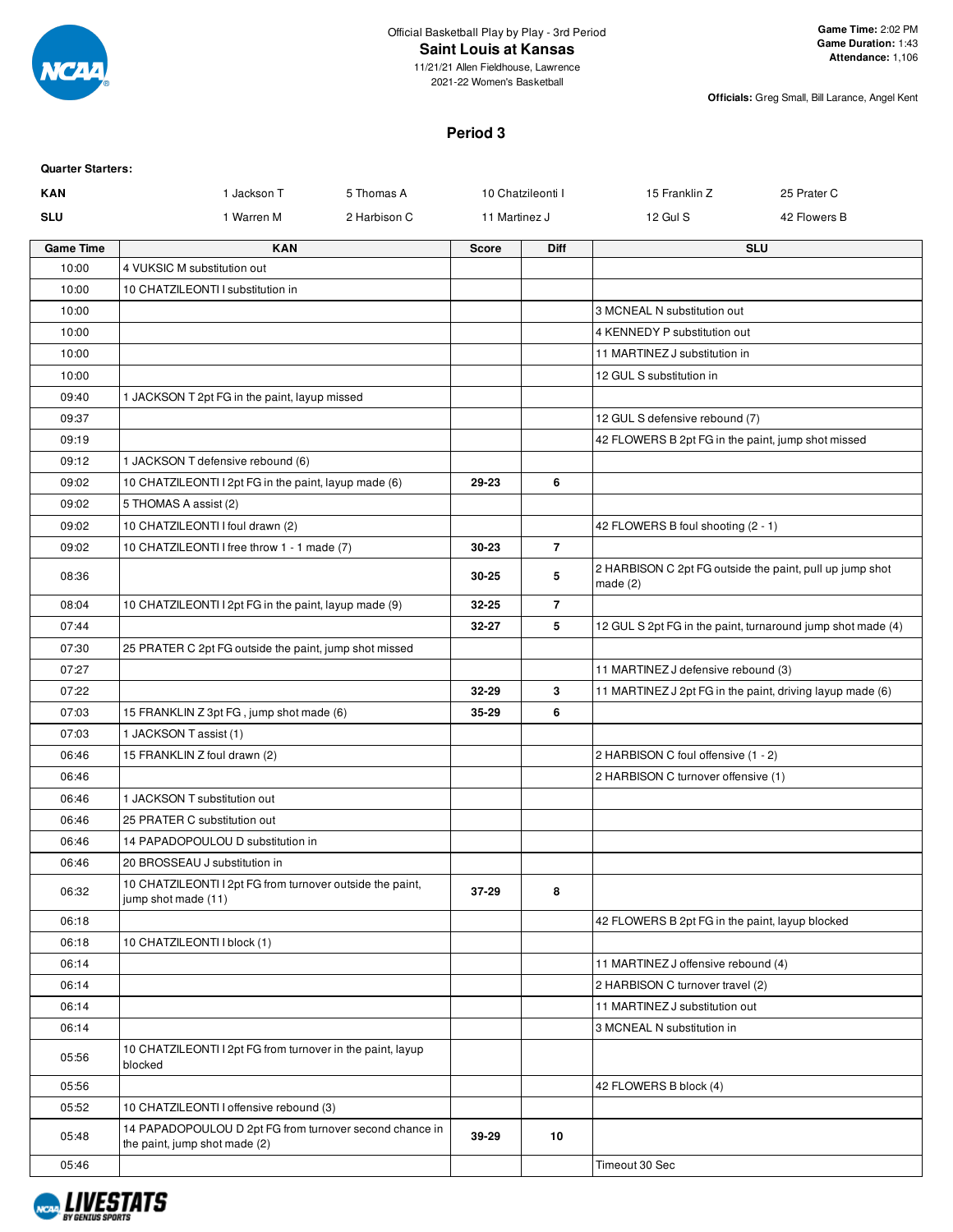

Official Basketball Play by Play - 3rd Period **Saint Louis at Kansas**

11/21/21 Allen Fieldhouse, Lawrence 2021-22 Women's Basketball

| Game Time | KAN                                                                  | Score | Diff          | <b>SLU</b>                                                                   |
|-----------|----------------------------------------------------------------------|-------|---------------|------------------------------------------------------------------------------|
| 05:46     |                                                                      |       | Timeout media |                                                                              |
| 05:30     |                                                                      | 39-31 | 8             | 12 GUL S 2pt FG in the paint, layup made (6)                                 |
| 05:30     |                                                                      |       |               | 1 WARREN M assist (2)                                                        |
| 05:12     | 14 PAPADOPOULOU D 2pt FG in the paint, layup made (4)                | 41-31 | 10            |                                                                              |
| 05:12     | 20 BROSSEAU J assist (1)                                             |       |               |                                                                              |
| 05:12     | 14 PAPADOPOULOU D foul drawn (2)                                     |       |               | 12 GUL S foul shooting (3 - 3)                                               |
| 05:12     | 14 PAPADOPOULOU D free throw 1 - 1 made (5)                          | 42-31 | 11            |                                                                              |
| 04:49     |                                                                      | 42-33 | 9             | 12 GUL S 2pt FG in the paint, hook shot made (8)                             |
| 04:49     |                                                                      |       |               | 3 MCNEAL N assist (1)                                                        |
| 04:27     | 15 FRANKLIN Z 2pt FG in the paint, driving layup made (8)            | 44-33 | 11            |                                                                              |
| 03:58     |                                                                      |       |               | 2 HARBISON C turnover bad pass (3)                                           |
| 03:58     |                                                                      |       | Timeout media |                                                                              |
| 03:56     |                                                                      |       |               | 2 HARBISON C substitution out                                                |
| 03:56     |                                                                      |       |               | 12 GUL S substitution out                                                    |
| 03:56     |                                                                      |       |               | 4 KENNEDY P substitution in                                                  |
| 03:56     |                                                                      |       |               | 11 MARTINEZ J substitution in                                                |
| 03:41     | 20 BROSSEAU J 3pt FG from turnover, jump shot made (6)               | 47-33 | 14            |                                                                              |
| 03:41     | 10 CHATZILEONTI I assist (1)                                         |       |               |                                                                              |
| 03:13     |                                                                      |       |               | 3 MCNEAL N 3pt FG, jump shot missed                                          |
| 03:10     | 15 FRANKLIN Z defensive rebound (5)                                  |       |               |                                                                              |
| 03:05     | 10 CHATZILEONTI I 2pt FG fast break in the paint, layup made<br>(13) | 49-33 | 16            |                                                                              |
| 03:05     | 20 BROSSEAU J assist (2)                                             |       |               |                                                                              |
| 03:03     |                                                                      |       |               | Timeout 30 Sec                                                               |
| 03:03     | 14 PAPADOPOULOU D substitution out                                   |       |               |                                                                              |
| 03:03     | 1 JACKSON T substitution in                                          |       |               |                                                                              |
| 03:03     |                                                                      |       |               | 1 WARREN M substitution out                                                  |
| 03:03     |                                                                      |       |               | 4 KENNEDY P substitution out                                                 |
| 03:03     |                                                                      |       |               | 2 HARBISON C substitution in                                                 |
| 03:03     |                                                                      |       |               | 12 GUL S substitution in                                                     |
| 02:47     |                                                                      |       |               | 3 MCNEAL N 3pt FG, jump shot missed                                          |
| 02:45     | 1 JACKSON T defensive rebound (7)                                    |       |               |                                                                              |
| 02:35     | 5 THOMAS A 3pt FG, jump shot missed                                  |       |               |                                                                              |
| 02:32     | 1 JACKSON T offensive rebound (8)                                    |       |               |                                                                              |
| 02:28     | 1 JACKSON T turnover lost ball (1)                                   |       |               | 2 HARBISON C steal (1)                                                       |
| 02:23     |                                                                      | 49-35 | 14            | 3 MCNEAL N 2pt FG fast break from turnover in the paint, layup<br>made $(5)$ |
| 02:23     |                                                                      |       |               | 2 HARBISON C assist (2)                                                      |
| 02:10     | 1 JACKSON T 2pt FG in the paint, layup made (5)                      | 51-35 | 16            |                                                                              |
| 01:57     |                                                                      |       |               | 12 GUL S 3pt FG, jump shot missed                                            |
| 01:55     | defensive rebound (29)                                               |       |               |                                                                              |
| 01:55     | 5 THOMAS A substitution out                                          |       |               |                                                                              |
| 01:55     | 10 CHATZILEONTI I substitution out                                   |       |               |                                                                              |
| 01:55     | 20 BROSSEAU J substitution out                                       |       |               |                                                                              |
| 01:55     | 4 VUKSIC M substitution in                                           |       |               |                                                                              |
| 01:55     | 12 JESSEN K substitution in                                          |       |               |                                                                              |
| 01:55     | 25 PRATER C substitution in                                          |       |               |                                                                              |
| 01:55     |                                                                      |       |               | 42 FLOWERS B substitution out                                                |
| 01:55     |                                                                      |       |               | 10 TOANG N substitution in                                                   |

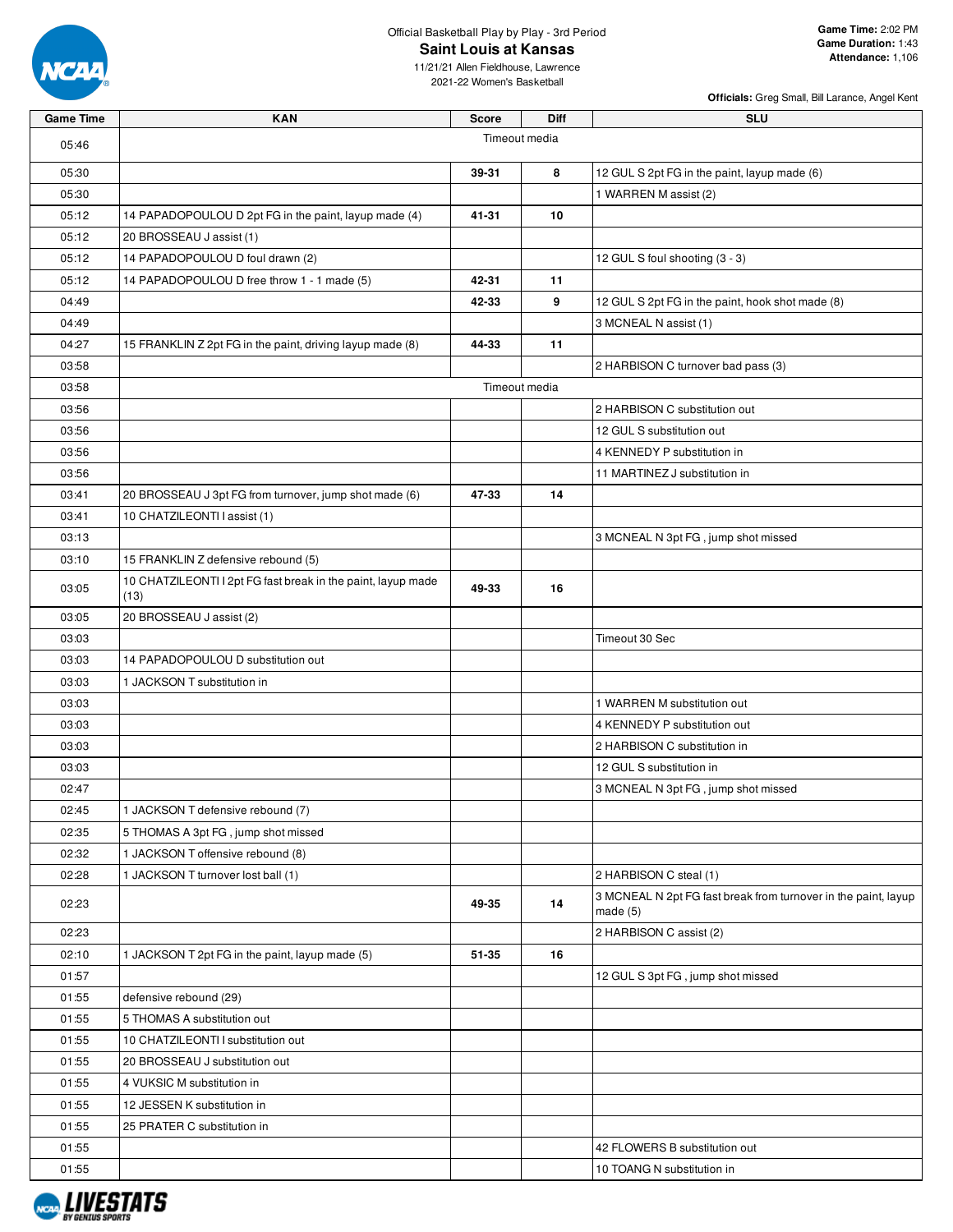

## Official Basketball Play by Play - 3rd Period **Saint Louis at Kansas**

11/21/21 Allen Fieldhouse, Lawrence 2021-22 Women's Basketball

| <b>Game Time</b> | <b>KAN</b>                                              | <b>Score</b>         | <b>Diff</b> | <b>SLU</b>                                                                       |
|------------------|---------------------------------------------------------|----------------------|-------------|----------------------------------------------------------------------------------|
| 01:43            | 25 PRATER C turnover bad pass (3)                       |                      |             |                                                                                  |
| 01:29            | 1 JACKSON T foul personal (2 - 1)                       |                      |             | 12 GUL S foul drawn (1)                                                          |
| 01:29            |                                                         | 51-37                | 14          | 2 HARBISON C 2pt FG from turnover outside the paint, jump<br>shot made (4)       |
| 01:29            |                                                         |                      |             | 11 MARTINEZ J assist (1)                                                         |
| 01:11            | 1 JACKSON T turnover lost ball (2)                      |                      |             | 12 GUL S steal (1)                                                               |
| 01:04            |                                                         |                      |             | 2 HARBISON C 2pt FG from turnover outside the paint, pull up<br>jump shot missed |
| 00:59            | defensive rebound (30)                                  |                      |             |                                                                                  |
| 00:59            |                                                         |                      |             | 11 MARTINEZ J substitution out                                                   |
| 00:59            |                                                         |                      |             | 1 WARREN M substitution in                                                       |
| 00:48            | 15 FRANKLIN Z 2pt FG in the paint, driving layup missed |                      |             |                                                                                  |
| 00:47            | offensive rebound (31)                                  |                      |             |                                                                                  |
| 00:39            | 1 JACKSON T foul drawn (2)                              |                      |             | 12 GUL S foul shooting (4 - 4)                                                   |
| 00:39            | 15 FRANKLIN Z substitution out                          |                      |             |                                                                                  |
| 00:39            | 20 BROSSEAU J substitution in                           |                      |             |                                                                                  |
| 00:39            |                                                         |                      |             | 12 GUL S substitution out                                                        |
| 00:39            |                                                         |                      |             | 42 FLOWERS B substitution in                                                     |
| 00:39            | 1 JACKSON T free throw 1 - 2 missed                     |                      |             |                                                                                  |
| 00:39            | offensive dead ball rebound (2)                         |                      |             |                                                                                  |
| 00:39            | 1 JACKSON T free throw 2 - 2 made (6)                   | 52-37                | 15          |                                                                                  |
| 00:22            |                                                         | 52-39                | 13          | 2 HARBISON C 2pt FG outside the paint, jump shot made (6)                        |
| 00:01            | 12 JESSEN K 3pt FG, jump shot made (3)                  | 55-39                | 16          |                                                                                  |
| 00:01            | 20 BROSSEAU J assist (3)                                |                      |             |                                                                                  |
|                  |                                                         | <b>END OF PERIOD</b> |             |                                                                                  |
|                  |                                                         | <b>KAN 55-39 SLU</b> |             |                                                                                  |

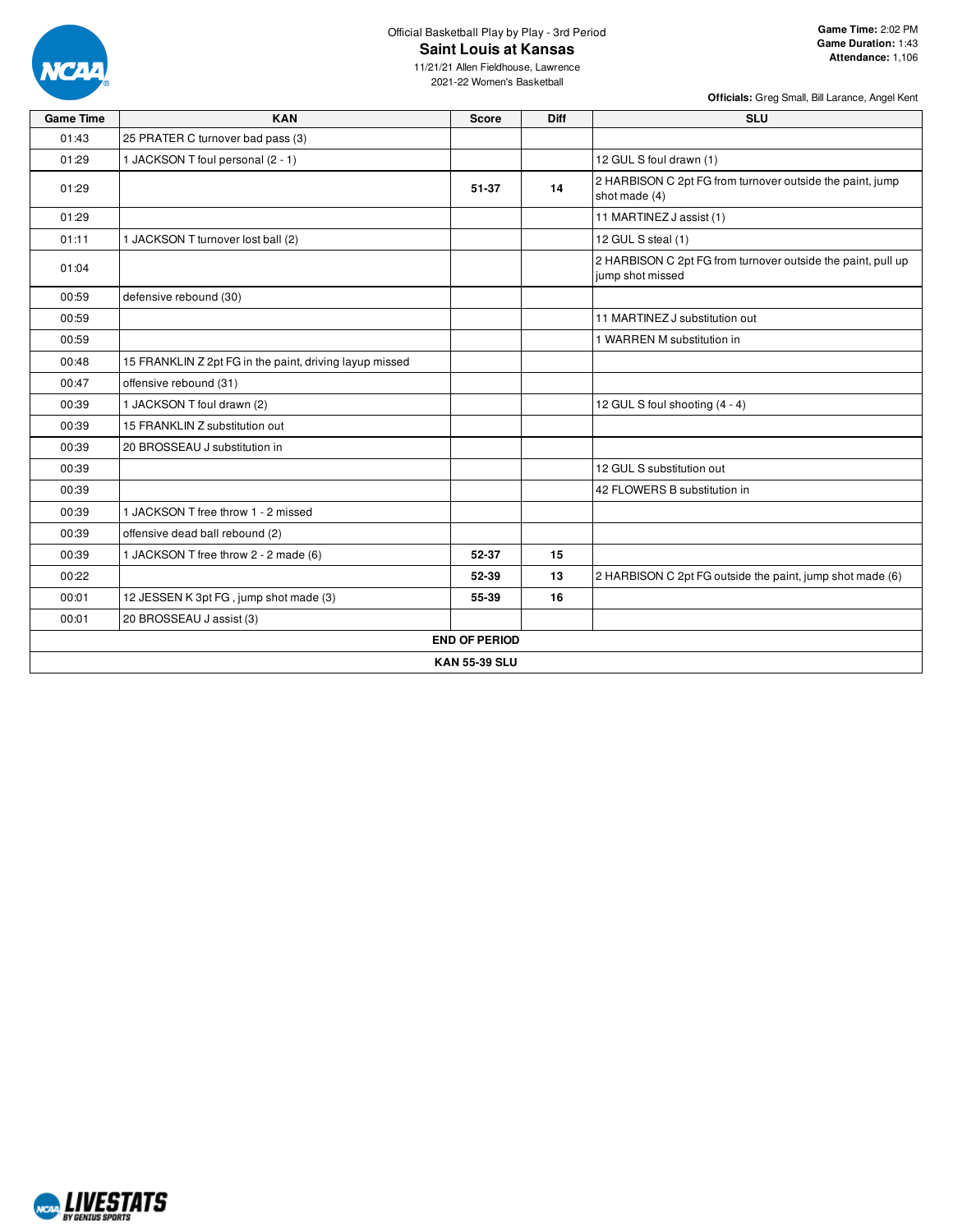

## Official Basketball Box Score - 3rd Period **Saint Louis at Kansas**

11/21/21 Allen Fieldhouse, Lawrence 2021-22 Women's Basketball

**Officials:** Greg Small, Bill Larance, Angel Kent

# **Saint Louis - 16**

|               |                             |       | FG         | 3P      | FΤ      |     |           | <b>Rebounds</b> |           | <b>Fouls</b> | <b>TP</b> | <b>AS</b> | <b>TO</b> | <b>ST</b> |           | <b>Blocks</b> | $+/-$ |  |
|---------------|-----------------------------|-------|------------|---------|---------|-----|-----------|-----------------|-----------|--------------|-----------|-----------|-----------|-----------|-----------|---------------|-------|--|
|               | NO. Name                    | Min   | M-A        | M-A     | M-A     | OR. | <b>DR</b> | тот             | <b>PF</b> | <b>FD</b>    |           |           |           |           | <b>BS</b> | <b>BA</b>     |       |  |
| 12            | Sevval Gul<br>F             | 08:27 | $3-4$      | $0 - 1$ | $0 - 0$ | 0   |           |                 | 2         |              | 6         | $\Omega$  |           |           |           | 0             | -5    |  |
| 42            | <b>Brooke Flowers</b><br>FI | 08:45 | $0 - 2$    | $0-0$   | $0 - 0$ | 0   | $\Omega$  | 0               |           | 0            | 0         | $\Omega$  |           | $\Omega$  |           | 1             | $-14$ |  |
|               | Marisa Warren<br>G          | 07:56 | $0 - 0$    | $0-0$   | $0-0$   | 0   | 0         | 0               | $\Omega$  | 0            | 0         |           | $\Omega$  | $\Omega$  | $\Omega$  | 0             | $-14$ |  |
| 2             | Ciaja Harbison<br>G         | 09:07 | $3 - 4$    | $0-0$   | $0 - 0$ | 0   | $\Omega$  | 0               |           | $\Omega$     | 6         |           | 3         |           | 0         | $\mathbf 0$   | $-7$  |  |
| 11            | Julia Martinez<br>G         | 06:43 | 1-1        | $0-0$   | $0 - 0$ |     |           | 2               | $\Omega$  | 0            | 2         |           | 0         | $\Omega$  | O         | 0             | $-7$  |  |
| 3             | Natalie McNeal              | 06:14 | $1-3$      | $0-2$   | $0 - 0$ | 0   | $\Omega$  | 0               | $\Omega$  | $\mathbf{0}$ | 2         |           | 0         | $\Omega$  | 0         | 0             | -8    |  |
| 4             | Peyton Kennedy              | 00:53 | $0 - 0$    | $0-0$   | $0 - 0$ | 0   | 0         | 0               | $\Omega$  | 0            | 0         | 0         | $\Omega$  | $\Omega$  |           | 0             | -5    |  |
| 10            | Ny Toang                    | 01:55 | $0-0$      | $0 - 0$ | $0 - 0$ | 0   | $\Omega$  | 0               | $\Omega$  | 0            | 0         | 0         | 0         | $\Omega$  |           | 0             | 0     |  |
| Team          |                             |       |            |         |         | 0   | 0         | 0               |           |              | 0         |           | 0         |           |           |               |       |  |
| <b>Totals</b> |                             |       | $8-14$ 0-3 |         | $0-0$   |     | 2         | 3               | 4         |              | 16        | 4         | 3         | 2         |           |               | $-12$ |  |

|     |               | <b>Shooting By Period</b> |       |
|-----|---------------|---------------------------|-------|
| 2rd | FG%           | $8 - 14$                  | 57.1% |
|     | 3PT%          | $0 - 3$                   | 0.0%  |
|     | FT%           | 0-0                       | 0%    |
|     | <b>GM FG%</b> | $8 - 14$                  | 57.1% |
|     | 3PT%          | $0 - 3$                   | 0.0%  |
|     | FT%           | $0 - 0$                   | 0.0%  |

Dead Ball Rebounds: 0, 0

# **Kansas - 28**

**Technical Fouls:**:NONE

|               |                             |            | FG        | 3P      | FT      |           |                | <b>Rebounds</b> |          | <b>Fouls</b> | <b>TP</b> | <b>AS</b> | TO | <b>ST</b> | <b>Blocks</b> |           | $+/-$    |
|---------------|-----------------------------|------------|-----------|---------|---------|-----------|----------------|-----------------|----------|--------------|-----------|-----------|----|-----------|---------------|-----------|----------|
|               | NO. Name                    | <b>Min</b> | M-A       | M-A     | M-A     | <b>OR</b> | <b>DR</b>      | <b>TOT</b>      | PF       | FD.          |           |           |    |           | <b>BS</b>     | <b>BA</b> |          |
| 10            | Ioanna Chatzileonti<br>F    | 08:05      | $4 - 5$   | $0 - 0$ | 1-1     |           |                |                 | 0        |              | 9         |           | 0  | 0         |               |           | 12       |
|               | Taiyanna Jackson<br>C.      | 06:17      | $1-2$     | $0-0$   | $1-2$   |           | $\overline{2}$ | 3               |          |              | 3         |           | 2  | 0         | 0             | 0         | 2        |
| 5             | Aniva Thomas<br>G           | 08:05      | $0 - 1$   | $0 - 1$ | $0 - 0$ | 0         | 0              | $\Omega$        | 0        | $\Omega$     |           |           | 0  | 0         | 0             | 0         | 12       |
| 15            | Zakiyah Franklin<br>G       | 09:20      | $2 - 3$   | $1 - 1$ | $0-0$   | $\Omega$  |                |                 | $\Omega$ |              | 5         | 0         | 0  | 0         | 0             | 0         | 10       |
| 25            | <b>Chandler Prater</b><br>G | 05:09      | $0 - 1$   | $0-0$   | $0-0$   | 0         | $\Omega$       | 0               | 0        | $\Omega$     |           | 0         |    | 0         | 0             | 0         | 2        |
| 14            | Danai Papadopoulou          | 03:43      | $2 - 2$   | $0 - 0$ | $1 - 1$ | $\Omega$  | $\Omega$       | $\mathbf 0$     | $\Omega$ |              | 5         | 0         | 0  | 0         | 0             | 0         | 10       |
| 20            | Julie Brosseau              | 05:31      | $1 - 1$   | $1 - 1$ | $0-0$   | 0         | $\Omega$       | $\Omega$        | 0        | 0            | 3         | 3         | 0  | 0         | 0             | 0         | 12       |
| 4             | Mia Vuksic                  | 01:55      | $0 - 0$   | $0 - 0$ | $0 - 0$ | $\Omega$  | $\Omega$       | $\Omega$        | $\Omega$ | $\Omega$     |           | 0         | 0  | 0         | 0             | 0         | $\Omega$ |
| 12            | Katrine Jessen              | 01:55      | 1-1       | 1-1     | $0-0$   | 0         | $\Omega$       | 0               | 0        | 0            | 3         | 0         | 0  | 0         | 0             | 0         | 0        |
| Team          |                             |            |           |         |         |           | 2              | 3               |          |              | $\Omega$  |           | 0  |           |               |           |          |
| <b>Totals</b> |                             |            | $11 - 16$ | $3 - 4$ | $3 - 4$ | 3         | 5              | 8               |          | 4            | 28        | 6         | 3  | 0         |               |           | 12       |
|               |                             |            |           |         |         |           |                |                 |          |              |           |           |    |           |               |           |          |

**Shooting By Period 3 rd FG%** 11-16 68.8% **3PT%** 3-4 75.0% **FT%** 3-4 75% **GM FG%** 11-16 68.8% **3PT%** 3-4 75.0% **FT%** 3-4 75.0%

Dead Ball Rebounds: 1, 0

|                         | <b>SLU</b> | <b>KAN</b>                                      |                      |    |                |                                 |   |                     |                 |    |
|-------------------------|------------|-------------------------------------------------|----------------------|----|----------------|---------------------------------|---|---------------------|-----------------|----|
|                         |            |                                                 | <b>Points from</b>   |    | <b>SLU KAN</b> | <b>Period by Period Scoring</b> |   |                     |                 |    |
| <b>Biggest lead</b>     |            | $0(1st 10:00) 16(3rd 3:05)$                     | <b>Turnovers</b>     | 4  |                |                                 |   | 1st 2nd 3rd 4th TOT |                 |    |
| <b>Best Scoring Run</b> |            | $4(3^{\text{rd}} 7:22)$ 7(3 <sup>rd</sup> 5:48) | Paint                | 10 | 14             |                                 |   |                     |                 |    |
| Lead Changes            |            |                                                 | <b>Second Chance</b> | 0  | 3              | <b>SLU</b>                      | R | 15                  | 16 <sup>1</sup> | 50 |
| <b>Times Tied</b>       |            |                                                 | <b>Fast Breaks</b>   | 2  | 2              | $ KAN$ 15 12 28 24              |   |                     |                 | 79 |
| Time with Lead          | 00:00      | 09:40                                           | <b>Bench</b>         | 2  | 11             |                                 |   |                     |                 |    |

**Technical Fouls:**:NONE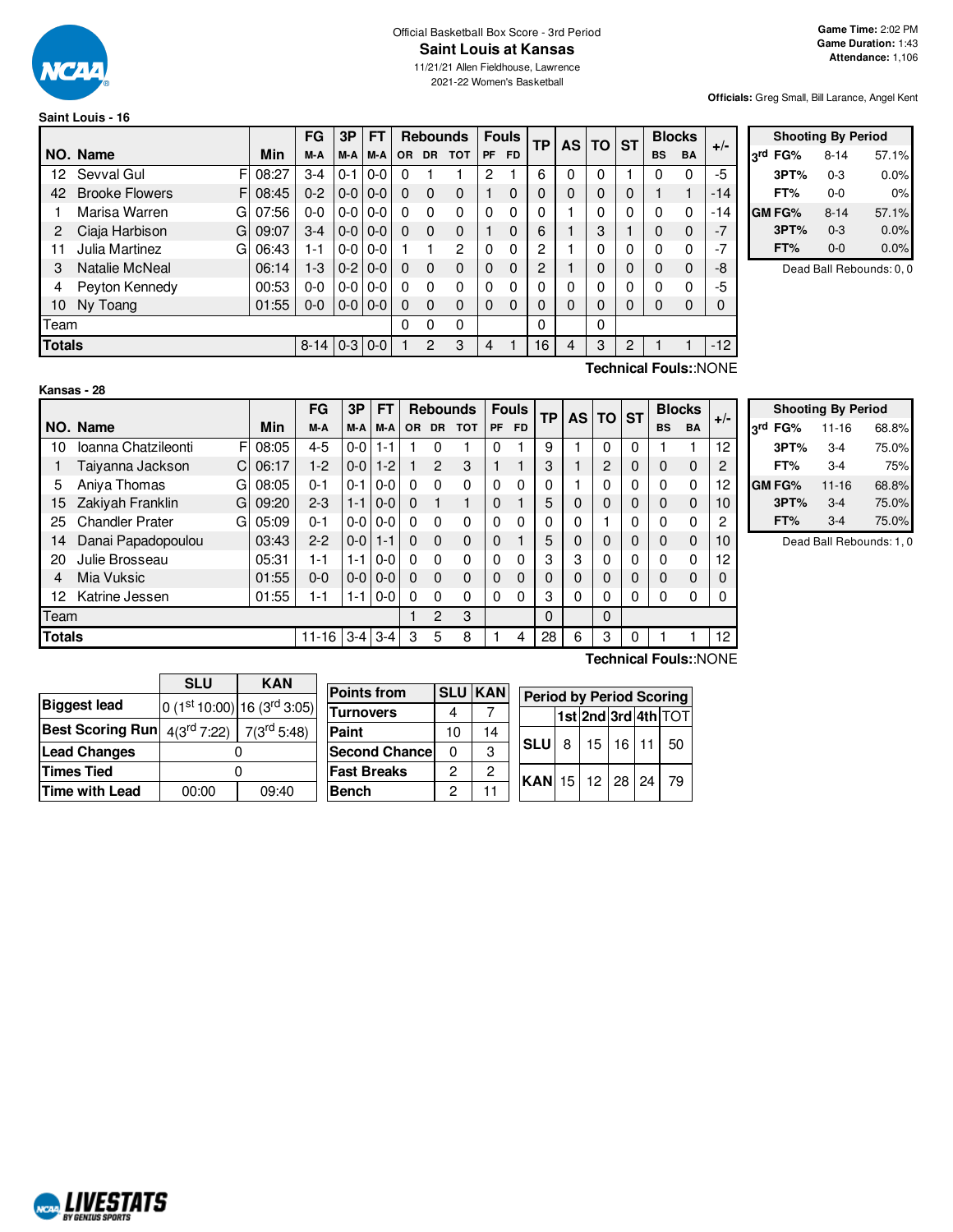

11/21/21 Allen Fieldhouse, Lawrence 2021-22 Women's Basketball

**Officials:** Greg Small, Bill Larance, Angel Kent

# **Period 4**

| <b>Quarter Starters:</b> |                                                                   |              |              |             |                                                |                                                            |
|--------------------------|-------------------------------------------------------------------|--------------|--------------|-------------|------------------------------------------------|------------------------------------------------------------|
| <b>KAN</b>               | 1 Jackson T                                                       | 4 Vuksic M   |              | 12 Jessen K | 20 Brosseau J                                  | 25 Prater C                                                |
| <b>SLU</b>               | 1 Warren M                                                        | 2 Harbison C |              | 3 McNeal N  | 4 Kennedy P                                    | 42 Flowers B                                               |
| <b>Game Time</b>         | <b>KAN</b>                                                        |              | <b>Score</b> | Diff        |                                                | <b>SLU</b>                                                 |
| 10:00                    |                                                                   |              |              |             | 10 TOANG N substitution out                    |                                                            |
| 10:00                    |                                                                   |              |              |             | 4 KENNEDY P substitution in                    |                                                            |
| 09:50                    |                                                                   |              |              |             | 4 KENNEDY P turnover travel (1)                |                                                            |
| 09:24                    | 1 JACKSON T 2pt FG from turnover in the paint, layup made (8)     |              | 57-39        | 18          |                                                |                                                            |
| 09:07                    |                                                                   |              |              |             |                                                | 42 FLOWERS B 2pt FG outside the paint, jump shot missed    |
| 09:03                    | 12 JESSEN K defensive rebound (1)                                 |              |              |             |                                                |                                                            |
| 08:49                    | 1 JACKSON T 2pt FG in the paint, layup blocked                    |              |              |             |                                                |                                                            |
| 08:49                    |                                                                   |              |              |             | 42 FLOWERS B block (5)                         |                                                            |
| 08:49                    | offensive rebound (33)                                            |              |              |             |                                                |                                                            |
| 08:43                    | 25 PRATER C 2pt FG second chance in the paint, layup missed       |              |              |             |                                                |                                                            |
| 08:39                    |                                                                   |              |              |             | 42 FLOWERS B defensive rebound (9)             |                                                            |
| 08:27                    | 1 JACKSON T steal (2)                                             |              |              |             | 42 FLOWERS B turnover bad pass (1)             |                                                            |
| 08:22                    | 20 BROSSEAU J 2pt FG from turnover in the paint, layup<br>blocked |              |              |             |                                                |                                                            |
| 08:22                    |                                                                   |              |              |             | 3 MCNEAL N block (1)                           |                                                            |
| 08:22                    |                                                                   |              |              |             | defensive rebound (29)                         |                                                            |
| 08:22                    |                                                                   |              |              |             | 4 KENNEDY P substitution out                   |                                                            |
| 08:22                    |                                                                   |              |              |             | 11 MARTINEZ J substitution in                  |                                                            |
| 08:06                    |                                                                   |              | 57-41        | 16          | 3 MCNEAL N 2pt FG in the paint, layup made (7) |                                                            |
| 08:06                    |                                                                   |              |              |             | 1 WARREN M assist (3)                          |                                                            |
| 07:53                    | 1 JACKSON T turnover lost ball (3)                                |              |              |             | 42 FLOWERS B steal (2)                         |                                                            |
| 07:43                    | 1 JACKSON T foul shooting (3 - 1)                                 |              |              |             | 42 FLOWERS B foul drawn (3)                    |                                                            |
| 07:43                    | 1 JACKSON T substitution out                                      |              |              |             |                                                |                                                            |
| 07:43                    | 4 VUKSIC M substitution out                                       |              |              |             |                                                |                                                            |
| 07:43                    | 12 JESSEN K substitution out                                      |              |              |             |                                                |                                                            |
| 07:43                    | 20 BROSSEAU J substitution out                                    |              |              |             |                                                |                                                            |
| 07:43                    | 25 PRATER C substitution out                                      |              |              |             |                                                |                                                            |
| 07:43                    | 5 THOMAS A substitution in                                        |              |              |             |                                                |                                                            |
| 07:43                    | 10 CHATZILEONTI I substitution in                                 |              |              |             |                                                |                                                            |
| 07:43                    | 11 STROM S substitution in                                        |              |              |             |                                                |                                                            |
| 07:43                    | 14 PAPADOPOULOU D substitution in                                 |              |              |             |                                                |                                                            |
| 07:43                    | 15 FRANKLIN Z substitution in                                     |              |              |             |                                                |                                                            |
| 07:43                    |                                                                   |              | 57-42        | 15          | 42 FLOWERS B free throw 1 - 2 made (8)         |                                                            |
| 07:43                    |                                                                   |              | 57-43        | 14          | 42 FLOWERS B free throw 2 - 2 made (9)         |                                                            |
| 07:35                    | 5 THOMAS A 2pt FG in the paint, layup missed                      |              |              |             |                                                |                                                            |
| 07:32                    |                                                                   |              |              |             | 2 HARBISON C defensive rebound (2)             |                                                            |
| 07:29                    |                                                                   |              |              |             | 2 HARBISON C 2pt FG in the paint, layup missed |                                                            |
| 07:26                    |                                                                   |              |              |             | 42 FLOWERS B offensive rebound (10)            |                                                            |
|                          |                                                                   |              |              |             |                                                | 1 WARREN M 2pt FG second chance outside the paint, pull up |
| 07:23                    |                                                                   |              |              |             | jump shot missed                               |                                                            |
| 07:20                    |                                                                   |              |              |             | 11 MARTINEZ J offensive rebound (5)            |                                                            |
| 07:11                    |                                                                   |              |              |             |                                                | 11 MARTINEZ J 3pt FG second chance, jump shot missed       |
| 07:06                    | 10 CHATZILEONTI I defensive rebound (4)                           |              |              |             |                                                |                                                            |
| 06:55                    | 15 FRANKLIN Z 2pt FG in the paint, floating jump shot missed      |              |              |             |                                                |                                                            |

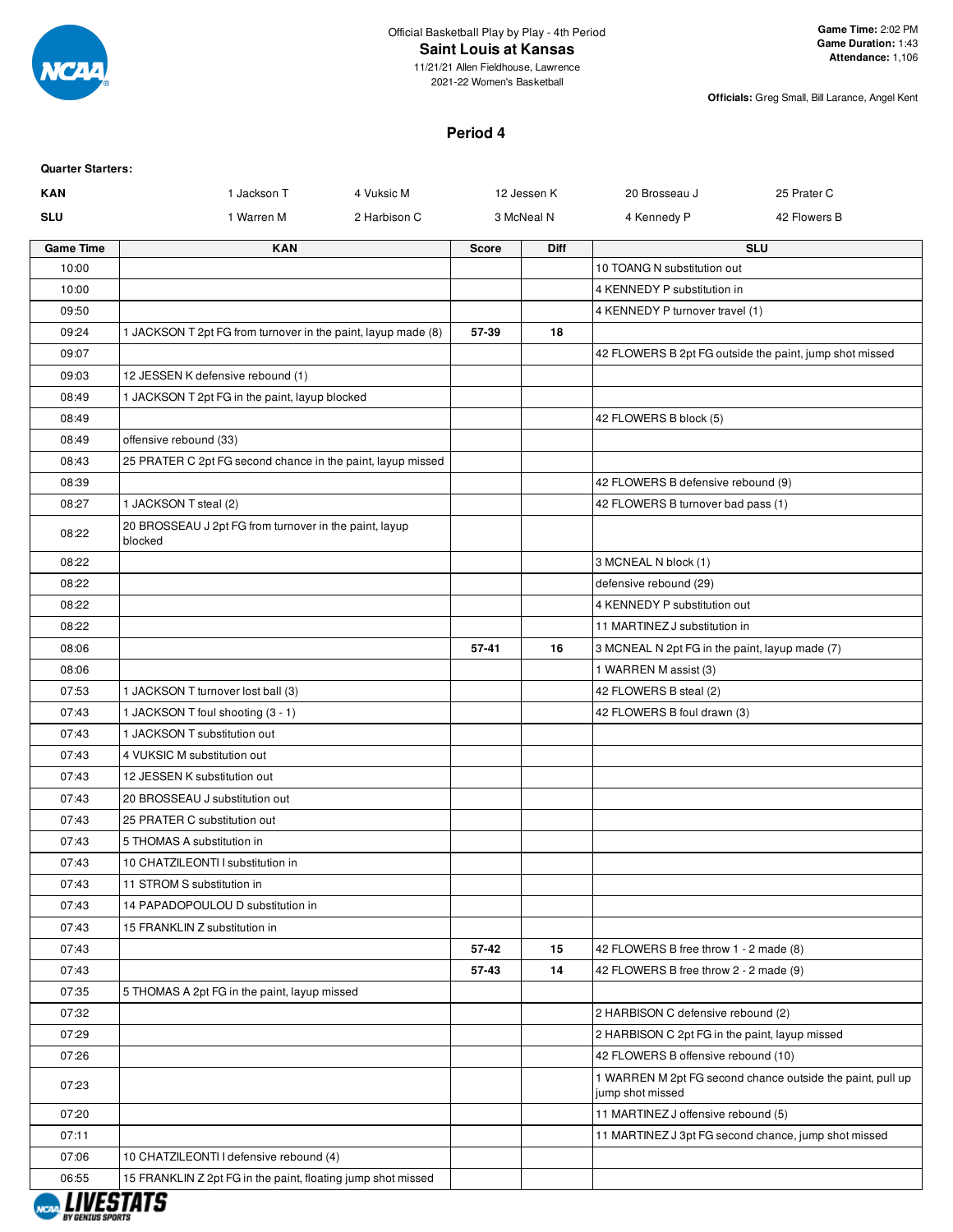

# Official Basketball Play by Play - 4th Period **Saint Louis at Kansas**

11/21/21 Allen Fieldhouse, Lawrence 2021-22 Women's Basketball

| <b>Game Time</b> | <b>KAN</b>                                                             | Score | Diff          | <b>SLU</b>                                                       |
|------------------|------------------------------------------------------------------------|-------|---------------|------------------------------------------------------------------|
| 06:50            | 14 PAPADOPOULOU D offensive rebound (3)                                |       |               |                                                                  |
| 06:49            | 14 PAPADOPOULOU D 2pt FG second chance in the paint,<br>layup made (7) | 59-43 | 16            |                                                                  |
| 06:40            |                                                                        |       |               | 2 HARBISON C 2pt FG in the paint, layup missed                   |
| 06:37            |                                                                        |       |               | 42 FLOWERS B offensive rebound (11)                              |
| 06:37            |                                                                        |       |               | 42 FLOWERS B 2pt FG second chance in the paint, layup<br>blocked |
| 06:37            | 14 PAPADOPOULOU D block (1)                                            |       |               |                                                                  |
| 06:35            |                                                                        |       |               | 2 HARBISON C offensive rebound (3)                               |
| 06:35            |                                                                        |       |               | 42 FLOWERS B substitution out                                    |
| 06:35            |                                                                        |       |               | 12 GUL S substitution in                                         |
| 06:27            | 14 PAPADOPOULOU D foul personal (2 - 2)                                |       |               | 12 GUL S foul drawn (2)                                          |
| 06:07            |                                                                        | 59-46 | 13            | 3 MCNEAL N 3pt FG second chance, jump shot made (10)             |
| 06:07            |                                                                        |       |               | 2 HARBISON C assist (3)                                          |
| 05:53            | 11 STROM S foul drawn (2)                                              |       |               | 11 MARTINEZ J foul shooting (2 - 1)                              |
| 05:53            | 11 STROM S free throw 1 - 2 missed                                     |       |               |                                                                  |
| 05:53            | offensive dead ball rebound (3)                                        |       |               |                                                                  |
| 05:53            | 11 STROM S free throw 2 - 2 made (1)                                   | 60-46 | 14            |                                                                  |
| 05:40            |                                                                        |       |               | 3 MCNEAL N 2pt FG outside the paint, jump shot missed            |
| 05:37            | 10 CHATZILEONTI I defensive rebound (5)                                |       |               |                                                                  |
| 05:19            | 10 CHATZILEONTI I 2pt FG outside the paint, jump shot made<br>(15)     | 62-46 | 16            |                                                                  |
| 05:06            |                                                                        |       |               | 1 WARREN M 3pt FG, jump shot missed                              |
| 05:02            |                                                                        |       |               | 11 MARTINEZ J offensive rebound (6)                              |
| 05:00            |                                                                        |       |               | 11 MARTINEZ J 3pt FG second chance, jump shot missed             |
| 04:57            | 14 PAPADOPOULOU D defensive rebound (4)                                |       |               |                                                                  |
| 04:52            | 10 CHATZILEONTI I 2pt FG fast break in the paint, layup made<br>(17)   | 64-46 | 18            |                                                                  |
| 04:52            | 15 FRANKLIN Z assist (2)                                               |       |               |                                                                  |
| 04:51            |                                                                        |       |               | Timeout 30 Sec                                                   |
| 04:51            |                                                                        |       | Timeout media |                                                                  |
| 04:51            | 11 STROM S substitution out                                            |       |               |                                                                  |
| 04:51            | 25 PRATER C substitution in                                            |       |               |                                                                  |
| 04:51            |                                                                        |       |               | 11 MARTINEZ J substitution out                                   |
| 04:51            |                                                                        |       |               | 42 FLOWERS B substitution in                                     |
| 04:31            |                                                                        |       |               | 2 HARBISON C 3pt FG, jump shot missed                            |
| 04:28            | 14 PAPADOPOULOU D defensive rebound (5)                                |       |               |                                                                  |
| 04:09            | 10 CHATZILEONTI I 2pt FG in the paint, layup made (19)                 | 66-46 | 20            |                                                                  |
| 04:09            | 15 FRANKLIN Z assist (3)                                               |       |               |                                                                  |
| 03:52            |                                                                        |       |               | 1 WARREN M 3pt FG, jump shot missed                              |
| 03:48            | 10 CHATZILEONTI I defensive rebound (6)                                |       |               |                                                                  |
| 03:39            | 25 PRATER C 2pt FG in the paint, layup blocked                         |       |               |                                                                  |
| 03:39            |                                                                        |       |               | 42 FLOWERS B block (6)                                           |
| 03:35            |                                                                        |       |               | 12 GUL S defensive rebound (8)                                   |
| 03:31            | 15 FRANKLIN Z foul shooting (1 - 3)                                    |       |               | 2 HARBISON C foul drawn (3)                                      |
| 03:31            | 25 PRATER C substitution out                                           |       |               |                                                                  |
| 03:31            | 4 VUKSIC M substitution in                                             |       |               |                                                                  |
| 03:31            |                                                                        | 66-47 | 19            | 2 HARBISON C free throw fast break 1 - 2 made (7)                |
| 03:31            |                                                                        | 66-48 | 18            | 2 HARBISON C free throw fast break 2 - 2 made (8)                |
| 03:23            | 4 VUKSIC M 3pt FG, jump shot made (9)                                  | 69-48 | 21            |                                                                  |

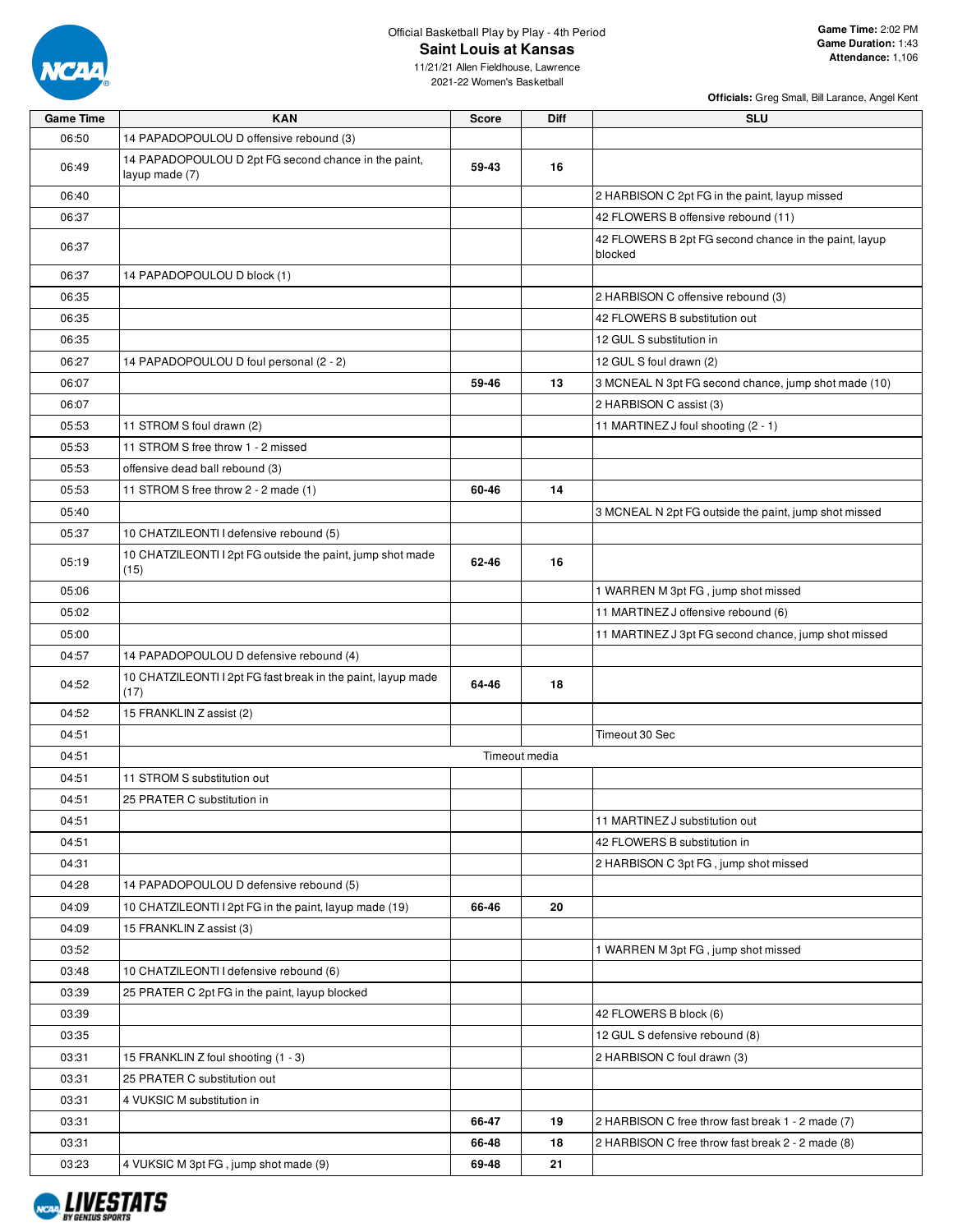

03:23

#### Official Basketball Play by Play - 4th Period **Saint Louis at Kansas**

**Officials:** Greg Small, Bill Larance, Angel Kent

11/21/21 Allen Fieldhouse, Lawrence 2021-22 Women's Basketball

**Game Time KAN Score Diff SLU**

| 03:23 | 15 FRANKLIN Z assist (4)                                                    |       |    |                                                                   |
|-------|-----------------------------------------------------------------------------|-------|----|-------------------------------------------------------------------|
| 02:54 |                                                                             |       |    | 3 MCNEAL N 2pt FG in the paint, jump shot missed                  |
| 02:51 | 5 THOMAS A defensive rebound (2)                                            |       |    |                                                                   |
| 02:44 | 4 VUKSIC M 3pt FG, jump shot made (12)                                      | 72-48 | 24 |                                                                   |
| 02:44 | 10 CHATZILEONTI I assist (2)                                                |       |    |                                                                   |
| 02:24 |                                                                             |       |    | 12 GUL S 2pt FG outside the paint, turnaround jump shot<br>missed |
| 02:24 |                                                                             |       |    | 42 FLOWERS B offensive rebound (12)                               |
| 02:24 |                                                                             |       |    | 42 FLOWERS B 2pt FG second chance in the paint, layup<br>missed   |
| 02:24 | 10 CHATZILEONTI I defensive rebound (7)                                     |       |    |                                                                   |
| 02:21 | 15 FRANKLIN Z 2pt FG fast break in the paint, layup made (10)               | 74-48 | 26 |                                                                   |
| 02:17 | 15 FRANKLIN Z foul drawn (3)                                                |       |    | 1 WARREN M foul shooting (1 - 2)                                  |
| 02:10 | 4 VUKSIC M substitution out                                                 |       |    |                                                                   |
| 02:10 | 5 THOMAS A substitution out                                                 |       |    |                                                                   |
| 02:10 | 10 CHATZILEONTI I substitution out                                          |       |    |                                                                   |
| 02:10 | 14 PAPADOPOULOU D substitution out                                          |       |    |                                                                   |
| 02:10 | 1 JACKSON T substitution in                                                 |       |    |                                                                   |
| 02:10 | 11 STROM S substitution in                                                  |       |    |                                                                   |
| 02:10 | 12 JESSEN K substitution in                                                 |       |    |                                                                   |
| 02:10 | 20 BROSSEAU J substitution in                                               |       |    |                                                                   |
| 02:10 |                                                                             |       |    | 12 GUL S substitution out                                         |
| 02:10 |                                                                             |       |    | 42 FLOWERS B substitution out                                     |
| 02:10 |                                                                             |       |    | 10 TOANG N substitution in                                        |
| 02:10 |                                                                             |       |    | 34 LAZAR S substitution in                                        |
| 02:10 | 15 FRANKLIN Z free throw fast break 1 - 1 made (11)                         | 75-48 | 27 |                                                                   |
| 02:10 | 15 FRANKLIN Z substitution out                                              |       |    |                                                                   |
| 02:10 | 0 HAYNES-OVERTON E substitution in                                          |       |    |                                                                   |
| 02:00 |                                                                             | 75-50 | 25 | 2 HARBISON C 2pt FG in the paint, jump shot made (10)             |
| 01:48 | 0 HAYNES-OVERTON E turnover lost ball (1)                                   |       |    | 1 WARREN M steal (3)                                              |
| 01:44 |                                                                             |       |    | 1 WARREN M 2pt FG from turnover in the paint, layup missed        |
| 01:42 | 0 HAYNES-OVERTON E defensive rebound (1)                                    |       |    |                                                                   |
| 01:39 | 20 BROSSEAU J 3pt FG, jump shot missed                                      |       |    |                                                                   |
| 01:34 | 0 HAYNES-OVERTON E offensive rebound (2)                                    |       |    |                                                                   |
| 01:34 | 0 HAYNES-OVERTON E 2pt FG second chance in the paint,<br>layup missed       |       |    |                                                                   |
| 01:32 | 1 JACKSON T offensive rebound (9)                                           |       |    |                                                                   |
| 01:32 | 1 JACKSON T 2pt FG second chance in the paint, layup made<br>(10)           | 77-50 | 27 |                                                                   |
| 01:22 |                                                                             |       |    | 3 MCNEAL N 3pt FG, jump shot missed                               |
| 01:19 | 0 HAYNES-OVERTON E defensive rebound (3)                                    |       |    |                                                                   |
| 01:02 | 11 STROM S 3pt FG, jump shot missed                                         |       |    |                                                                   |
| 01:00 | offensive rebound (46)                                                      |       |    |                                                                   |
| 01:00 |                                                                             |       |    | 2 HARBISON C substitution out                                     |
| 01:00 |                                                                             |       |    | 4 KENNEDY P substitution in                                       |
| 00:57 | 20 BROSSEAU J 2pt FG second chance outside the paint, jump<br>shot made (8) | 79-50 | 29 |                                                                   |
| 00:57 | 0 HAYNES-OVERTON E assist (1)                                               |       |    |                                                                   |
| 00:44 |                                                                             |       |    | 10 TOANG N 2pt FG in the paint, jump shot missed                  |
| 00:41 | 11 STROM S defensive rebound (2)                                            |       |    |                                                                   |
| 00:21 | 20 BROSSEAU J 2pt FG outside the paint, jump shot missed                    |       |    |                                                                   |

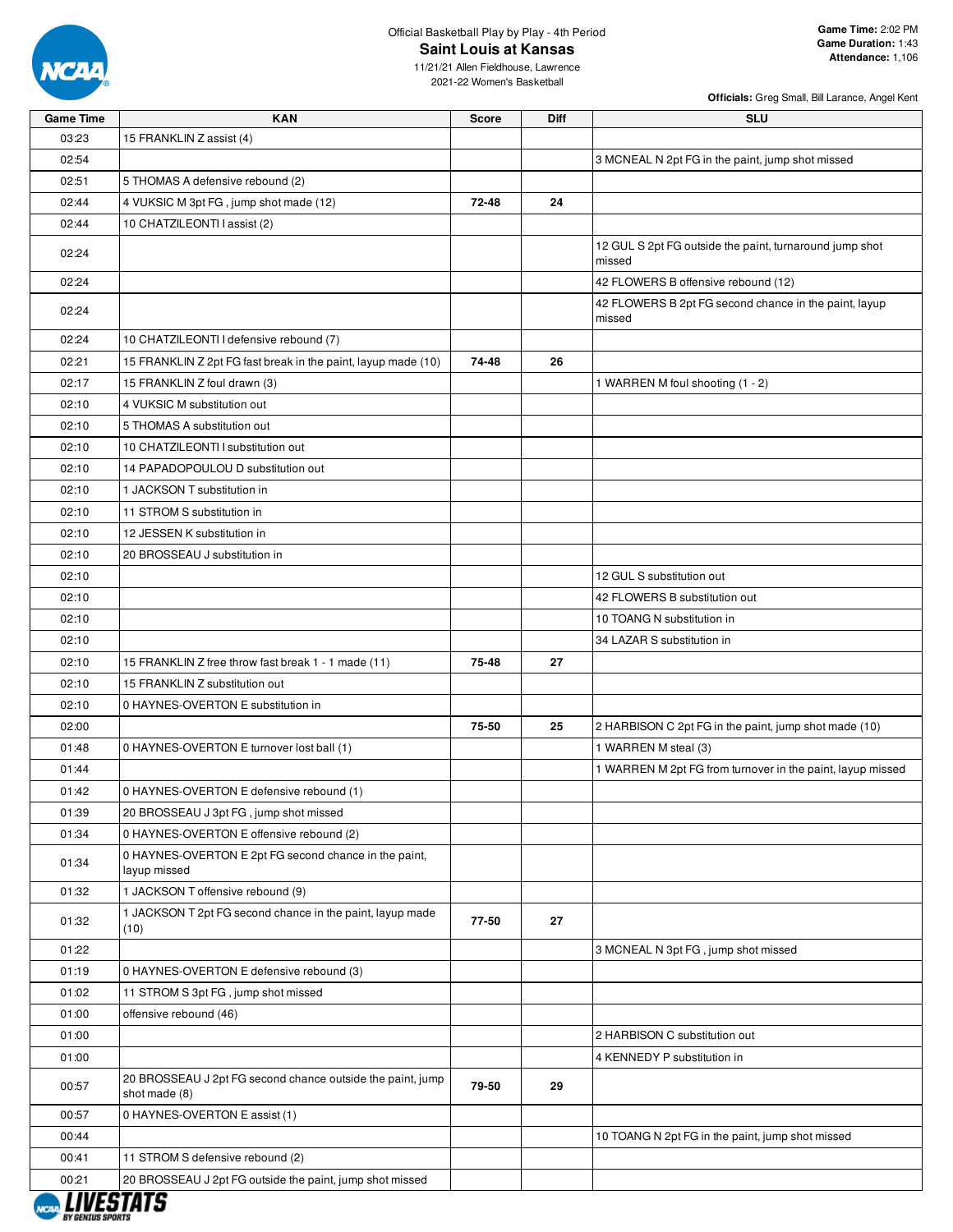

Official Basketball Play by Play - 4th Period **Saint Louis at Kansas**

**Game Time:** 2:02 PM **Game Duration:** 1:43 **Attendance:** 1,106

11/21/21 Allen Fieldhouse, Lawrence 2021-22 Women's Basketball

| <b>Game Time</b>     | <b>KAN</b>                        | <b>Score</b> | <b>Diff</b> | <b>SLU</b>                          |  |  |  |  |  |  |  |
|----------------------|-----------------------------------|--------------|-------------|-------------------------------------|--|--|--|--|--|--|--|
| 00:18                |                                   |              |             | 10 TOANG N defensive rebound (1)    |  |  |  |  |  |  |  |
| 00:00                |                                   |              |             | 1 WARREN M 3pt FG, jump shot missed |  |  |  |  |  |  |  |
| 00:00                | 12 JESSEN K defensive rebound (2) |              |             |                                     |  |  |  |  |  |  |  |
|                      | <b>END OF GAME</b>                |              |             |                                     |  |  |  |  |  |  |  |
| <b>KAN 79-50 SLU</b> |                                   |              |             |                                     |  |  |  |  |  |  |  |

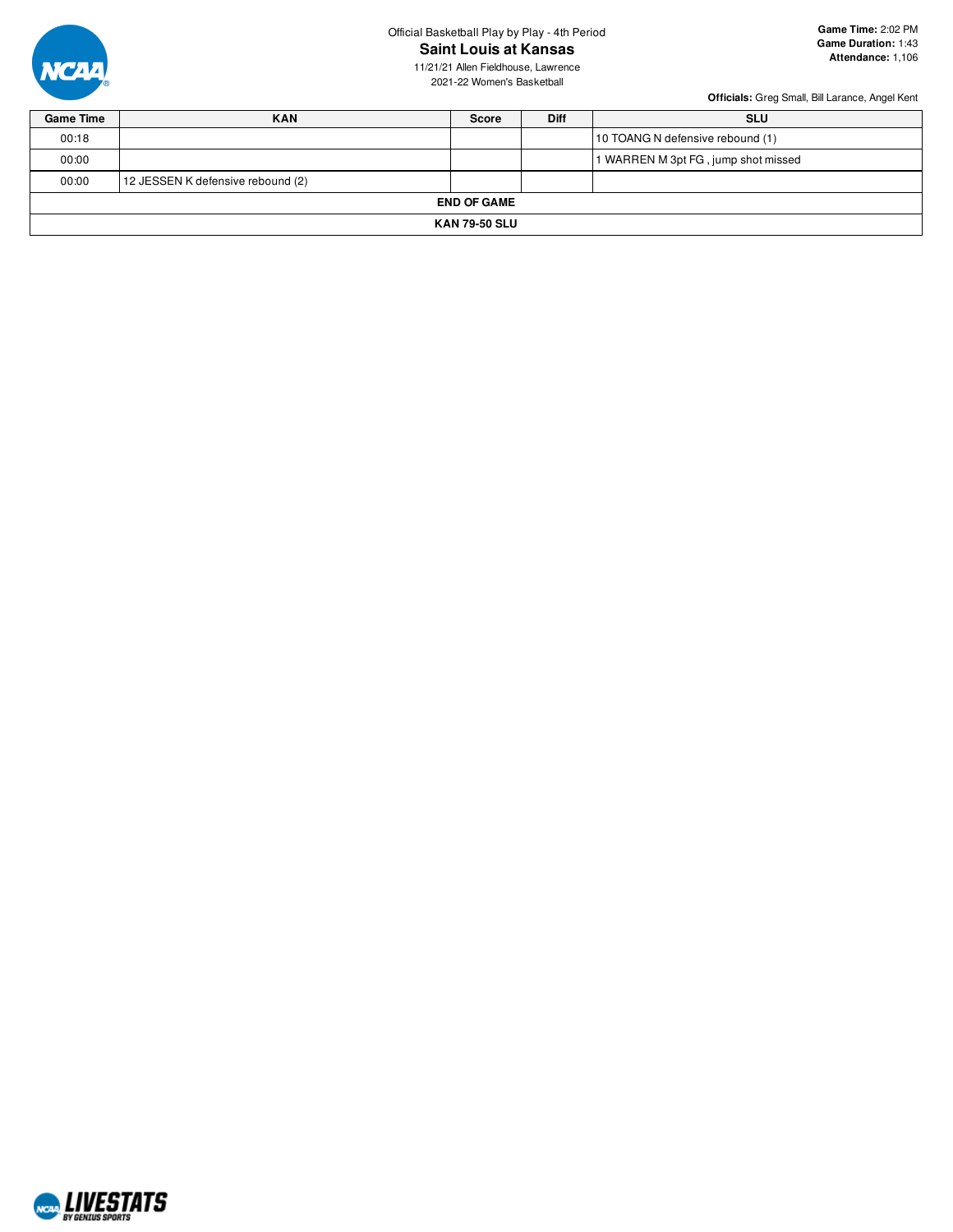

#### Official Basketball Box Score - 4th Period **Saint Louis at Kansas**

11/21/21 Allen Fieldhouse, Lawrence 2021-22 Women's Basketball

**Officials:** Greg Small, Bill Larance, Angel Kent

#### **Saint Louis - 11**

|                       |       | FG                    | 3P      | FT      |                                                                                       |           |                | <b>Fouls</b>    |           |          |          |              |          |              |           |               |                         |
|-----------------------|-------|-----------------------|---------|---------|---------------------------------------------------------------------------------------|-----------|----------------|-----------------|-----------|----------|----------|--------------|----------|--------------|-----------|---------------|-------------------------|
| NO. Name              | Min   | M-A                   | M-A     | M-A     |                                                                                       | <b>DR</b> | <b>TOT</b>     | <b>PF</b>       | <b>FD</b> |          |          |              |          | <b>BS</b>    | <b>BA</b> |               | $\overline{\mathbf{4}}$ |
| Sevval Gul            | 04:25 | $0 - 1$               |         | $0-0$   | 0                                                                                     |           |                |                 |           | $\Omega$ | 0        | 0            | 0        | 0            | $\Omega$  | $-10$         |                         |
| <b>Brooke Flowers</b> | 06:06 | $0 - 3$               |         | $2 - 2$ | 3                                                                                     |           | 4              | 0               |           | 2        | 0        |              |          | 2            |           | -8            |                         |
| Marisa Warren         | 10:00 | $0 - 5$               |         | $0 - 0$ | 0                                                                                     | $\Omega$  | 0              |                 | $\Omega$  | 0        |          | $\Omega$     |          | 0            | $\Omega$  | $-13$         | lG                      |
| Ciaja Harbison        | 09:00 | $1 - 4$               | $0 - 1$ | $2 - 2$ |                                                                                       |           | $\overline{2}$ | $\Omega$        |           | 4        |          | $\Omega$     | $\Omega$ | $\mathbf{0}$ | 0         | $-11$         |                         |
| Julia Martinez        | 03:31 | $0 - 2$               |         | $0 - 0$ | $\overline{2}$                                                                        | $\Omega$  | $\overline{c}$ |                 | $\Omega$  | 0        | 0        | $\mathbf{0}$ | $\Omega$ | 0            | 0         | 0             |                         |
| Natalie McNeal        | 10:00 | $2 - 5$               |         | $0 - 0$ | $\Omega$                                                                              | $\Omega$  | $\Omega$       | $\Omega$        | $\Omega$  | 5        | $\Omega$ | $\mathbf 0$  | $\Omega$ |              | 0         | $-13$         |                         |
| Peyton Kennedy        | 02:38 | 0-0                   |         | $0 - 0$ | 0                                                                                     | $\Omega$  | 0              | $\Omega$        | $\Omega$  | 0        | 0        |              | 0        | 0            | 0         | -4            |                         |
| Ny Toang              | 02:10 | $0 - 1$               |         | $0 - 0$ | 0                                                                                     |           |                | $\Omega$        | $\Omega$  | 0        | 0        | $\Omega$     | $\Omega$ | 0            | 0         | -3            |                         |
| Sarah Lazar           | 02:10 | 0-0                   |         |         | 0                                                                                     | $\Omega$  | $\Omega$       | $\Omega$        | 0         | $\Omega$ | 0        | $\mathbf{0}$ | 0        | 0            | 0         | -3            |                         |
| Team                  |       |                       |         |         | 0                                                                                     |           |                |                 |           | $\Omega$ |          | $\Omega$     |          |              |           |               |                         |
| <b>Totals</b>         |       | $3 - 21$              |         | $4 - 4$ | 6                                                                                     | 5         | 11             | $\overline{2}$  | 3         | 11       | 2        | 2            | 2        | 3            |           | $-13$         |                         |
|                       |       | F<br>F<br>G<br>G<br>G |         |         | $0-0$<br>$0-0$<br>$0-3$<br>$0-2$<br>$1-2$<br>$0-0$<br>$0-0$<br>$0 - 0 0 - 0$<br>$1-8$ |           | OR .           | <b>Rebounds</b> |           |          | ΤP       | AS           | TO       | <b>ST</b>    |           | <b>Blocks</b> | $+/-$                   |

|     |        | <b>Shooting By Period</b> |        |
|-----|--------|---------------------------|--------|
| ۸th | FG%    | $3 - 21$                  | 14.3%  |
|     | 3PT%   | $1-8$                     | 12.5%  |
|     | FT%    | $4-4$                     | 100%   |
|     | GM FG% | $3 - 21$                  | 14.3%  |
|     | 3PT%   | $1 - 8$                   | 12.5%  |
|     | FT%    | 4-4                       | 100.0% |

Dead Ball Rebounds: 0, 0

| Kansas - 24 |  |  |
|-------------|--|--|

**Technical Fouls:**:NONE

|               |                        | FG<br><b>FT</b><br>3P<br><b>Rebounds</b> |            |           | <b>Fouls</b> | TP           | <b>AS</b>    | l TO           | <b>ST</b>      | <b>Blocks</b> |                | $+/-$          |             |             |   |           |           |    |
|---------------|------------------------|------------------------------------------|------------|-----------|--------------|--------------|--------------|----------------|----------------|---------------|----------------|----------------|-------------|-------------|---|-----------|-----------|----|
|               | NO. Name               |                                          | <b>Min</b> | M-A       | M-A          | M-A          | <b>OR</b>    | <b>DR</b>      | <b>TOT</b>     | <b>PF</b>     | <b>FD</b>      |                |             |             |   | <b>BS</b> | <b>BA</b> |    |
| 10            | Ioanna Chatzileonti    | F                                        | 05:33      | $3-3$     | $0-0$        | $0-0$        | $\mathbf{0}$ | 4              | 4              | 0             | 0              | 6              |             | 0           | 0 | 0         | $\Omega$  | 10 |
|               | Taiyanna Jackson       | C                                        | 04:27      | $2-3$     | $0 - 0$      | $0-0$        |              | $\Omega$       |                |               | 0              | 4              | 0           |             |   | 0         |           | 3  |
| 5             | Aniya Thomas           | G                                        | 05:33      | $0 - 1$   | $0-0$        | $0-0$        | $\Omega$     |                |                | $\Omega$      | 0              | 0              | 0           | $\Omega$    | 0 | 0         | $\Omega$  | 10 |
| 15            | Zakiyah Franklin       | GI                                       | 05:33      | $1-2$     | $0 - 0$      | $1 - 1$      | $\mathbf{0}$ | $\Omega$       | 0              |               |                | 3              | 3           | 0           | 0 | 0         | $\Omega$  | 11 |
| 25            | <b>Chandler Prater</b> | G                                        | 03:37      | $0 - 2$   | $0-0$        | $0-0$        | $\Omega$     | $\Omega$       | $\Omega$       | 0             | 0              | 0              | 0           | $\Omega$    | 0 | 0         |           | 2  |
| 11            | Sanna Strom            |                                          | 05:02      | $0 - 1$   | $0 - 1$      | $1 - 2$      | $\Omega$     |                |                | $\Omega$      |                |                | 0           | 0           | 0 | 0         | $\Omega$  | 5  |
| 14            | Danai Papadopoulou     |                                          | 05:33      | $1 - 1$   | $0-0$        | $0-0$        |              | 2              | 3              |               | 0              | 2              | 0           | $\Omega$    | 0 |           | $\Omega$  | 10 |
| 4             | Mia Vuksic             |                                          | 03:38      | $2 - 2$   | $2 - 2$      | $0-0$        | $\Omega$     | $\Omega$       | $\mathbf{0}$   | 0             | 0              | 6              | 0           | $\mathbf 0$ | 0 | 0         | $\Omega$  | 6  |
| 0             | Erica Haynes-Overton   |                                          | 02:10      | $0 - 1$   | $0 - 0$      | $0-0$        |              | $\overline{2}$ | 3              | 0             | 0              | 0              |             |             | U | 0         | $\Omega$  | 2  |
| 12            | Katrine Jessen         |                                          | 04:27      | $0-0$     | $0-0$        | $0-0$        | $\Omega$     | $\overline{2}$ | $\overline{c}$ | $\Omega$      | 0              | 0              | 0           | 0           | 0 | 0         | $\Omega$  | 3  |
| 20            | Julie Brosseau         |                                          | 04:27      | 1-4       | $0 - 1$      | $0-0$        | $\mathbf{0}$ | $\Omega$       | 0              | 0             | 0              | $\overline{2}$ | 0           | $\Omega$    | 0 | 0         |           | 3  |
| Team          |                        |                                          |            |           |              | $\mathbf{2}$ | $\Omega$     | 2              |                |               | 0              |                | $\mathbf 0$ |             |   |           |           |    |
| <b>Totals</b> |                        |                                          |            | $10 - 20$ | $2 - 4$      | $2 - 3$      | 5            | 12             | 17             | 3             | $\overline{2}$ | 24             | 5           | 2           |   |           | 3         | 13 |

|            | <b>Shooting By Period</b> |       |
|------------|---------------------------|-------|
| FG%<br>⊿th | 10-20                     | 50.0% |
| 3PT%       | $2 - 4$                   | 50.0% |
| FT%        | $2 - 3$                   | 66.7% |
| GM FG%     | 10-20                     | 50.0% |
| 3PT%       | $2 - 4$                   | 50.0% |
| FT%        | $2 - 3$                   | 66.7% |

Dead Ball Rebounds: 1, 0

|                         | <b>SLU</b>      | <b>KAN</b>                      | Po |
|-------------------------|-----------------|---------------------------------|----|
| <b>Biggest lead</b>     |                 | $ 0 (1st 10:00) 29 (4th 0:57) $ | Tu |
| <b>Best Scoring Run</b> | $4(4^{th}7:43)$ | $9(4^{th} 2:10)$                | Pa |
| <b>Lead Changes</b>     |                 |                                 | Se |
| <b>Times Tied</b>       |                 |                                 | Fa |
| <b>Time with Lead</b>   | 00:00           | 09:24                           | Be |

| <b>Points from</b>    |   | <b>SLU KAN</b> | <b>Period by Period Scoring</b> |                    |  |                       |
|-----------------------|---|----------------|---------------------------------|--------------------|--|-----------------------|
| <b>Turnovers</b>      | 2 | 2              |                                 |                    |  | 1st 2nd 3rd 4th $TOT$ |
| Paint                 |   | 12             |                                 |                    |  |                       |
| <b>Second Chancel</b> | 3 | 6              | <b>SLU</b>                      | $8$   15   16   11 |  | 50                    |
| <b>Fast Breaks</b>    | 2 | 5              | <b>KAN</b> 15 12 28 24          |                    |  | 79                    |
| <b>Bench</b>          | 5 |                |                                 |                    |  |                       |

**Technical Fouls:**:NONE

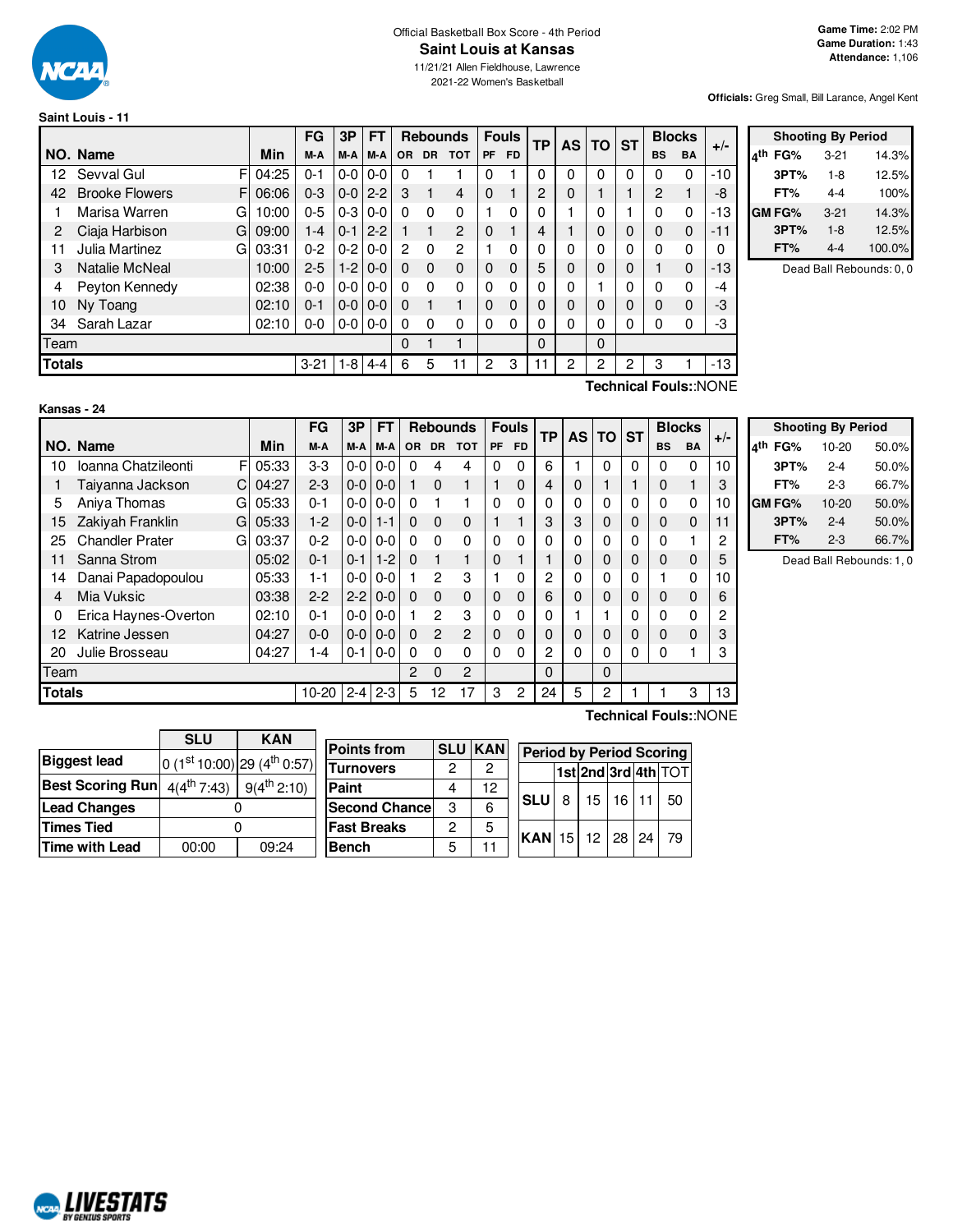

## Official Basketball Box Score - Second Half **Saint Louis at Kansas**

11/21/21 Allen Fieldhouse, Lawrence 2021-22 Women's Basketball

**Officials:** Greg Small, Bill Larance, Angel Kent

#### **Saint Louis - 27**

|               |                             |       | FG      | 3P       | FT      |          |          | <b>Rebounds</b> |          | <b>Fouls</b>   | <b>TP</b> |                | <b>AS TO</b> | <b>ST</b> |           | <b>Blocks</b>  | $+/-$ |
|---------------|-----------------------------|-------|---------|----------|---------|----------|----------|-----------------|----------|----------------|-----------|----------------|--------------|-----------|-----------|----------------|-------|
|               | NO. Name                    | Min   | M-A     | M-A      | M-A     | OR.      | DR.      | <b>TOT</b>      | PF       | <b>FD</b>      |           |                |              |           | <b>BS</b> | <b>BA</b>      |       |
| 12            | F<br>Sevval Gul             | 12:52 | $3-5$   | $0 - 1$  | $0-0$   | 0        | 2        | 2               | 2        | $\overline{c}$ | 6         | $\Omega$       | 0            |           | 0         | 0              | $-15$ |
| 42            | <b>Brooke Flowers</b><br>F. | 14:51 | $0 - 5$ | $0 - 0$  | $2 - 2$ | 3        |          | 4               |          |                | 2         | 0              |              |           | 3         | $\overline{2}$ | $-22$ |
|               | Marisa Warren<br>G          | 17:56 | $0 - 5$ | $0 - 3$  | $0-0$   | $\Omega$ | O        | $\Omega$        |          | 0              | 0         | 2              | 0            |           | $\Omega$  | $\Omega$       | -27   |
| 2             | Ciaja Harbison<br>G         | 18:07 | $4 - 8$ | $0 - 1$  | $2 - 2$ |          |          | 2               |          |                | 10        | $\overline{c}$ | 3            |           | 0         | $\mathbf 0$    | $-18$ |
| 11            | Julia Martinez<br>G         | 10:14 | $1 - 3$ | $0 - 2$  | $0-0$   | 3        |          | 4               |          | $\Omega$       | 2         |                | 0            | $\Omega$  | $\Omega$  | 0              |       |
| 3             | Natalie McNeal              | 16:14 | $3 - 8$ | 1-4      | $0-0$   | $\Omega$ | $\Omega$ | $\Omega$        | 0        | $\Omega$       |           |                | 0            | 0         |           | $\Omega$       | -21   |
| 4             | Peyton Kennedy              | 03:31 | $0 - 0$ | $0 - 0$  | $0-0$   | 0        | O        | $\Omega$        | 0        | $\Omega$       | 0         | $\Omega$       |              | $\Omega$  |           | $\Omega$       | -9    |
| 10            | Ny Toang                    | 04:05 | $0 - 1$ | $0 - 0$  | $0-0$   | $\Omega$ |          |                 | 0        | $\Omega$       | $\Omega$  |                | 0            | $\Omega$  | $\Omega$  | $\Omega$       | -3    |
| 34            | Sarah Lazar                 | 02:10 | $0-0$   | $0-0$    | $0-0$   | $\Omega$ | 0        | $\Omega$        | $\Omega$ | $\Omega$       | 0         | 0              | 0            | 0         | 0         | 0              | -3    |
| Team          |                             |       |         |          |         | 0        |          | ۴               |          |                | $\Omega$  |                | $\Omega$     |           |           |                |       |
| <b>Totals</b> |                             |       | 11-35   | $1 - 11$ | $4 - 4$ |          |          | 14              | 6        | 4              | 27        | 6              | 5            | 4         | 4         | $\overline{2}$ | $-25$ |

|     |         | <b>Shooting By Period</b> |        |
|-----|---------|---------------------------|--------|
|     | 3rd FG% | $8 - 14$                  | 57.1%  |
|     | 3PT%    | $0 - 3$                   | 0.0%   |
|     | FT%     | $0 - 0$                   | 0%     |
| ⊿th | FG%     | $3 - 21$                  | 14.3%  |
|     | 3PT%    | $1 - 8$                   | 12.5%  |
|     | FT%     | $4 - 4$                   | 100%   |
|     | GM FG%  | 11-35                     | 31.4%  |
|     | 3PT%    | $1 - 11$                  | 9.1%   |
|     | FT%     | $4 - 4$                   | 100.0% |

Dead Ball Rebounds: 0, 0

**Kansas - 52**

**Technical Fouls:**:NONE

|               |                             |            | FG      | 3Р      | <b>FT</b> |                | <b>Rebounds</b> |                |           | <b>Fouls</b> | <b>TP</b> | <b>AS</b> | <b>TO</b> | <b>ST</b>    |                | <b>Blocks</b> | $+/-$ |
|---------------|-----------------------------|------------|---------|---------|-----------|----------------|-----------------|----------------|-----------|--------------|-----------|-----------|-----------|--------------|----------------|---------------|-------|
|               | NO. Name                    | <b>Min</b> | M-A     | M-A     | M-A       | <b>OR</b>      | <b>DR</b>       | <b>TOT</b>     | <b>PF</b> | <b>FD</b>    |           |           |           |              | <b>BS</b>      | <b>BA</b>     |       |
| 10            | F<br>Ioanna Chatzileonti    | 13:38      | 7-8     | $0-0$   | $1 - 1$   |                | 4               | 5              | 0         |              | 15        | 2         | 0         | 0            |                |               | 22    |
|               | Taiyanna Jackson<br>C       | 10:44      | $3-5$   | $0-0$   | $1 - 2$   | $\overline{2}$ | $\mathcal{P}$   | 4              | 2         |              |           |           | 3         |              | $\Omega$       |               | 5     |
| 5             | Aniva Thomas<br>G           | 13:38      | $0 - 2$ | 0-1     | $0 - 0$   | 0              |                 |                | $\Omega$  | 0            | 0         |           | O         | 0            | 0              | 0             | 22    |
| 15            | Zakiyah Franklin<br>G       | 14:53      | $3-5$   | $1 - 1$ | $1 - 1$   | $\Omega$       |                 |                |           | 2            | 8         | 3         | 0         | $\Omega$     | $\Omega$       | $\Omega$      | 21    |
| 25            | <b>Chandler Prater</b><br>G | 08:46      | $0 - 3$ | $0-0$   | $0 - 0$   | 0              | 0               | 0              | $\Omega$  | $\Omega$     | 0         | 0         |           | 0            | $\Omega$       |               | 4     |
| 14            | Danai Papadopoulou          | 09:16      | $3-3$   | $0-0$   | $1 - 1$   |                | $\mathfrak{p}$  | 3              |           |              |           | 0         | 0         | $\Omega$     |                | $\mathbf 0$   | 20    |
| 20            | Julie Brosseau              | 09:58      | $2 - 5$ | $1-2$   | $0 - 0$   | 0              | $\Omega$        | 0              | 0         | 0            | 5         | 3         | 0         | $\mathbf{0}$ | $\Omega$       |               | 15    |
| 4             | Mia Vuksic                  | 05:33      | $2 - 2$ | $2 - 2$ | $0 - 0$   | $\Omega$       | $\mathbf 0$     | 0              | 0         | $\Omega$     | 6         | 0         | 0         | 0            | 0              | 0             | 6     |
| 12            | Katrine Jessen              | 06:22      | $1 - 1$ | $1 - 1$ | $0 - 0$   | 0              | $\mathcal{P}$   | $\mathfrak{p}$ | $\Omega$  | 0            | 3         | 0         | 0         | 0            | 0              | 0             | 3     |
| 11            | Sanna Strom                 | 05:02      | $0 - 1$ | $0 - 1$ | $1 - 2$   | $\Omega$       |                 |                | 0         |              |           | 0         | 0         | 0            | $\Omega$       | $\mathbf 0$   | 5     |
| 0             | Erica Haynes-Overton        | 02:10      | $0 - 1$ | $0-0$   | $0 - 0$   |                | $\overline{2}$  | 3              | 0         | 0            | 0         |           |           | 0            | $\Omega$       | 0             | 2     |
| Team          |                             |            |         |         |           | 3              | $\overline{2}$  | 5              |           |              | 0         |           | 0         |              |                |               |       |
| <b>Totals</b> |                             |            | 21-36   | $5-8$   | $5 - 7$   | 8              | 17              | 25             | 4         | 6            | 52        | 11        | 5         |              | $\overline{2}$ | 4             | 25    |

|                     | <b>Shooting By Period</b> |       |
|---------------------|---------------------------|-------|
| 3rd FG%             | 11-16                     | 68.8% |
| 3PT%                | $3-4$                     | 75.0% |
| FT%                 | $3-4$                     | 75%   |
| 4 <sup>th</sup> FG% | $10 - 20$                 | 50.0% |
| 3PT%                | $2 - 4$                   | 50.0% |
| FT%                 | $2 - 3$                   | 66.7% |
| GM FG%              | 21-36                     | 58.3% |
| 3PT%                | $5-8$                     | 62.5% |
| FT%                 | 5-7                       | 71.4% |

Dead Ball Rebounds: 2, 0

**SLU KAN Biggest** lead  $\frac{\text{st}}{\text{10:00}}$  29 (4<sup>th</sup> 0:57) **Best Scoring Run**  $4(3^{rd}7:22)$  $9(4^{th} 2:10)$ **Lead Changes** 0 **Times Tied** 0 **Time with Lead** 00:00 19:40

| <b>Points from</b>    | <b>SLU</b> | <b>IKAN</b> | <b>Period by Period Scoring</b> |                    |  |                     |
|-----------------------|------------|-------------|---------------------------------|--------------------|--|---------------------|
| <b>ITurnovers</b>     |            | 9           |                                 |                    |  | 1st 2nd 3rd 4th TOT |
| Paint                 | 14         | 26          |                                 |                    |  |                     |
| <b>Second Chancel</b> | З          | 9           | <b>SLU</b>                      | $8$   15   16   11 |  | 50                  |
| <b>Fast Breaks</b>    |            |             | <b>KAN</b> 15 12 28 24          |                    |  |                     |
| <b>Bench</b>          |            | 22          |                                 |                    |  | 79                  |

**Technical Fouls:**:NONE

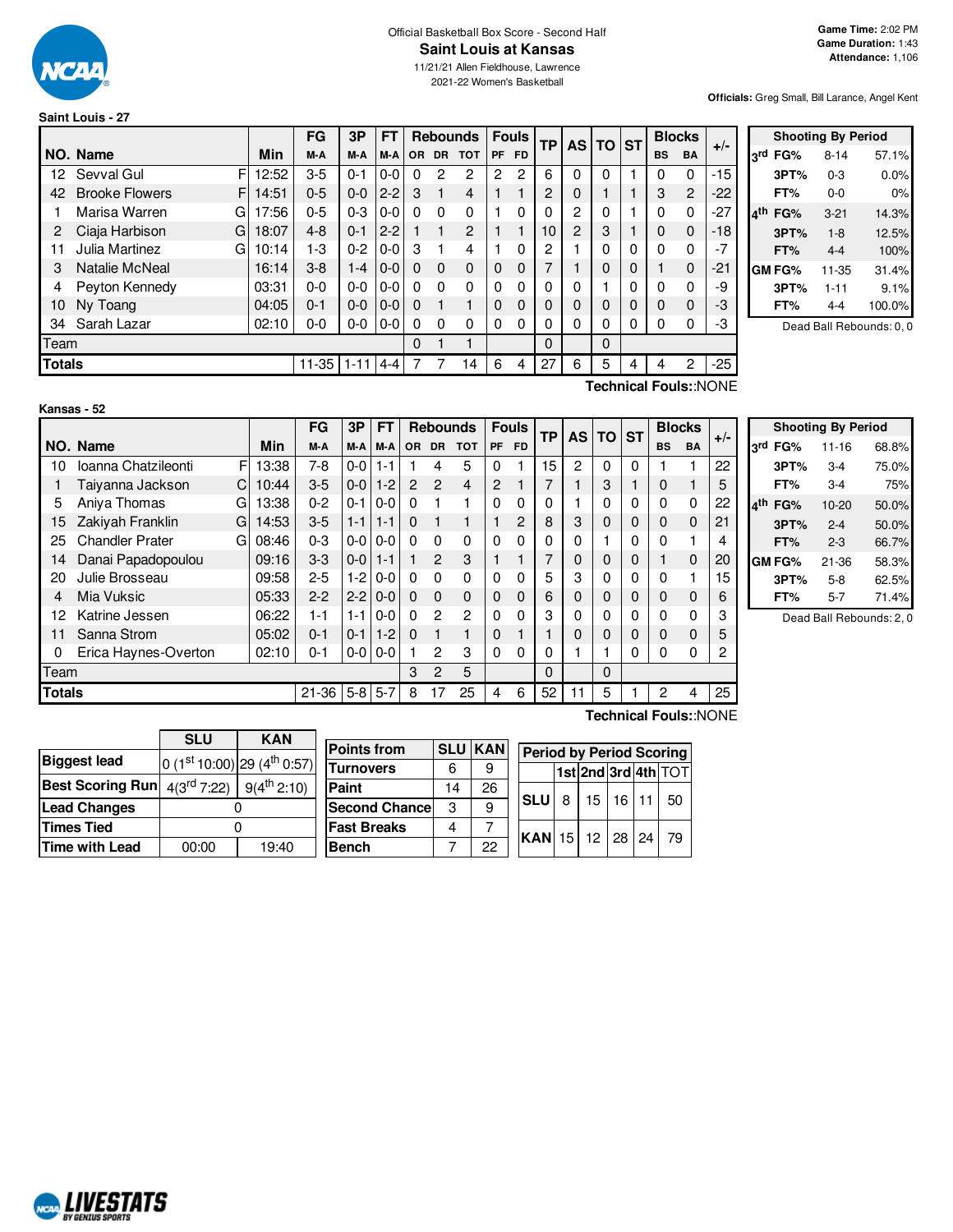

**Officials:** Greg Small, Bill Larance, Angel Kent



{ Players => All; } FG Types => All; Results => All;



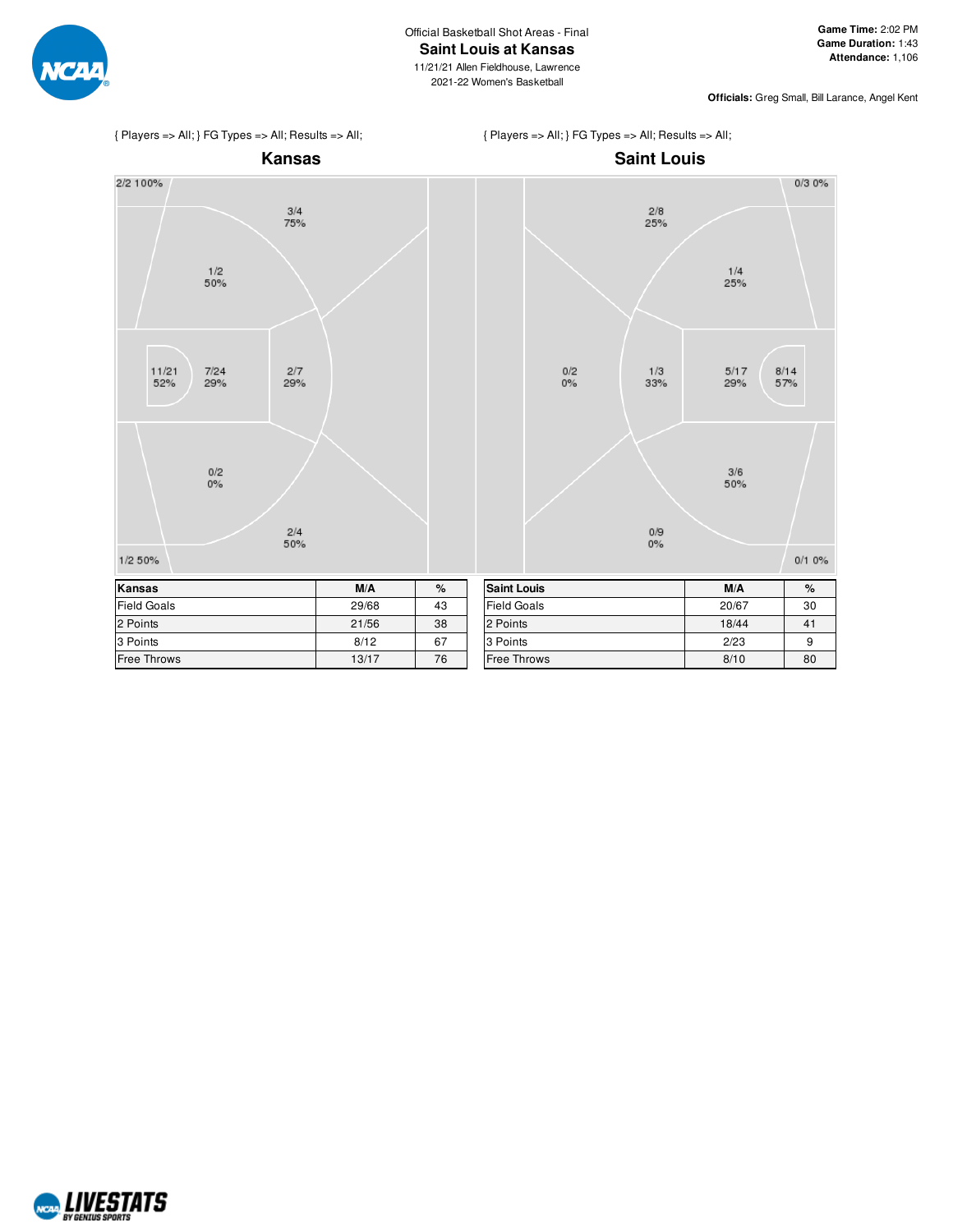

11/21/21 Allen Fieldhouse, Lawrence 2021-22 Women's Basketball

## **Officials:** Greg Small, Bill Larance, Angel Kent

|                | <b>Saint Louis</b>    |       |             |              |           |          |                    |      |                |          |                |                |                 |                |                |                 |                  |
|----------------|-----------------------|-------|-------------|--------------|-----------|----------|--------------------|------|----------------|----------|----------------|----------------|-----------------|----------------|----------------|-----------------|------------------|
| No             | Name                  |       | <b>Mins</b> | <b>Score</b> |           |          | <b>Points Diff</b> |      | Points per Min |          | <b>Assists</b> |                | <b>Rebounds</b> | <b>Steals</b>  |                |                 | <b>Turnovers</b> |
|                |                       | On    | Off         | On           | Off       | On       | Off                | On   | <b>Off</b>     | On       | Off            | On             | Off             | On             | Off            | On              | Off              |
|                | Marisa Warren         | 36:22 | 03:38       | $43 - 77$    | $-2$      | $-34$    | 5                  | 1.18 | 1.93           |          | $\overline{2}$ | 35             | 3               |                | $\overline{2}$ | 12 <sup>2</sup> | 0                |
| $\overline{2}$ | Ciaja Harbison        | 37:04 | 02:56       | $47 - 67$    | $3 - 12$  | $-20$    | -9                 | 1.27 | 1.02           | 9        | 0              | 36             | $\overline{2}$  | 9              | $\Omega$       | 12              | $\mathbf{0}$     |
| 3              | Natalie McNeal        | 24:39 | 15:21       | $34 - 55$    | $16 - 24$ | $-21$    | -8                 | .38  | 1.04           | 7        | $\overline{2}$ | 24             | 14              | 5              |                |                 | 5                |
| $\overline{4}$ | Peyton Kennedy        | 09:05 | 30:55       | $5 - 19$     | $45 - 60$ | $-14$    | $-15$              | 0.55 | 1.46           | $\Omega$ | 9              | 9              | 29              |                | 8              | 6               | 6                |
| 10             | Ny Toang              | 04:05 | 35:55       | $6 - 9$      | $44 - 70$ | -3       | $-26$              | 1.47 | 1.23           |          | 8              |                | 37              | $\overline{2}$ |                |                 | 12               |
| 11             | Julia Martinez        | 23:48 | 16:12       | $33 - 43$    | $17 - 36$ | $-10$    | $-19$              | 1.39 | 1.05           | 6        | 3              | 22             | 16              | $\overline{7}$ | $\overline{2}$ | 5               | $\overline{ }$   |
| 12             | Sevval Gul            | 28:50 | 11:10       | $42 - 56$    | $8 - 23$  | $-14$    | $-15$              | 1.46 | 0.72           | 8        |                | 26             | 12              | 6              | 3              | 6               | 6                |
| 24             | <b>Kiley Bess</b>     | 00:38 | 39:22       | $0 - 0$      | $50 - 79$ | $\Omega$ | $-29$              | 0.00 | 1.27           | $\Omega$ | 9              | $\overline{2}$ | 36              | $\Omega$       | 9              | $\Omega$        | 12               |
| 34             | Sarah Lazar           | 02:10 | 37:50       | $2 - 5$      | $48 - 74$ | -3       | $-26$              | 0.92 | 1.27           | $\Omega$ | 9              |                | 37              |                | 8              |                 | 12               |
| 42             | <b>Brooke Flowers</b> | 33:19 | 06:41       | $38 - 64$    | $12 - 15$ | $-26$    | -3                 | 1.14 | 1.80           |          | $\overline{2}$ | 34             | 4               | $\overline{7}$ | $\overline{c}$ | 12              | $\Omega$         |

#### **Kansas**

| <b>No</b>   | <b>Name</b>             |       | <b>Mins</b> |           | <b>Score</b> |      | <b>Points Diff</b> |      | Points per Min |                | <b>Assists</b> |    | <b>Rebounds</b> |                | <b>Steals</b>  |                | <b>Turnovers</b> |
|-------------|-------------------------|-------|-------------|-----------|--------------|------|--------------------|------|----------------|----------------|----------------|----|-----------------|----------------|----------------|----------------|------------------|
|             |                         | On    | Off         | On        | Off          | On   | Off                | On   | Off            | On             | Off            | On | Off             | On             | Off            | On             | Off              |
| $\mathbf 0$ | Erica Haynes-Overton    | 02:10 | 37:50       | $4 - 2$   | $75 - 48$    | 2    | 27                 | 1.85 | 1.98           |                | 13             |    | 41              |                | 3              |                | 10               |
|             | Taiyanna Jackson        | 20:00 | 20:00       | $36 - 27$ | $43 - 23$    | 9    | 20                 | .80  | 2.15           | 5              | 9              | 28 | 20              | 3              | $\Omega$       |                | 4                |
| 4           | Mia Vuksic              | 09:33 | 30:27       | $22 - 14$ | $57 - 36$    | 8    | 21                 | 2.30 | 1.87           | 5              | 9              | 8  | 40              |                | 2              | 4              |                  |
| 5           | Aniya Thomas            | 27:12 | 12:48       | $64 - 36$ | $15 - 14$    | 28   |                    | 2.35 | 1.17           | 12             | $\overline{c}$ | 30 | 18              | 2              |                | 4              |                  |
| 10          | Ioanna Chatzileonti     | 25:00 | 15:00       | $54 - 35$ | $25 - 15$    | 19   | 10                 | 2.16 | 1.67           | 10             | 4              | 26 | 22              |                | $\overline{c}$ | 4              |                  |
| 11          | Sanna Strom             | 11:28 | 28:32       | $16 - 13$ | $63 - 37$    | 3    | 26                 | 1.40 | 2.21           | $\overline{c}$ | 12             | 18 | 30              | $\Omega$       | 3              | 4              |                  |
| 12          | Katrine Jessen          | 13:39 | 26:21       | $17 - 16$ | $62 - 34$    |      | 28                 | 1.25 | 2.35           | $\overline{c}$ | 12             | 20 | 28              | 2              |                | 6              | 5                |
| 13          | <b>Holly Kersgieter</b> | 05:41 | 34:19       | $3 - 5$   | $76 - 45$    | $-2$ | 31                 | 0.53 | 2.21           | $\Omega$       | 14             | 8  | 40              | $\Omega$       | 3              | $\overline{2}$ | 9                |
| 14          | Danai Papadopoulou      | 18:55 | 21:05       | $43 - 20$ | $36 - 30$    | 23   | 6                  | 2.27 | 1.71           | 9              | 5              | 20 | 28              | 0              | 3              | 4              |                  |
| 15          | Zakiyah Franklin        | 29:26 | 10:34       | $62 - 36$ | $17 - 14$    | 26   | 3                  | 2.11 | 1.61           | 11             | 3              | 33 | 15              | $\overline{c}$ |                |                | 4                |
| 20          | Julie Brosseau          | 15:25 | 24:35       | $34 - 20$ | $45 - 30$    | 14   | 15                 | 2.21 | 1.83           | 6              | 8              | 20 | 28              |                | 2              | 5              | 6                |
| 25          | <b>Chandler Prater</b>  | 21:31 | 18:29       | $40 - 26$ | $39 - 24$    | 14   | 15                 | 1.86 | 2.11           |                | ⇁              | 22 | 26              | 3              | 0              |                | 4                |

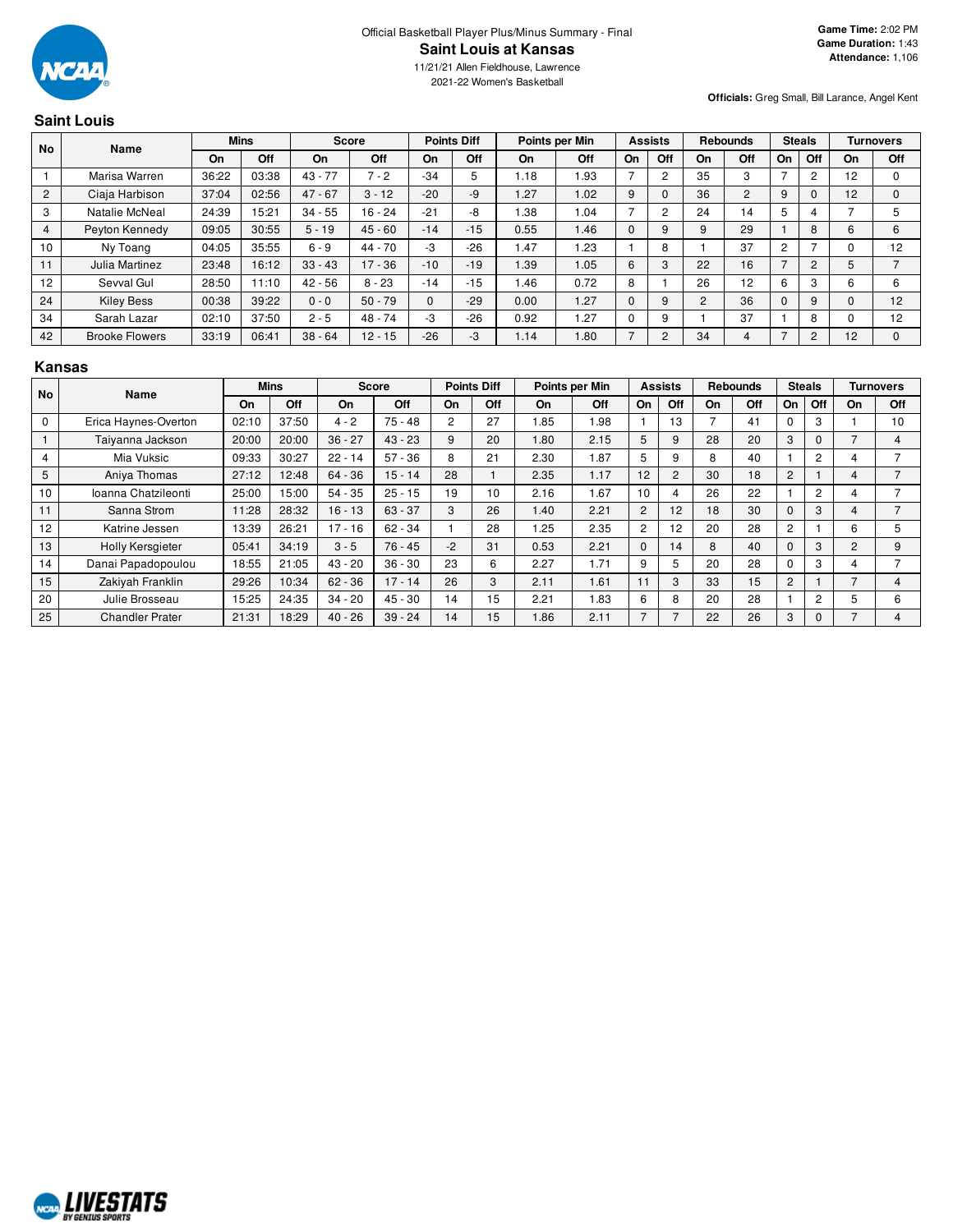

**Officials:** Greg Small, Bill Larance, Angel Kent

# Players => AllFG Types=>AllResults=>All **Saint Louis**



**Blow Up Chart**



| <b>Saint Louis</b> | M/A   | %  | <b>Saint Louis</b>       | M/A       | $\%$ |
|--------------------|-------|----|--------------------------|-----------|------|
| <b>Field Goals</b> | 20/67 | 30 | Points in the Paint      | 26(13/31) | 42   |
| 2 Points           | 18/44 | 41 | <b>Fast Break Points</b> | 6(4/4)    | 100  |
| 3 Points           | 2/23  | 9  | Second Chance Points     | 9(5/12)   | 42   |
| Free Throws        | 8/10  | 80 | <b>Effective FG%</b>     | 31        |      |

(N) Missed

N - Player Number

**O** Made

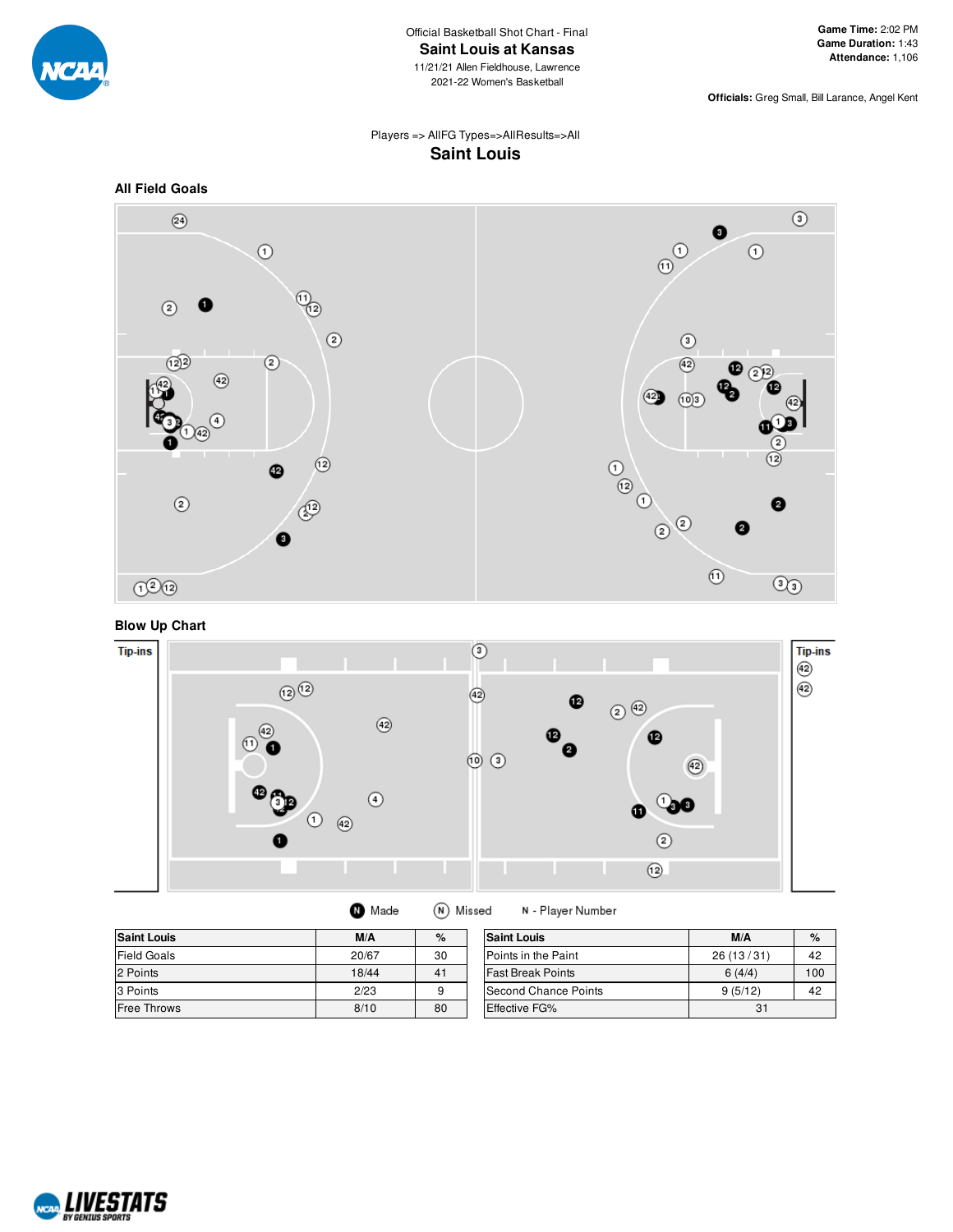

Official Basketball Shot Chart - Final **Saint Louis at Kansas**

11/21/21 Allen Fieldhouse, Lawrence 2021-22 Women's Basketball

**Officials:** Greg Small, Bill Larance, Angel Kent

#### Players => AllFG Types=>AllResults=>All **Kansas**

**All Field Goals**







(N) Missed **O** Made

N - Player Number

| Kansas             | M/A   | $\%$ | Kansas                   | M/A       | $\%$ |
|--------------------|-------|------|--------------------------|-----------|------|
| <b>Field Goals</b> | 29/68 | 43   | Points in the Paint      | 36(18/45) | 40   |
| 2 Points           | 21/56 | 38   | <b>Fast Break Points</b> | 15(8/9)   | 89   |
| 3 Points           | 8/12  | 67   | Second Chance Points     | 11(6/14)  | 43   |
| <b>Free Throws</b> | 13/17 | 76   | <b>Effective FG%</b>     | 49        |      |

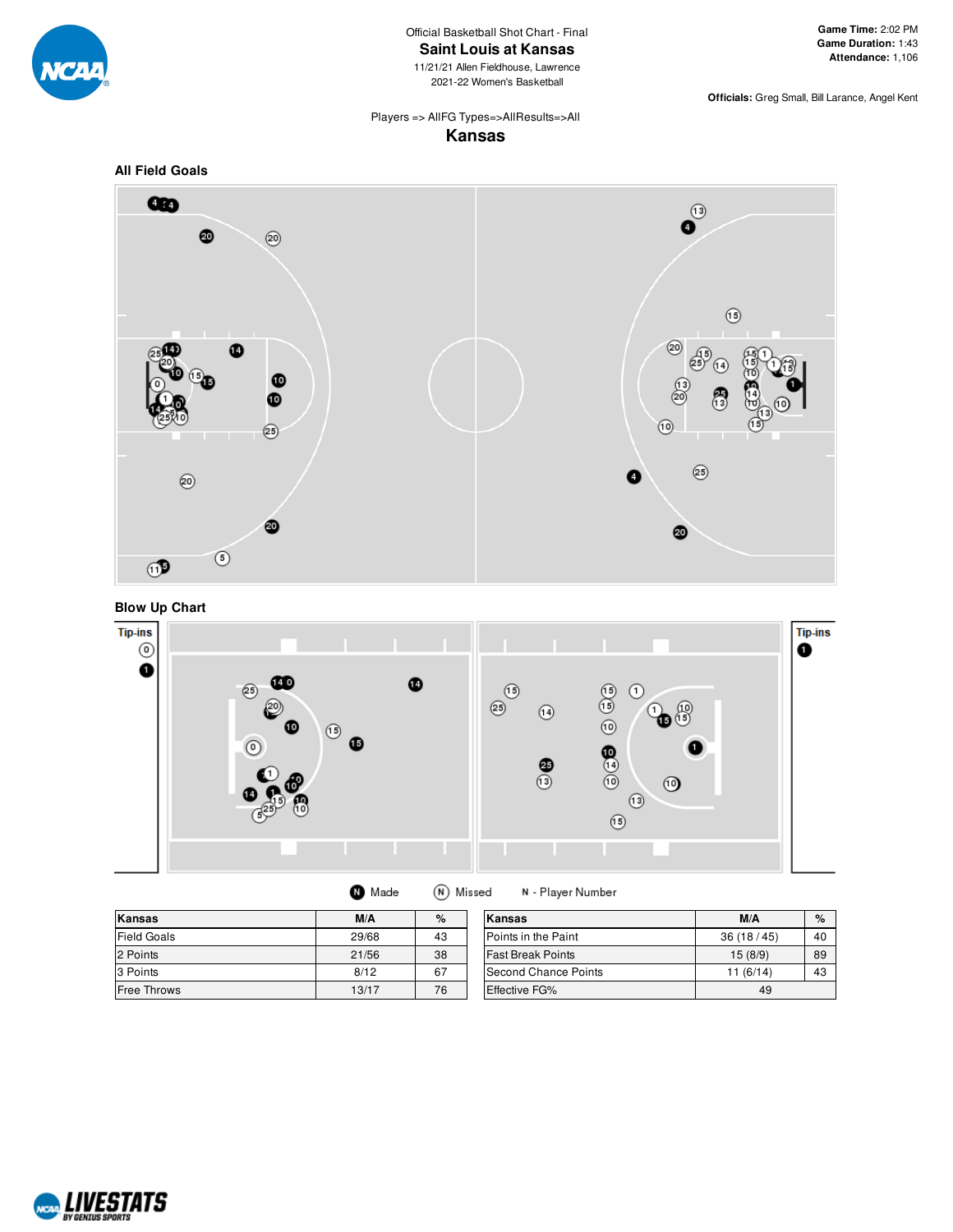

11/21/21 Allen Fieldhouse, Lawrence 2021-22 Women's Basketball

**Officials:** Greg Small, Bill Larance, Angel Kent

#### **Saint Louis**

| Lineup                                                                  | Quarter<br>On  | Time<br>On | Quarter<br>Off          | <b>Time</b><br>Off | Time on<br>Court | <b>Score</b> | <b>Score</b><br>Diff |                |              |                | <b>Reb</b> StI Tov Ass | <b>PPP</b> |
|-------------------------------------------------------------------------|----------------|------------|-------------------------|--------------------|------------------|--------------|----------------------|----------------|--------------|----------------|------------------------|------------|
| 1- Warren M/2- Harbison C/11- Martinez J/12- Gul S/42- Flowers B/       | $\mathbf{1}$   | 10:00      | $\mathbf{1}$            | 06:17              | 03:43            | $4 - 6$      | $-2$                 | $\overline{4}$ | $\mathbf{1}$ | $\overline{c}$ | $\mathbf{1}$           | 0.5714     |
| 1- Warren M/2- Harbison C/12- Gul S/24- Bess K/42- Flowers B/           | $\mathbf{1}$   | 06:17      | $\mathbf{1}$            | 05:39              | 00:38            | $0 - 0$      | $\Omega$             | $\overline{2}$ | $\Omega$     | $\Omega$       | $\Omega$               | 0.0000     |
| 1- Warren M/2- Harbison C/3- McNeal N/4- Kennedy P/42- Flowers<br>B/    | $\mathbf{1}$   | 05:39      | $\mathbf{1}$            | 04:55              | 00:44            | $0-0$        | $\mathbf 0$          | $\mathbf{1}$   | $\Omega$     |                | $\Omega$               | 0.0000     |
| 1- Warren M/2- Harbison C/4- Kennedy P/11- Martinez J/42- Flowers<br>B/ | $\mathbf{1}$   | 04:55      | 1                       | 02:53              | 02:02            | $0 - 2$      | $-2$                 | $\mathbf{1}$   | 1            | 1              | $\mathbf 0$            | 0.0000     |
| 1- Warren M/2- Harbison C/11- Martinez J/12- Gul S/42- Flowers B/       | $\mathbf{1}$   | 02:53      | $\mathbf{1}$            | 01:12              | 01:41            | $2 - 3$      | -1                   | $\overline{2}$ | $\mathbf 0$  | $\mathbf 0$    | $\Omega$               | 0.6667     |
| 1- Warren M/2- Harbison C/3- McNeal N/12- Gul S/42- Flowers B/          | $\mathbf{1}$   | 01:12      | $\overline{c}$          | 09:33              | 01:39            | $2 - 4$      | $-2$                 | 3              | $\mathbf 0$  | $\mathbf 0$    | $\Omega$               | 0.6667     |
| 1- Warren M/2- Harbison C/11- Martinez J/12- Gul S/42- Flowers B/       | $\overline{c}$ | 09:33      | $\overline{\mathbf{c}}$ | 07:26              | 02:07            | $4 - 0$      | $\overline{4}$       | $\overline{c}$ |              | $\mathbf 0$    | 1                      | 1.0000     |
| 2- Harbison C/3- McNeal N/11- Martinez J/12- Gul S/42- Flowers B/       | $\overline{c}$ | 07:26      | $\overline{c}$          | 06:21              | 01:05            | $1 - 0$      | $\mathbf{1}$         | $\overline{c}$ | $\mathbf 0$  | $\mathbf 0$    | $\Omega$               | 1.1364     |
| 2- Harbison C/3- McNeal N/4- Kennedy P/11- Martinez J/12- Gul S/        | $\overline{c}$ | 06:21      | $\overline{2}$          | 05:52              | 00:29            | $2 - 0$      | $\overline{c}$       | $\mathbf{1}$   | $\mathbf 0$  | $\mathbf 0$    | $\Omega$               | 2.2727     |
| 1- Warren M/3- McNeal N/4- Kennedy P/11- Martinez J/12- Gul S/          | $\overline{c}$ | 05:52      | $\mathbf{2}$            | 04:49              | 01:03            | $3 - 5$      | $-2$                 | $\mathbf{1}$   | $\mathbf 0$  | $\mathbf 0$    | $\Omega$               | 1.5957     |
| 1- Warren M/2- Harbison C/11- Martinez J/12- Gul S/42- Flowers B/       | $\overline{c}$ | 04:49      | $\overline{c}$          | 03:25              | 01:24            | $0 - 3$      | $-3$                 | $\mathbf 0$    | $\mathbf{1}$ | $\mathbf 0$    | $\Omega$               | 0.0000     |
| 1- Warren M/2- Harbison C/3- McNeal N/12- Gul S/42- Flowers B/          | $\overline{2}$ | 03:25      | $\overline{2}$          | 01:16              | 02:09            | $5 - 1$      | $\overline{4}$       | 3              | $\mathbf{1}$ | $\mathbf{1}$   | $\mathbf{1}$           | 1.0000     |
| 1- Warren M/2- Harbison C/3- McNeal N/4- Kennedy P/42- Flowers<br>B/    | $\overline{2}$ | 01:16      | 3                       | 10:00              | 01:16            | $0 - 3$      | $-3$                 | $\overline{2}$ | $\mathbf 0$  | $\overline{2}$ | $\mathbf 0$            | 0.0000     |
| 1- Warren M/2- Harbison C/11- Martinez J/12- Gul S/42- Flowers B/       | 3              | 10:00      | 3                       | 06:14              | 03:46            | $6 - 10$     | $-4$                 | 3              | $\mathbf 0$  | $\mathbf{2}$   | $\Omega$               | 1.0000     |
| 1- Warren M/2- Harbison C/3- McNeal N/12- Gul S/42- Flowers B/          | 3              | 06:14      | 3                       | 03:56              | 02:18            | $4 - 7$      | $-3$                 | 0              | $\mathbf 0$  | $\mathbf{1}$   | $\overline{2}$         | 1.3333     |
| 1- Warren M/3- McNeal N/4- Kennedy P/11- Martinez J/42- Flowers<br>B/   | 3              | 03:56      | 3                       | 03:03              | 00:53            | $0 - 5$      | $-5$                 | $\Omega$       | $\mathbf 0$  | $\Omega$       | $\Omega$               | 0.0000     |
| 2- Harbison C/3- McNeal N/11- Martinez J/12- Gul S/42- Flowers B/       | 3              | 03:03      | 3                       | 01:55              | 01:08            | $2 - 2$      | $\mathbf 0$          | $\mathbf 0$    | $\mathbf{1}$ | $\mathbf 0$    | $\mathbf{1}$           | 0.6667     |
| 2- Harbison C/3- McNeal N/10- Toang N/11- Martinez J/12- Gul S/         | 3              | 01:55      | 3                       | 00:59              | 00:56            | $2 - 0$      | $\mathbf{2}$         | $\mathbf 0$    |              | $\mathbf 0$    |                        | 1.0000     |
| 1- Warren M/2- Harbison C/3- McNeal N/10- Toang N/12- Gul S/            | 3              | 00:59      | 3                       | 00:39              | 00:19            | $0 - 0$      | $\mathbf 0$          | $\mathbf 0$    | $\mathbf 0$  | $\mathbf 0$    | $\Omega$               | 0.0000     |
| 1- Warren M/2- Harbison C/3- McNeal N/10- Toang N/42- Flowers B/        | 3              | 00:39      | $\overline{4}$          | 10:00              | 00:40            | $2 - 4$      | $-2$                 | 0              | $\mathsf 0$  | 0              | $\mathbf 0$            | 2.0000     |
| 1- Warren M/2- Harbison C/3- McNeal N/4- Kennedy P/42- Flowers<br>B/    | $\overline{4}$ | 10:00      | 4                       | 08:22              | 01:38            | $0 - 2$      | $-2$                 | $\mathbf{2}$   | $\mathbf 0$  | $\overline{2}$ | $\Omega$               | 0.0000     |
| 1- Warren M/2- Harbison C/3- McNeal N/11- Martinez J/42- Flowers<br>B/  | $\overline{4}$ | 08:22      | 4                       | 06:35              | 01:47            | $4 - 2$      | $\mathbf{2}$         | 5 <sup>5</sup> | 1            | 0              | $\mathbf{1}$           | 1.3889     |
| 1- Warren M/2- Harbison C/3- McNeal N/11- Martinez J/12- Gul S/         | $\overline{4}$ | 06:35      | $\overline{4}$          | 04:51              | 01:44            | $3-5$        | $-2$                 | $\mathbf{1}$   | $\mathbf 0$  | $\mathbf 0$    | $\mathbf{1}$           | 1.0000     |
| 1- Warren M/2- Harbison C/3- McNeal N/12- Gul S/42- Flowers B/          | $\overline{4}$ | 04:51      | 4                       | 02:10              | 02:41            | $2 - 10$     | -8                   | $\mathbf{2}$   | $\mathbf 0$  | 0              | $\mathbf 0$            | 0.4098     |
| 1- Warren M/2- Harbison C/3- McNeal N/10- Toang N/34- Lazar S/          | $\overline{4}$ | 02:10      | $\overline{4}$          | 01:00              | 01:10            | $2 - 3$      | $-1$                 | 0              | $\mathbf{1}$ | $\mathbf 0$    | $\Omega$               | 0.6667     |
| 1- Warren M/3- McNeal N/4- Kennedy P/10- Toang N/34- Lazar S/           | 4              | 01:00      | 4                       | 00:00              | 01:00            | $0 - 2$      | $-2$                 | $\mathbf{1}$   | $\mathbf{0}$ | $\mathbf 0$    | $\Omega$               | 0.0000     |

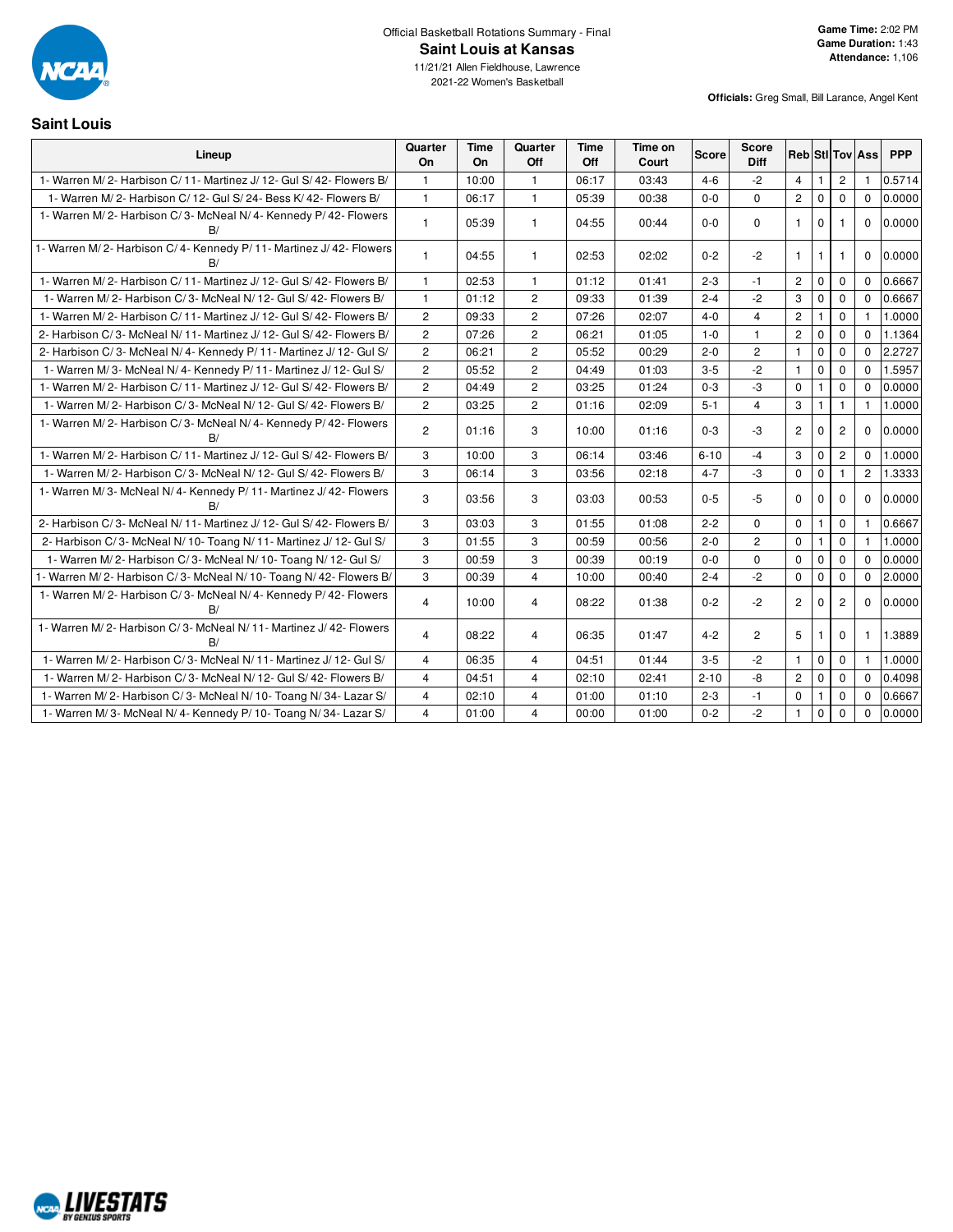

**Kansas**

11/21/21 Allen Fieldhouse, Lawrence 2021-22 Women's Basketball

| Lineup                                                                                    | Quarter<br><b>On</b> | Time<br>On | Quarter<br>Off | Time<br>Off | Time on<br>Court | Score    | Score<br><b>Diff</b> |                      |                |                | <b>Reb StilTov Ass</b> | <b>PPP</b> |
|-------------------------------------------------------------------------------------------|----------------------|------------|----------------|-------------|------------------|----------|----------------------|----------------------|----------------|----------------|------------------------|------------|
| 1- Jackson T/5- Thomas A/10- Chatzileonti I/15- Franklin Z/25- Prater C/                  | $\mathbf{1}$         | 10:00      | $\mathbf{1}$   | 06:17       | 03:43            | $6-4$    | $\overline{2}$       | 5                    | $\overline{1}$ | $\mathbf{1}$   | $\mathbf 0$            | 0.8571     |
| 10- Chatzileonti I/ 11- Strom S/ 13- Kersgieter H/ 14- Papadopoulou D/ 15-<br>Franklin Z/ | $\mathbf{1}$         | 06:17      | $\mathbf{1}$   | 05:39       | 00:38            | $0-0$    | $\Omega$             | $\mathbf{1}$         | $\Omega$       | $\Omega$       | $\Omega$               | 0.0000     |
| 11- Strom S/ 12- Jessen K/ 13- Kersgieter H/ 14- Papadopoulou D/ 15-<br>Franklin Z/       | $\mathbf{1}$         | 05:39      | $\mathbf{1}$   | 02:53       | 02:46            | $2 - 0$  | $\overline{2}$       | 3                    | $\Omega$       | $\mathbf{1}$   | $\Omega$               | 0.5000     |
| 5- Thomas A/10- Chatzileonti I/14- Papadopoulou D/20- Brosseau J/25-<br>Prater C/         | $\mathbf{1}$         | 02:53      | $\mathbf{1}$   | 02:28       | 00:25            | $0 - 0$  | $\Omega$             | $\mathbf{1}$         | $\Omega$       | $\Omega$       | $\Omega$               | 0.0000     |
| 1- Jackson T/5- Thomas A/10- Chatzileonti I/20- Brosseau J/25- Prater C/                  | $\mathbf{1}$         | 02:28      | $\mathbf{1}$   | 00:27       | 02:00            | $5 - 2$  | 3                    | $\mathbf{2}$         | $\mathbf 0$    | $\mathbf 0$    | $\mathbf{1}$           | 1.7361     |
| 10- Chatzileonti I/ 11- Strom S/ 14- Papadopoulou D/ 20- Brosseau J/ 25-<br>Prater C/     | $\mathbf{1}$         | 00:27      | $\overline{2}$ | 07:26       | 03:02            | $2 - 6$  | $-4$                 | 3                    | $\Omega$       | $\overline{2}$ | $\Omega$               | 0.3401     |
| 4- Vuksic M/ 5- Thomas A/ 10- Chatzileonti I/ 12- Jessen K/ 15- Franklin Z/               | $\overline{2}$       | 07:26      | $\overline{2}$ | 06:21       | 01:05            | $0 - 3$  | $-3$                 | $\mathbf 0$          | $\mathbf 0$    | $\mathbf 0$    | $\mathbf{0}$           | 0.0000     |
| 4- Vuksic M/5- Thomas A/10- Chatzileonti I/14- Papadopoulou D/15-<br>Franklin Z/          | $\overline{2}$       | 06:21      | $\overline{2}$ | 05:52       | 00:29            | $0 - 1$  | $-1$                 | $\Omega$             | $\Omega$       | $\Omega$       | $\Omega$               | 0.0000     |
| 4- Vuksic M/5- Thomas A/14- Papadopoulou D/15- Franklin Z/25- Prater<br>C/                | $\overline{2}$       | 05:52      | $\overline{2}$ | 03:33       | 02:19            | $8 - 2$  | 6                    | $\overline{2}$       | $\Omega$       | 1              | $\overline{2}$         | 2.0619     |
| 1- Jackson T/5- Thomas A/12- Jessen K/13- Kersgieter H/15- Franklin Z/                    | $\overline{c}$       | 03:33      | $\overline{2}$ | 01:16       | 02:17            | $1 - 5$  | $-4$                 | $\overline{4}$       | $\mathbf 0$    | 1              | $\Omega$               | 0.2049     |
| 1- Jackson T/5- Thomas A/12- Jessen K/15- Franklin Z/25- Prater C/                        | $\overline{c}$       | 01:16      | $\overline{c}$ | 00:06       | 01:09            | $3-0$    | 3                    | $\overline{c}$       | 1              | $\mathbf 0$    | $\Omega$               | 1.5957     |
| 1- Jackson T/4- Vuksic M/5- Thomas A/15- Franklin Z/25- Prater C/                         | $\overline{c}$       | 00:06      | 3              | 10:00       | 00:07            | $0-0$    | $\mathbf 0$          | $\mathbf 0$          | $\mathbf 0$    | $\mathbf 0$    | $\Omega$               | 0.0000     |
| 1- Jackson T/5- Thomas A/10- Chatzileonti I/15- Franklin Z/25- Prater C/                  | 3                    | 10:00      | 3              | 06:46       | 03:14            | $8 - 6$  | $\overline{c}$       | $\mathbf{1}$         | $\Omega$       | $\Omega$       | $\overline{2}$         | 1.4706     |
| 5- Thomas A/ 10- Chatzileonti I/ 14- Papadopoulou D/ 15- Franklin Z/ 20-<br>Brosseau J/   | 3                    | 06:46      | 3              | 03:03       | 03:43            | $14 - 4$ | 10                   | $\overline{2}$       | $\Omega$       | $\Omega$       | 3                      | 2.1739     |
| 1- Jackson T/5- Thomas A/10- Chatzileonti I/15- Franklin Z/20- Brosseau<br>IJ             | 3                    | 03:03      | 3              | 01:55       | 01:08            | $2 - 2$  | $\Omega$             | 3                    | $\mathbf{0}$   | $\mathbf{1}$   | $\mathbf 0$            | 1.0000     |
| 1- Jackson T/4- Vuksic M/12- Jessen K/15- Franklin Z/25- Prater C/                        | 3                    | 01:55      | 3              | 00:39       | 01:15            | $0 - 2$  | $-2$                 | $\overline{2}$       | $\mathbf 0$    | $\overline{c}$ | $\Omega$               | 0.0000     |
| 1- Jackson T/4- Vuksic M/12- Jessen K/20- Brosseau J/25- Prater C/                        | 3                    | 00:39      | $\overline{4}$ | 07:43       | 02:57            | $6 - 4$  | $\overline{2}$       | $\overline{2}$       |                | 1              | $\mathbf{1}$           | 1.0204     |
| 5- Thomas A/ 10- Chatzileonti I/ 11- Strom S/ 14- Papadopoulou D/ 15-<br>Franklin Z/      | 4                    | 07:43      | $\overline{4}$ | 04:51       | 02:52            | $7 - 5$  | $\overline{2}$       | $\overline{4}$       | $\Omega$       | $\Omega$       | $\mathbf{1}$           | 1.4344     |
| 5- Thomas A/10- Chatzileonti I/14- Papadopoulou D/15- Franklin Z/25-<br>Prater C/         | 4                    | 04:51      | $\overline{4}$ | 03:31       | 01:20            | $2 - 0$  | $\overline{2}$       | $\overline{2}$       | $\mathbf{0}$   | $\mathbf 0$    | $\mathbf{1}$           | 1.0000     |
| 4- Vuksic M/5- Thomas A/10- Chatzileonti I/14- Papadopoulou D/15-<br>Franklin Z/          | 4                    | 03:31      | 4              | 02:10       | 01:21            | $8 - 2$  | 6                    | $\mathbf{2}^{\circ}$ | $\mathbf{0}$   | 0              | $\overline{c}$         | 2.6667     |
| 1- Jackson T/ 11- Strom S/ 12- Jessen K/ 15- Franklin Z/ 20- Brosseau J/                  | 4                    | 02:10      | 4              | 02:10       | 00:00            | $1 - 0$  | $\mathbf{1}$         | $\mathbf 0$          | $\mathbf 0$    | $\mathbf 0$    | $\Omega$               | 2.2727     |
| 0- Haynes-Overton E/1- Jackson T/11- Strom S/12- Jessen K/20-<br>Brosseau J/              | 4                    | 02:10      | 4              | 00:00       | 02:10            | $4 - 2$  | $\overline{2}$       | $\overline{7}$       | $\mathbf{0}$   |                | 1                      | 1.0000     |

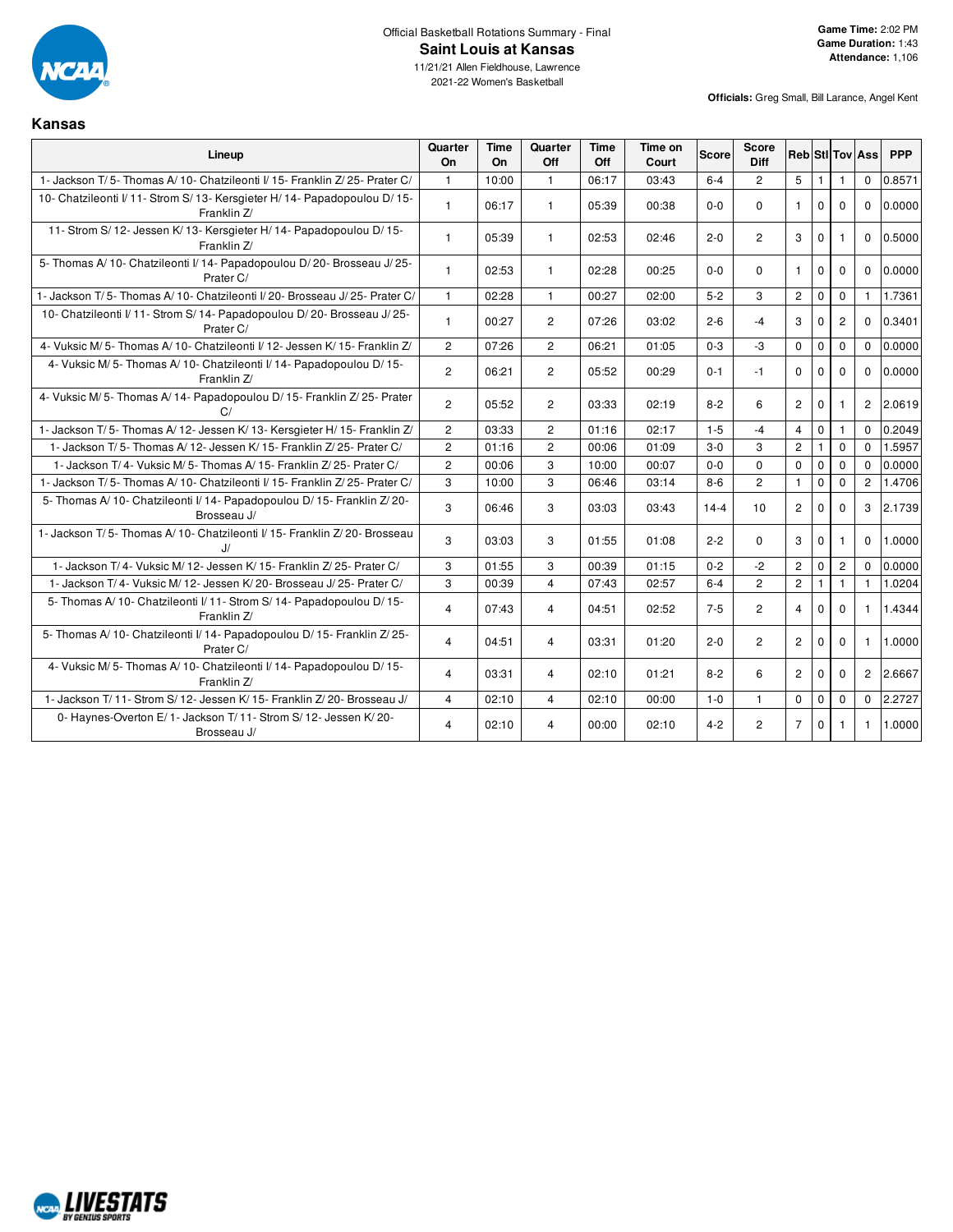

11/21/21 Allen Fieldhouse, Lawrence 2021-22 Women's Basketball

| <b>Saint Louis</b>                                                   |             |         |                   |         |                |              |          |                |            |
|----------------------------------------------------------------------|-------------|---------|-------------------|---------|----------------|--------------|----------|----------------|------------|
| Lineup                                                               | <b>Time</b> | Score   | <b>Score Diff</b> | Pts/Min | Reb            | Stl l        | Tov      | <b>Ass</b>     | <b>PPP</b> |
| 1- Warren M/2- Harbison C/11- Martinez J/12- Gul S/42- Flowers B/    | 12:41       | 16-22   | -6                | 1.2615  | 11             | 3            |          | $\overline{2}$ | 0.6957     |
| 1- Warren M/2- Harbison C/3- McNeal N/12- Gul S/42- Flowers B/       | 08:47       | $13-22$ | -9                | 1.4801  | 8              |              | 2        | 3              | 0.8186     |
| 1- Warren M/2- Harbison C/3- McNeal N/4- Kennedy P/42- Flowers B/    | 03:38       | $0 - 5$ | $-5$              | 0.0000  | 5              |              | 5        | $\Omega$       | 0.0000     |
| 2- Harbison C/3- McNeal N/11- Martinez J/12- Gul S/42- Flowers B/    | 02:13       | $3 - 2$ |                   | 1.3534  | $\overline{2}$ |              | $\Omega$ |                | 0.7732     |
| 1- Warren M/2- Harbison C/4- Kennedy P/11- Martinez J/42- Flowers B/ | 02:02       | $0 - 2$ | $-2$              | 0.0000  |                |              |          | $\Omega$       | 0.0000     |
| 1- Warren M/2- Harbison C/3- McNeal N/11- Martinez J/42- Flowers B/  | 01:47       | $4 - 2$ | $\overline{2}$    | 2.2430  | 5              |              | $\Omega$ |                | 1.3889     |
| 1- Warren M/2- Harbison C/3- McNeal N/11- Martinez J/12- Gul S/      | 01:44       | $3-5$   | $-2$              | 1.7308  |                | $\Omega$     | $\Omega$ |                | 1.0000     |
| 1- Warren M/2- Harbison C/3- McNeal N/10- Toang N/34- Lazar S/       | 01:10       | $2 - 3$ | $-1$              | 1.7143  | $\Omega$       |              | $\Omega$ | $\Omega$       | 0.6667     |
| 1- Warren M/3- McNeal N/4- Kennedy P/11- Martinez J/12- Gul S/       | 01:03       | $3-5$   | $-2$              | 2.8571  |                | <sup>0</sup> | $\Omega$ | $\Omega$       | 1.5957     |
| 1- Warren M/3- McNeal N/4- Kennedy P/10- Toang N/34- Lazar S/        | 01:00       | $0 - 2$ | $-2$              | 0.0000  |                | $\Omega$     | 0        | $\Omega$       | 0.0000     |
| 2- Harbison C/3- McNeal N/10- Toang N/11- Martinez J/12- Gul S/      | 00:56       | $2 - 0$ | $\overline{2}$    | 2.1429  | $\Omega$       |              | $\Omega$ |                | 1.0000     |
| 1- Warren M/3- McNeal N/4- Kennedy P/11- Martinez J/42- Flowers B/   | 00:53       | $0-5$   | -5                | 0.0000  | $\Omega$       | O            | $\Omega$ | $\Omega$       | 0.0000     |
| 1- Warren M/2- Harbison C/3- McNeal N/10- Toang N/42- Flowers B/     | 00:40       | $2 - 4$ | $-2$              | 3.0000  | $\Omega$       | 0            | $\Omega$ | $\Omega$       | 2.0000     |
| 1- Warren M/2- Harbison C/12- Gul S/24- Bess K/42- Flowers B/        | 00:38       | $0 - 0$ | $\Omega$          | 0.0000  | 2              | O            | 0        | $\Omega$       | 0.0000     |
| 2- Harbison C/3- McNeal N/4- Kennedy P/11- Martinez J/12- Gul S/     | 00:29       | $2 - 0$ | $\overline{2}$    | 4.1379  |                | $\Omega$     | 0        | $\Omega$       | 2.2727     |
| 1- Warren M/2- Harbison C/3- McNeal N/10- Toang N/12- Gul S/         | 00:19       | $0 - 0$ | $\Omega$          | 0.0000  | 0              | 0            | 0        | $\Omega$       | 0.0000     |